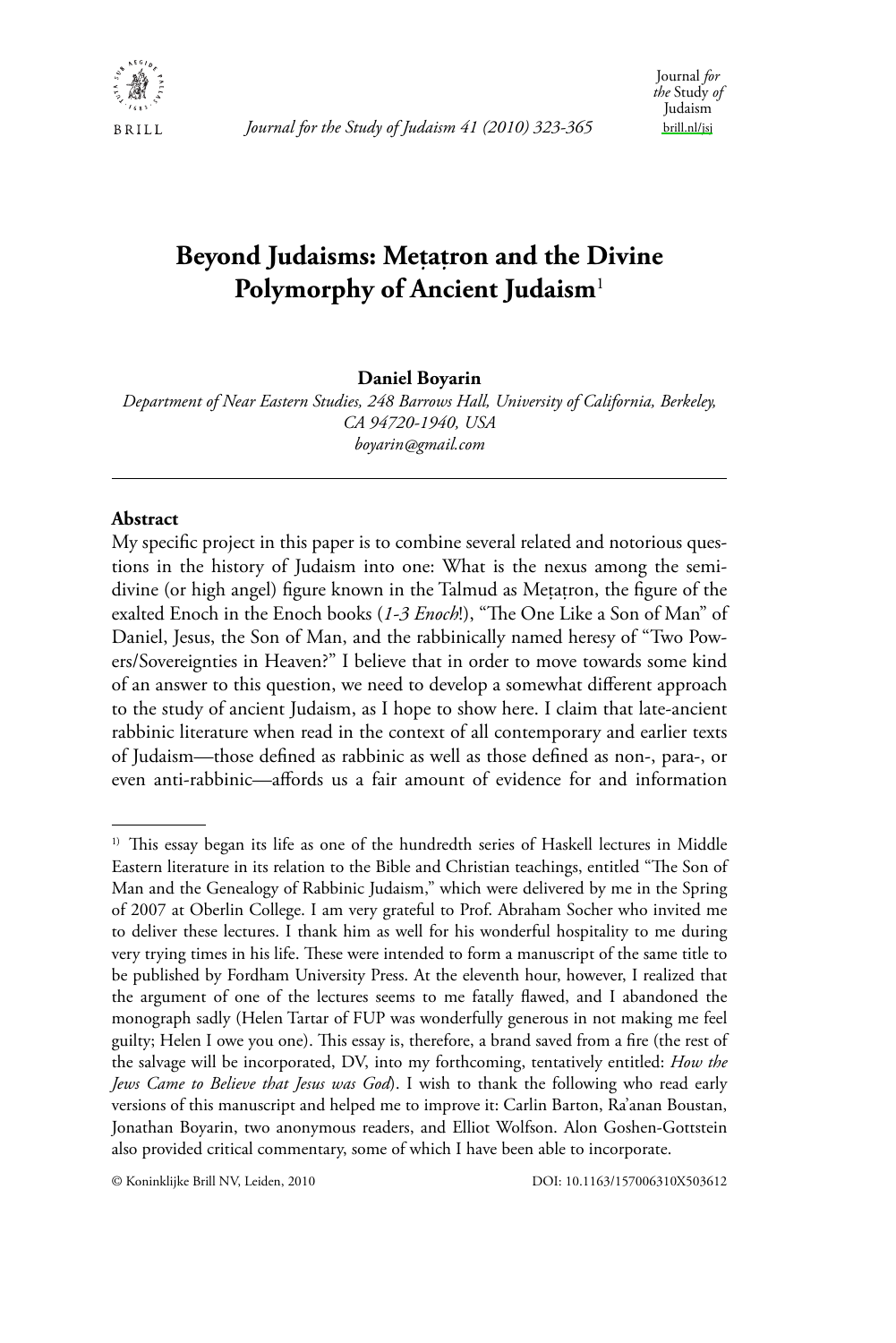about a belief in (and perhaps cult of) a second divine person within, or very close to, so-called "orthodox" rabbinic circles long after the advent of Christianity. Part of the evidence for this very cult will come from efforts at its suppression on the part of rabbinic texts. I believe, moreover, that a reasonable chain of inference links this late cult figure back through the late-antique Book of 3 *Enoch* to the Enoch of the first-century Parables of Enoch-also known in the scholarly literature as the Similitudes of Enoch-and thus to the Son of Man of that text and further back to the One Like a Son of Man of Daniel 7.

#### Keywords

Ancient Judaism, Judaisms, Metatron, Son of Man, Talmud, 3 Enoch

Ruth Stein, in memoriam

#### "Two Powers in Heaven" as the Older Orthodoxy

When Alan Segal, three decades ago in his landmark book, Two Powers in Heaven, wrote about the eponymous alleged heresy, he treated it as a phenomenon external to rabbinic Judaism and "reported" on in rabbinic texts: "Not unexpectedly, the sources showed that some mysticism and apocalypticism, as well as Christianity and gnosticism, were seen as 'two powers' heretics by the rabbis," and, "it was one of the central issues over which the two religions separated." His project then was the reconstruction of the "development of the heresy."<sup>2</sup> For him, "the problem is to

<sup>&</sup>lt;sup>2)</sup> A. F. Segal, Two Powers in Heaven: Early Rabbinic Reports About Christianity and Gnosticism (SJLA 25; Leiden: Brill, 1977), ix. In addition to Segal's work, parts of this question, or rather various of the questions that go to make up this synthetic form of the question have been treated in M. Idel, "Enoch is Metatron," Immanuel 24/25 (1990): 220-40; idem, "Metatron: Notes Towards the Development of Myth in Judaism," in Eshel Beer-Sheva: Occasional Publications in Jewish Studies (Beersheva: Ben-Gurion University of the Negev Press, 1996), 29-44 [Hebrew]; idem, Ben: Sonship and Jewish Mysticism (Kogod Library of Judaic Studies; London: Continuum, 2007); N. Deutsch, Guardians of the Gate: Angelic Vice Regency in Late Antiquity (BSJS 22; Leiden: Brill, 1999); P. S. Alexander, "The Historical Setting of the Hebrew Book of Enoch," //S 28 (1977): 156-80; idem, "3 Enoch and the Talmud," JSJ 18 (1987): 40-68; C. Morray-Jones, "Hekhalot Literature and Talmudic Tradition: Alexander's Three Test Cases," JSJ 22 (1991): 1-39; C. Rowland and C. R. Morray-Jones, The Mystery of God: Early Jewish Mysticism and the New Testament (CRINT 3.12; Leiden: Brill, 2009); G. G. Stroumsa, "Form(s) of God: Some Notes on Metatron and Christ: For Shlomo Pines," HTR 76 (1983): 269-88; A. A. Orlov, The Enoch-Metatron Tradition (TSAJ 107; Tübingen: Mohr Siebeck, 2005), inter multa alia. These and other works, cited and uncited, have all played a role in the synthesis hypothesized here.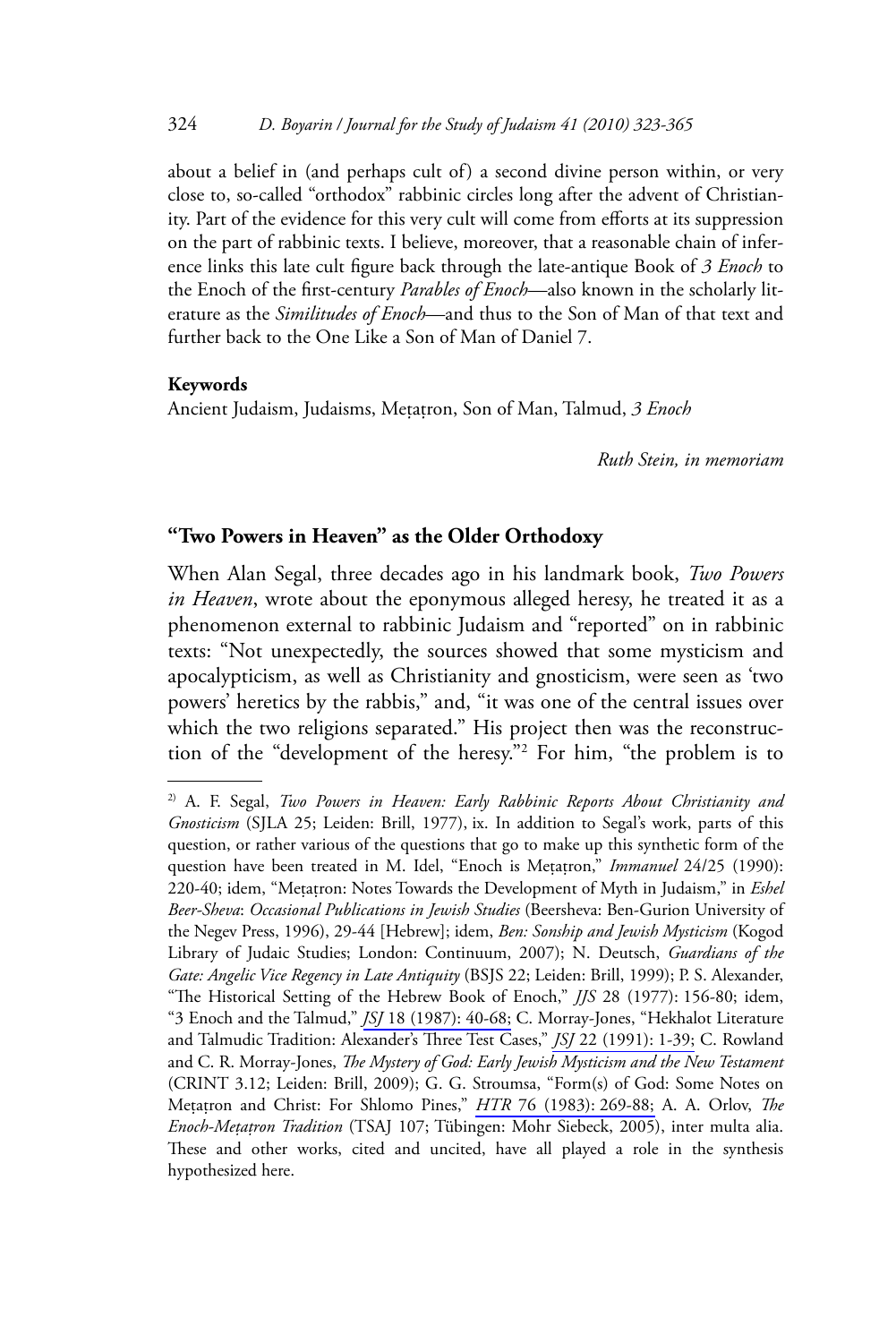discover which of the heretical groups were actually called 'two powers in heaven' by the earliest tannaitic sages."<sup>3</sup> Following, however, some brilliant rethinking of method in the study of Christian heresiology, in which the matter has been shifted from the histories of alleged heresies to the history of the episteme (in the Foucauldian sense) of heresy itself and its functions in the formation of an orthodox Church,<sup>4</sup> we can shift our own attention from the development of "Two Powers" as a heresy "out there" to the discursive work that its naming as such does in order to define and identify rabbinic orthodoxy. Moreover, in some of the best work on the use of heresiology to produce orthodoxy among Christians, it has been shown that almost always the so-called "heresy" is not a new invader from outside but an integral and usually more ancient version of the religious tradition that is now being displaced by a newer set of conceptions, portraying the relations almost mystifyingly in the direct opposite of the observed chronologies.<sup>5</sup> We can accordingly reconfigure the study of the relations among such entities as the apocalyptic literature (especially in this case the Enoch texts), the Gospels, the texts of late-ancient pararabbinic mysticism, known as the Merkabah mysticism (the Hekhalot texts and their congeners), and classical rabbinic literature, including especially the Talmud, in the same vein, namely, as the history of the invention of a heresy, of the displacement of a religious conception formerly held by many Jews by a new-fangled orthodoxy. To forestall one kind of objection to this thesis, let me hasten to clarify that I am not arguing that the idea of a single and singular godhead is the *invention* of the Rabbis, nor that there was no contention on this question before them, but I do assert that the evidence suggests that the issue was by no means settled in biblical times nor yet even in the Middle Ages and that, therefore, the notion of a polyform Judaism (rather than orthodoxy/heresy or "Judaisms") has quite substantial legs to stand on. It is the purpose of this case study to show how the genealogy of rabbinic Judaism can be shown to be in some measure a product of such a development of a "notion of heresy," in which a rabbinic orthodoxy (not nearly, to be sure, as detailed or as precise as that of Christian orthodoxy) was formed out of

<sup>&</sup>lt;sup>3)</sup> Segal, Powers, 89.

<sup>&</sup>lt;sup>4)</sup> A. Le Boulluec, *La notion d'hérésie dans la littérature grecque II<sup>e</sup>-III<sup>e</sup> siècles (Paris: Études* Augustiniennes, 1985).

<sup>&</sup>lt;sup>5)</sup> C. Kannengiesser, "Alexander and Arius of Alexandria: The Last Ante-Nicene Theologians," Comp 35 (1990): 391-403.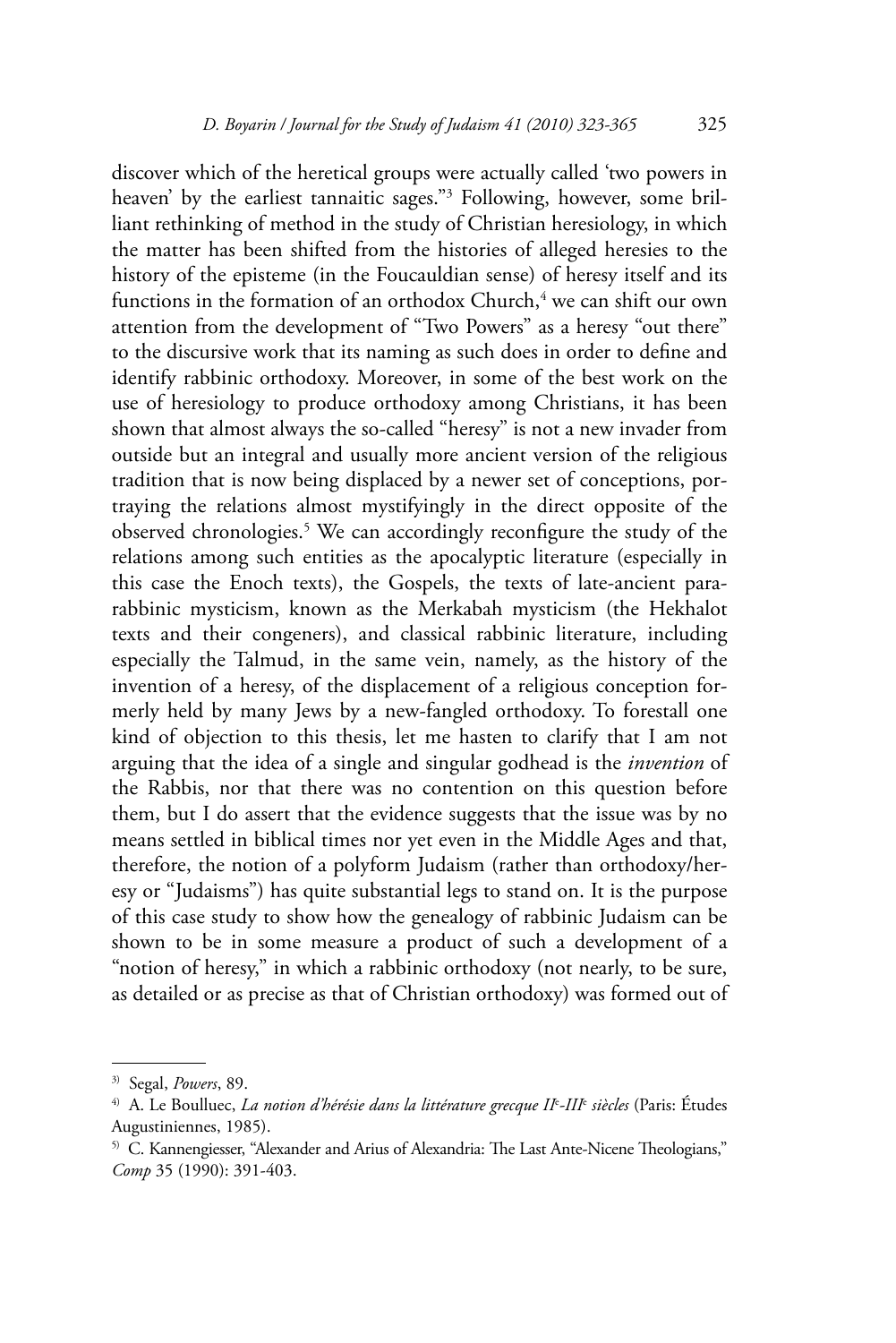a much more multiform set of religious ideas and even practices of worship than "orthodoxy" would allow for.<sup>6</sup>

Earlier iterations of this line of argument<sup>7</sup> have been misunderstood, certain scholars thinking, it seems, that I have assented to Segal, rather than dissenting from his approach (after having learned much from him, to be sure).<sup>8</sup> I want, therefore, to make as clear as possible the crucial difference between my approach and that of my predecessor. Perhaps the clearest way that I can articulate the difference in our methods or approaches is that where he can imagine asking (and answering) a question about the existence of the "heresy" before the Rabbis, for me, since it was the Rabbis who invented the "heresy" via a rejection of that which was once (and continued to be) very much within Judaism, that question is, of course, impossible. This goes to the heart of our respective portraits of ancient Judaism. Where Segal seems clearly to imagine an "orthodox core" to Judaism that pre-exists and then develops into what would become rabbinism, I imagine a Judaism that consists of manifold historical developments of a polyform tradition in which no particular form has claim to either orthodoxy or centrality over others. Accordingly while I am reading many of the same texts as Segal, my overall way of putting them together is almost diametrically opposed to his and many of the individual readings are quite different as well. I say this not to engage in a

<sup>&</sup>lt;sup>6)</sup> This represents a distinct refinement of the position I took in D. Boyarin, *Border Lines*: The Partition of Judaeo-Christianity (Divinations: Rereading Late Ancient Religions; Philadelphia: University of Pennsylvania Press, 2004), perhaps even a border correction. Rather than concluding, as I did then, that ultimately the rabbinic tradition rejected an "orthodox" formation, I would now rephrase that to suggest that a virtual orthodoxy was continued (excluding, for instance, Christians who considered themselves Jews after the third century, for sure); rather, it was the concept of theological akribeia, precision or exactitude, that never seems to have developed among non-Christian versions of Judaism including rabbinism. This not minor shift, will, I hope deflect some of the charges of apparent triumphalism or apologetic that the formulation in the book brought in its wake. See especially V. Burrus, R. Kalmin, H. Lapin, and J. Marcus, "Boyarin's Work: A Critical Assessment," Henoch 28 (2006): 7-30, especially the essay by Joel Marcus there.

<sup>&</sup>lt;sup>7)</sup> D. Boyarin, "Two Powers in Heaven; or, the Making of a Heresy," in *The Idea of Biblical* Interpretation: Essays in Honor of James L. Kugel (ed. H. Najman and J. Newman; JSJSup 83; Leiden: Brill, 2004), 331-70.

<sup>&</sup>lt;sup>8)</sup> Schäfer, for instance, regards my own earlier renditions of this theory as "inspired by Segal," while I quite clearly and explicitly disagree with him, P. Schäfer, The Origins of Jewish Mysticism (Tübingen: Mohr Siebeck, 2009), 323 n. 367. Goshen-Gottstein mistakes me in the same way (See appendix below in this article). Idel, Ben, 591 clearly and precisely understood what was at stake between Segal and me.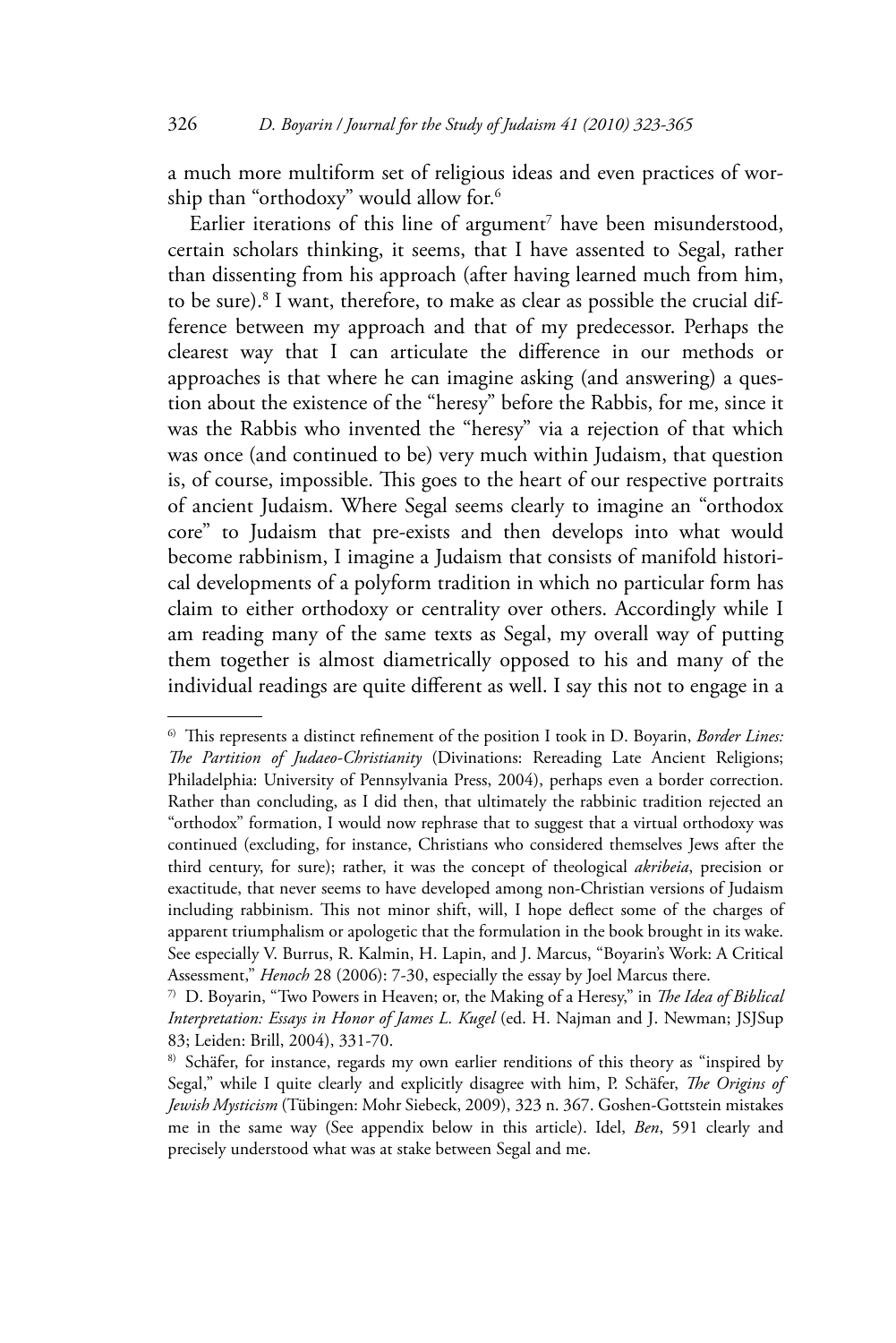competition with Segal's thirty-year old work. I learned much from it then and still do, and he too has moved on, but simply to make clearer the methodological difference between our projects so that readers won't have to work so hard lest they miss the point, as some earlier readers have clearly done. That out of the way, let me get on to the major theoretical intervention about Judaism that I wish to make here, moving beyond "Indaisms."9

Since the 1970's it has become fashionable to speak of Judaisms, rather than of Judaism. To be sure, this move was part of a salutary attemptinitially on the part of Jacob Neusner<sup>10</sup>—to open up our study of Judaism to include non-rabbinic religion as part and parcel of Judaism and thus not to write the history of Judaism as the history of the winners.<sup>11</sup> Having learned the lessons of that move, I think it is time to move beyond it, seeing Judaism as the sum of the religious expressions of the Jews.<sup>12</sup> We need

<sup>&</sup>lt;sup>9)</sup> I should, perhaps, however, modify an impression easily gathered from my earlier work. I certainly made it seem as if my argument was that the production of rabbinic Judaism out of the multiform Judaism from which it emerged was primarily a theological matter (see Idel, Ben, 591-93; A. Goshen-Gottstein, "Jewish-Christian Relations and Rabbinic Literature-Shifting Scholarly and Relational Paradigms: The Case of Two Powers," in Interaction Between Judaism and Christianity in History, Religion, Art, and Literature [ed. M. Poorthuis, J. Schwartz, and J. Turner; Leiden: Brill, 2008], 15-44). Both of these critics of my earlier work are correct in taking me to task on this matter; there was much more going on than just a theological "conspiracy." Nonetheless, I do claim that the repeated attempt to portray "Two Powers in Heaven" as a heretical divagation from the essential and ancient norm, the "orthodox" core, of Judaism that we find in the late-ancient texts, represents classical heresiological practice, as in the rethinking of the Arian controversy that we find argued in Kannengiesser, "Alexander and Arius." The rabbinic texts are, themselves, almost telling us that they had met the heretic and he is us (viz. Rabbi Akiva). The Rabbis were apparently no more successful in defeating this deeply ancient religious idea than the Fathers were in eradicating the ancient theology that they had named "Arianism." I also believe that the Rabbis were under theological/hermeneutic pressure from interpreters of the biblical texts in question, as well they might have been, as these texts do strongly tend to support that ancient (ex hypothesi) Jewish theological mythologoumenon.

<sup>&</sup>lt;sup>10)</sup> See, just for example, J. Neusner, W. S. Green, and E. S. Frerichs, Judaisms and Their Messiahs at the Turn of the Christian Era (Cambridge: Cambridge University Press, 1987). <sup>11)</sup> A. F. Segal, *The Other Judaisms of Late Antiquity* (BJS 127; Atlanta: Scholars Press, 1987).

<sup>&</sup>lt;sup>12)</sup> Note that this is a very different move from that of E. P. Sanders, *Jewish Law from Jesus* to the Mishnah: Five Studies (London: SCM Press, 1990), who sought to discover some constant that subtended all the Judaisms (and excluded thereby Pauline Judaism, for instance).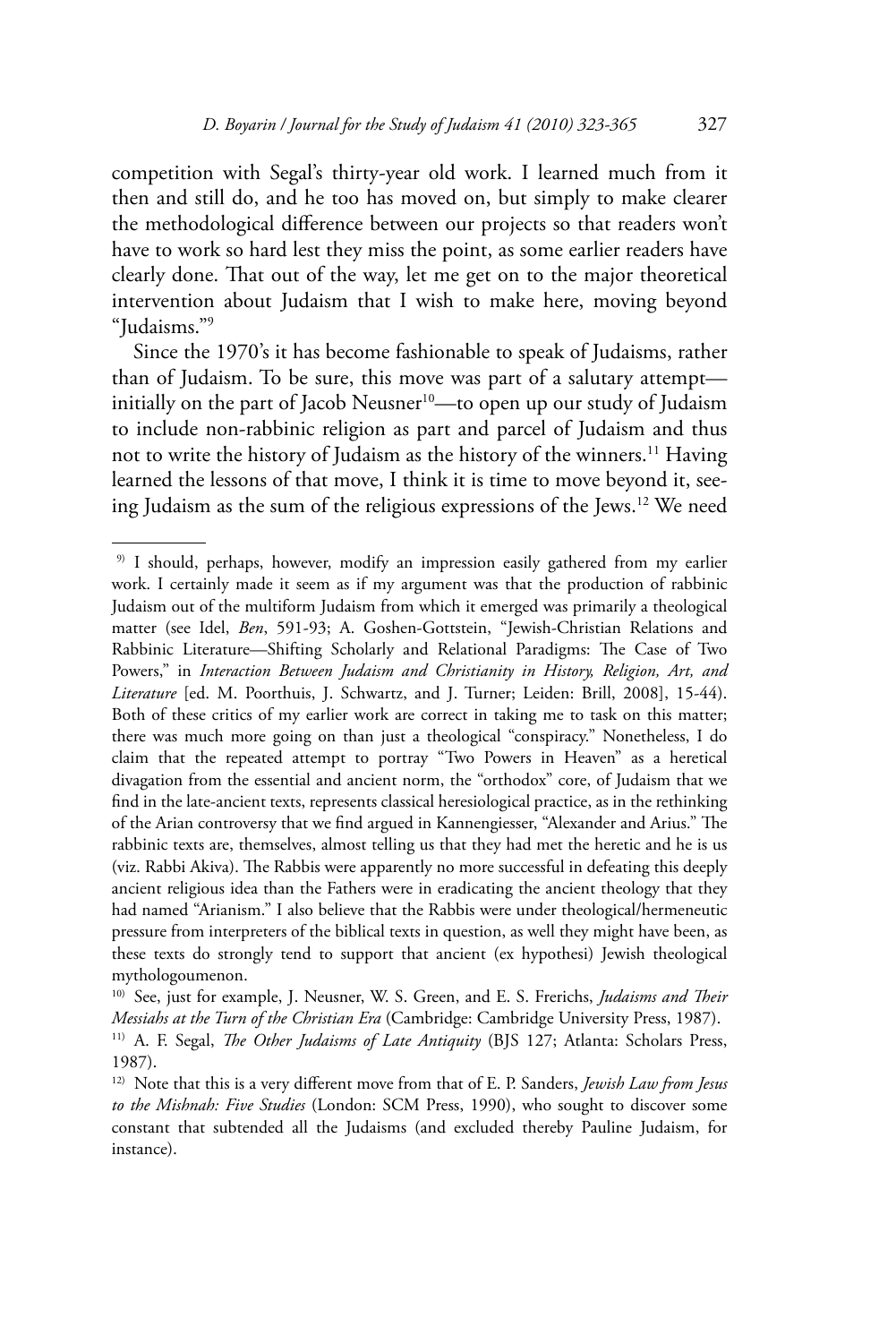to more clearly distinguish among histories of the Jews, histories of Judaism, and histories of rabbinic Judaism. Getting clearer on the ways that these are separate, if obviously imbricated, projects will help to clarify some confusion (and undoubtedly, perhaps in a salutary way, introduce new confusion). If we think of "the Jews"-anachronistically from a terminological point of view-as an ethonym that includes all the people of Israel,<sup>13</sup> then Judaism is all of the complex of related and contending religious forms comprehended by those folks, including the figures of Enoch, Moses, Jesus, and all.<sup>14</sup> It is all-important, however, to emphasize that these different religious forms do not necessarily resolve themselves into separate social groups (and this is not just a failure of our knowledge); they overlap and interact.<sup>15</sup> As much as it has been proven that the history of Judaism is not the history of rabbinic Judaism with all other forms of Judaism as either marginal, inferior competitors or worse, it is still wrong, I think, to think of separate Judaisms that belong to separate social groups. In this sense, the history of Judaism, the religion of Jews, is not the same, at all, as the social history of Jews. It is indeed part of the process of production of rabbinic Judaism as orthodoxy that it will seek to define and exclude various internal others—and not so others—as external others and members of particular groups, and scholarship should not be complicit with this at all, although it seems that positivist scholarship will somehow always be. Part and parcel of this genealogy then will be to show how muddy are the lines in the sand that supposedly divide rabbinic Judaism from its others, including but not limited to that form of Judaism that eventually is called Christianity. I return, then, to the

<sup>&</sup>lt;sup>13)</sup> A better term might be, then, Israelites but it is hard to go against convention in such matters.

<sup>&</sup>lt;sup>14)</sup> For a precisely opposite view, arguing for a "normative Judaism," as a phenomenological entity, see E. E. Zuesse, "Phenomenology of Judaism," The Encyclopaedia of Judaism (ed. J. Neusner, A. J. Avery-Peck, and W. S. Green; Leiden: Brill, 2005), 3:1968-86. Phenomenology in this case seems to mean deciding in advance that rabbinic Judaism is Judaism, tout court, marking its central norms as definitional for Judaism, and then writing out other Jews as they deviate from those norms. This may be good philosophy-I don't know-, it bears little relation to critical, historical scholarship. Furthermore, much in Zuesse's "factual" account of Christianity is simply false historically, reading back later forms into earlier periods, but maybe that too is phenomenologically acceptable, since I suppose Christianity too must have a time-and-place transcendent phenomenological essence.

<sup>&</sup>lt;sup>15)</sup> As recently as Boyarin, "Two Powers," I was completely enthralled by the notion of "Iudaisms."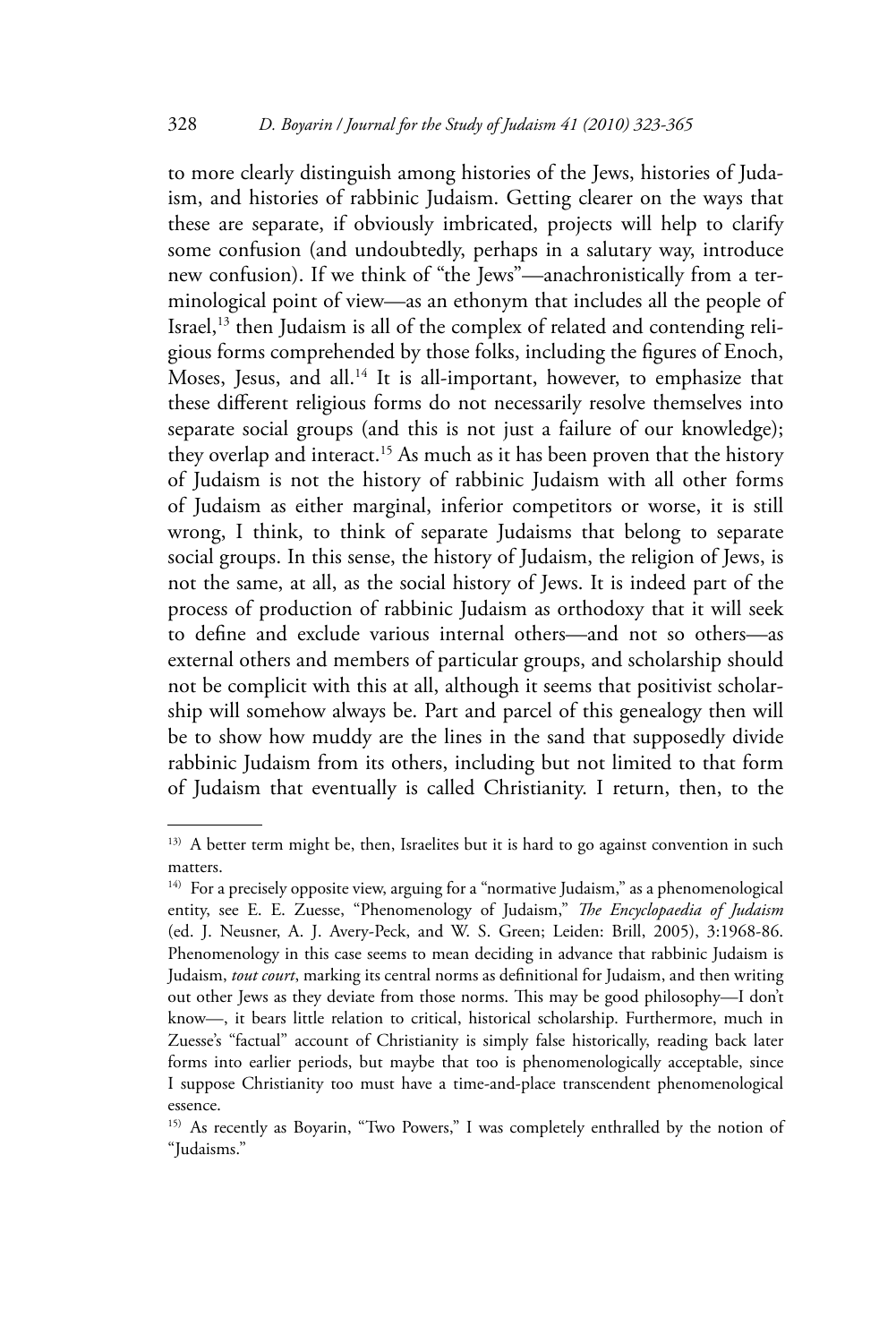study of Judaism, a reconfigured post-Judaisms Judaism that comprehends all of the forms of religious expression of the Jews without centralizing, marginalizing, or reifying any of its forms. In what follows, then, I shall be reading certain key religious texts in the Babylonian Talmud as integral expressions of a polymorphous Judaism of which rabbinic Judaism is, in part, a special articulation, in part, simply a post factum rhetorical construct<sup>16</sup>

# Metatron, the Son of Man

In the Babylonian Talmud Sanhedrin 38b, we read:

Rav Nahman said: A person who knows how to answer the *minim* [sectarians or heretics]<sup>17</sup> as Rav Idi,<sup>18</sup> let him answer, and if not, let him not answer. A certain min said to Rav Idi: "It is written, 'And to Moses he said, come up unto the YHWH [Exod 24:1].' It should have said, 'Come up to me'!"

If YHWH is speaking and he says to Moses, Come up to YHWH, the implication seems to be, according to the *min* that there are two persons up there, or, as the Rabbis usually name the heresy: "Two powers in heaven." But:

He [Rav Idi] said to him: "This was Metatron, whose name is like the name of his master, as it is written, 'for My name is in him' [Exod 23:21]."

"But if so, they should worship him!"

"It is written, 'Do not rebel against him' [Exod 23:21]—Do not confuse him with me!"

"If so, then why does it say 'He will not forgive your sins'"?

<sup>&</sup>lt;sup>16)</sup> This is nearly opposite to the position taken, e.g., by J. Fraenkel, Sipur Ha-Agadah, Ahdut Shel Tokhen Ve-Tsurah: Kovets Mehkarim. [Aggadic Narrative] (Sifriyat Helal ben Hayim; Tel-Aviv: Ha-Kibuts ha-meuhad, 2001), 339 who draws a firewall between the Rabbis and the Hekhalot literature and explicitly regards the classical rabbinic literature as nearly totally isolated from the surrounding religious worlds.

<sup>&</sup>lt;sup>17)</sup> The precise meaning of this term (I'm speaking now on the lexical level) has been much contested. As I have written elsewhere I believe that it is related to Justin Martyr's genistai and meristai as names for Jewish heresies and thus, almost literally, just means sectarians without defining the content of their dissension.

<sup>&</sup>lt;sup>18)</sup> This is the correct reading of the name, according to manuscript evidence.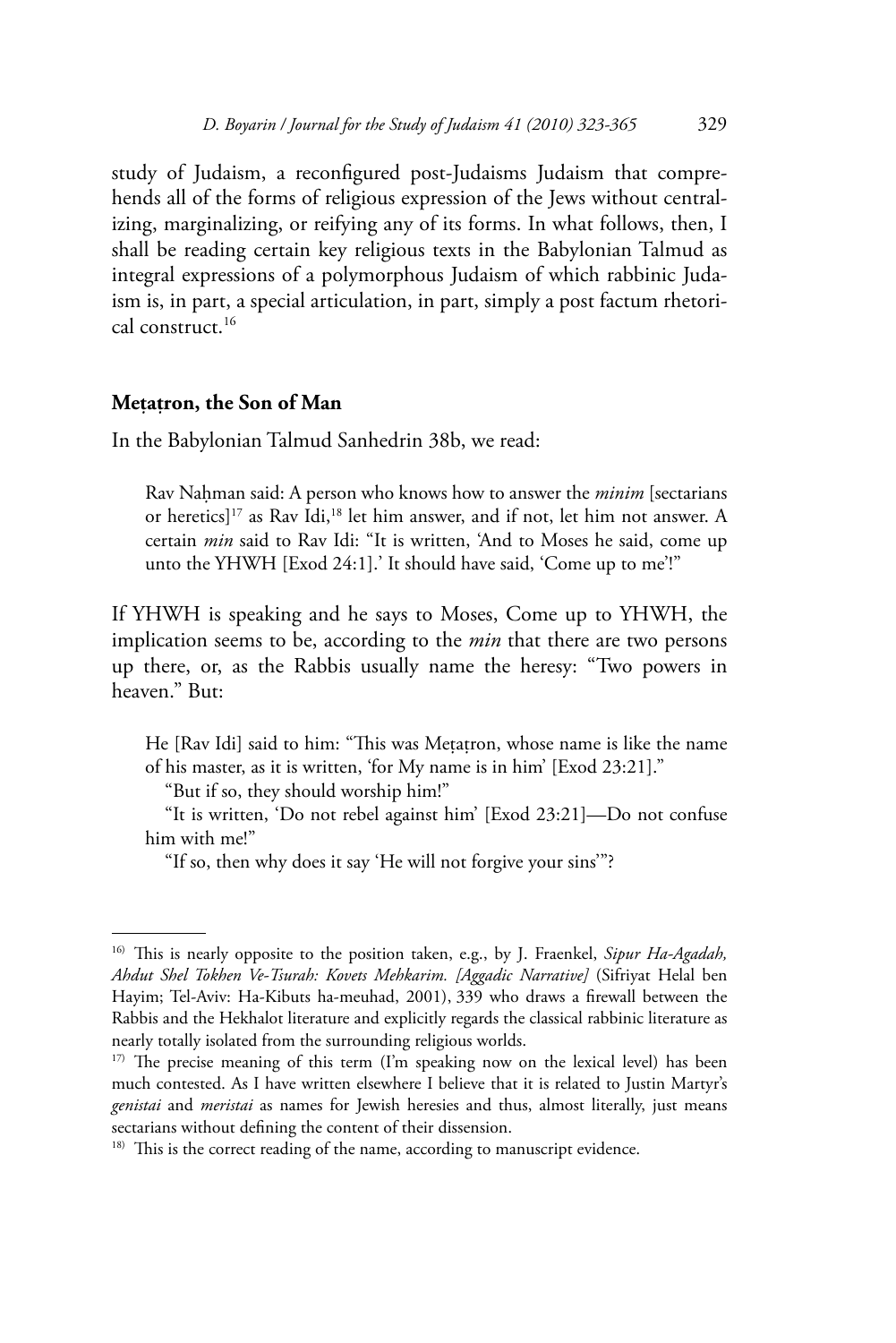"We have sworn that we would not even receive him as a guide, for it is written 'If Your face goes not [do not bring us up from here]' [Exod 33:15]."  $(h. Sanh. 38h)^{19}$ 

This extraordinary bit of rhetoric needs some glossing and then a deeper consideration of how to read it than it has received so far.<sup>20</sup> The *min* produces a seemingly compelling argument that there are two powers in heaven, and this the primary, perhaps sole, focus of rabbinic heresiology.<sup>21</sup> Following then the above-mentioned well-known principle in the study of heresiology that most often what is now called heresy is simply an earlier form of a religion which has now been discredited by an important and powerful group of religious leaders, we might well hypothesize that such belief is both ancient and entrenched in Israel.

So let us see what these *minim* are made to claim here. God has been addressing the Jewish People as a whole (in Exod 23), informing them that he will send his angel before them and instructing them how to behave with respect to this angel. He then turns to Moses and tells him to come up to YHWH (the Tetragrammaton), implying quite strongly that "YHWH" of whom he speaks is not the same "YHWH" who is the speaker of the verse: Two YHWHs.<sup>22</sup> This is, in fact, precisely the sort of argument that a Justin Martyr would have produced from Scripture to argue for a "second person" (the Logos). It is, moreover, very much reminiscent of the talk about the Name of the Lord of Spirits in the Parables of Enoch, and, if Steven Richard Scott's interpretation of that text is accepted, that Name is the Name of the Son of Man and thus Metatron.<sup>23</sup> And so

 $^{19)}$ אמר רב נחמן: האי מאן דידע לאהדורי למינים כרב אידית - ליהדר, ואי לא ההוא מינא לרב אידית: כתיב +שמות כ"ד+ ואל משה אמר עלה אל ה', עלה אלי מיבעי ליה! אמר ליה: זהו מטטרון, ששמו כשם רבו, דכתיב +שמות כ"ג+ כי שמי בקרבו. – אי הכי ניפלחו ליה! – הימנותא בידן, דאפילו בפרוונקא נמי לא קבילניה, דכתיב +שמות ל"ג+ ויאמר אליו אם אין פניך הלכים וגו (text from Bar Ilan Rabbinic Texts Project).

<sup>&</sup>lt;sup>20)</sup> For previous readings, see Segal, *Powers*, 68-69, whose interpretation is quite close to mine in large part and Deutsch, Guardians of the Gate, 49. For a much older reading, see R. T. Herford, Christianity in Talmud and Midrash (New York: Ktav, 1978), 285-90.

<sup>&</sup>lt;sup>21)</sup> See appendix below for discussion of an opposing position recently argued by Goshen-Gottstein, "Jewish-Christian Relations."

<sup>&</sup>lt;sup>22)</sup> The medieval Bible commentary of Ibn Ezra solves this problem by referring to other verses in which a speaker refers to himself by his own name.

<sup>&</sup>lt;sup>23)</sup> S. R. Scott, "The Binitarian Nature of the Book of Similitudes," JSP 18/1 (2008): 55-78, esp. 71-72. On the Name as belonging to the second person, see Stroumsa, "Form(s)," 283, comparing Christ to Metatron.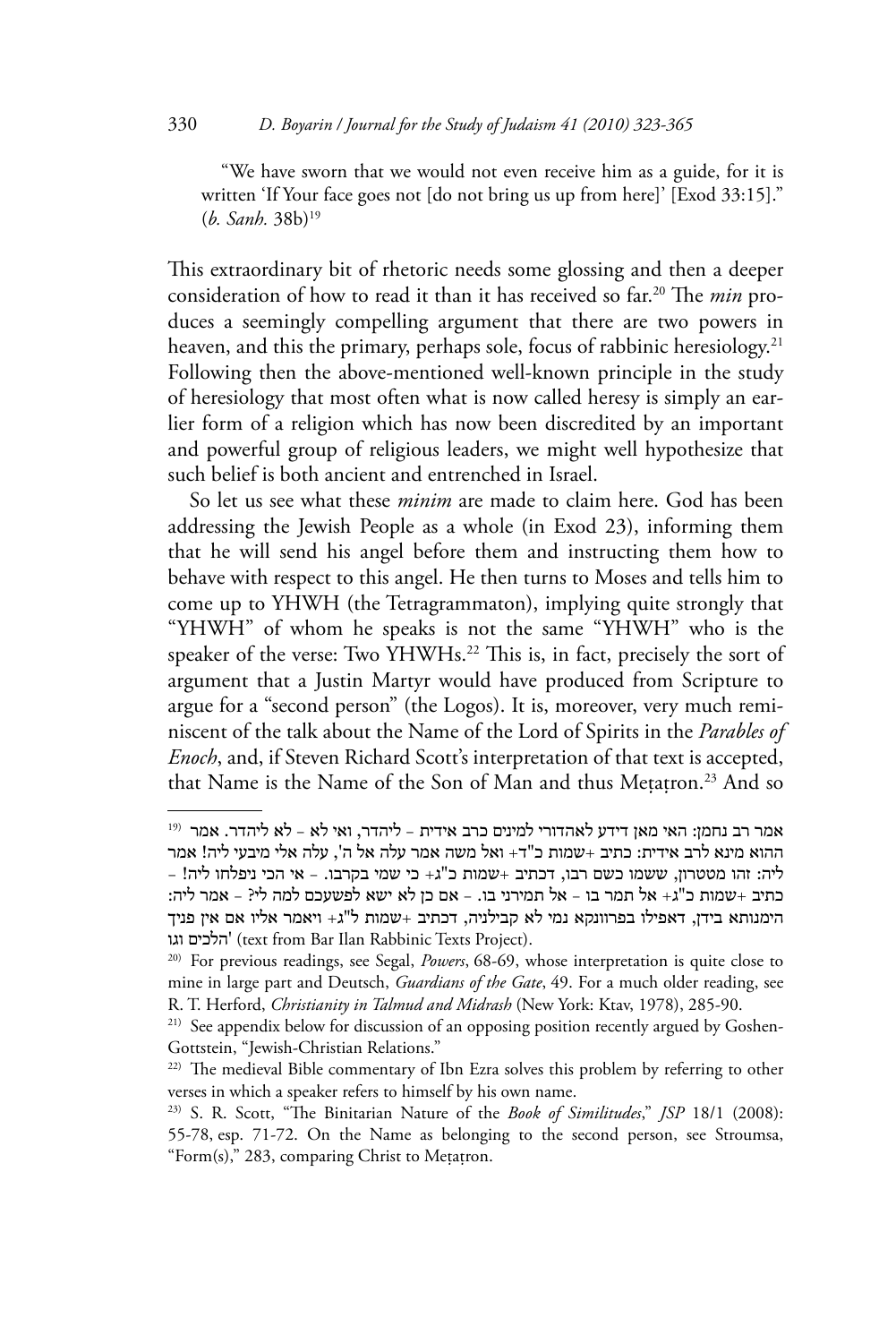the *minim* conclude that there is a second power in heaven. Rav Idi, in refuting them, turns back to the previous chapter and remarks that verse 21 there explicitly says, "My name is in him [that is, in the angel]."24 Metatron, that angel, therefore, could be called by the name "YHWH," and it is to him that Moses is being instructed to ascend. What this amounts to is the Rabbi proclaiming that there are not two divine powers in heaven but only God and an angel whom God Godself has named God as well.

At this point, the min responds by saying that if Metatron is indeed called by the ineffable name, then we ought to worship him as well; in other words, that Rav Idi's own answer can be turned against him. To this, Rav Idi retorts that the verse also says "Do not rebel against him," which by a typical midrashic sleight of hand can be read as "Do not substitute him," that is, even though Metatron is called by God's name, do not pray to him. Al tamer bo [Do not rebel against him] has been read as Al tamireni bo: Don't substitute him for me. The very verse in which Israel is enjoined to obey the second YHWH has been turned by a pun into its exact opposite. The *min* says if that is what is meant, then why does it continue in the verse and say that he, Metatron, will not forgive sins? The min is arguing that if the people are being warned not to rebel against Metatron, because he is as powerful as God, then it makes sense to tell them that he will not forgive their sins if they do rebel, but if he is no God at all, then it is otiose to tell them that he will not forgive sins. Only if he has the power to redeem sins does it make sense to declare that he will not forgive their sins if they rebel against him. (Of course, the rabbinic reading is: Don't confuse him with me for he cannot redeem sins but only I can. The "heretical" reading, I'm afraid, is much stronger and more adequate to the language.) In other words, the min argues that Metatron seemingly has precisely the redeemer features that are characteristic of his direct ancestor, Enoch the Son of Man, or for that matter Jesus, the Son of Man as well, including the power to forgive sins (Mark 2:10). According to the sectary, the verse must read: He has the power to forgive sins but will not for those who rebel against him. Two Powers in Heaven, indeed.

<sup>&</sup>lt;sup>24)</sup> Segal makes the interesting point that in its original form the protagonist must have been named not yet Metatron but some theophoric name, such as (I suggest) Akatriel, or Anafiel-YHWH, as we find later in the Merkabah texts.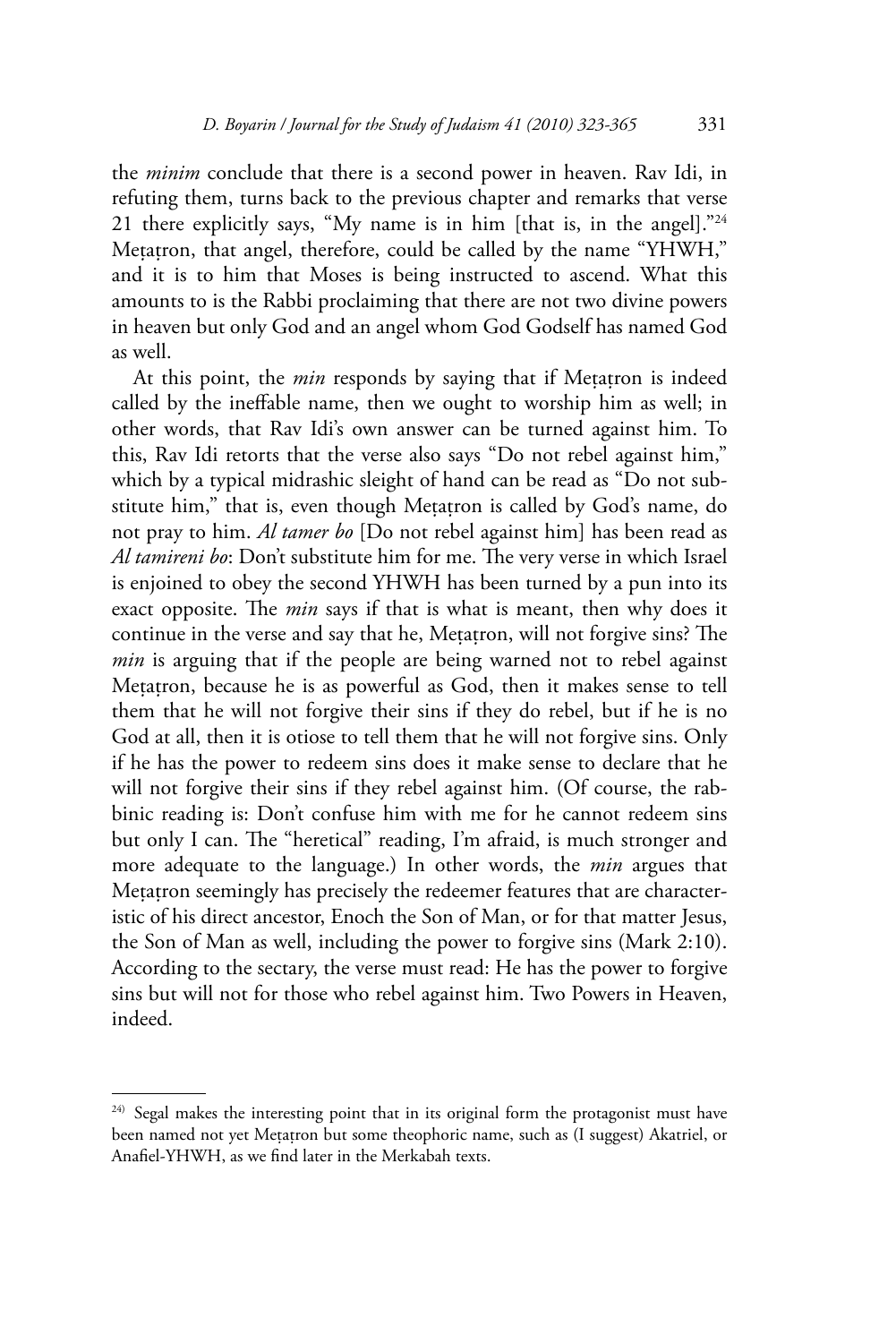I would suggest, moreover, that, in typical midrashic fashion, another verse underpins this comment of the min. Joshua 24:19 reads: "It will be very difficult for you [lit. you will not be able to] to worship YHWH, for He is a holy God; He is a jealous God; He will not forgive your sins and your iniquities." In other words, the logic would run: if there it remarks of YHWH that he will not forgive sins and iniquities, then if the same language is being used here, ought it not indicate that the divine figure being spoken of has the same attributes as YHWH?<sup>25</sup> Moreover, if there the context is one of worshipping YHWH, then here too worship of Metatron, the second Lord or lesser Yahu, would seem to be implicated as well. The comparison is rendered even stronger when we notice that exactly the same context is involved in both the Exodus and the Joshua verse, namely the expulsion of the Canaanites from the land of Israel and the warnings to the people of Israel to be worthy of this benefit and to worship YHWH, or their sin will not be forgiven at all. It certainly seems as if the verse in Exodus can be read as equating Metatron to YHWH and therefore demanding worship for both figures.

To this the Rabbi answers that "we" the Jews, through our leader Moses, already have declared that we do not even want him, Metatron, to be our guide in the desert, as the cited verse says: "If Your face goes before us not." In other words, the angelic regent was of such non-importance that, far from considering him worthy of being worshiped, Moses would not even accept him as guide. In order to escape the seemingly ineluctable conclusion that there is indeed such a second divine figure, Rav Idi proposes to read the verse as if saying, "Be careful before him and obedient to him. Do not confuse him with me, for he will not forgive your sins, though my name is in him." Aside from the fact that this translation renders the verse considerably less coherent in its logic, the min argues that it makes this angel seem absolutely insignificant, hardly worthy of mention, to which Rav Idi answers (and this is his brilliant move) that indeed that is so. The Israelites have already registered their rejection of any interest in this insignificant angel when they insisted that God Himself must go before them and no other, thus dramatizing the rejection of the Son of Man theology, a rejection that the Rabbis themselves perform. Although much of what I've just said can be seen in Segal's analysis of this text as well, it is here that there is a parting of the ways between us, for he writes,

<sup>&</sup>lt;sup>25)</sup> Segal, *Powers*, 131-32, shows that this verse was a locus for controversy between Rabbis and others independently of this particular text.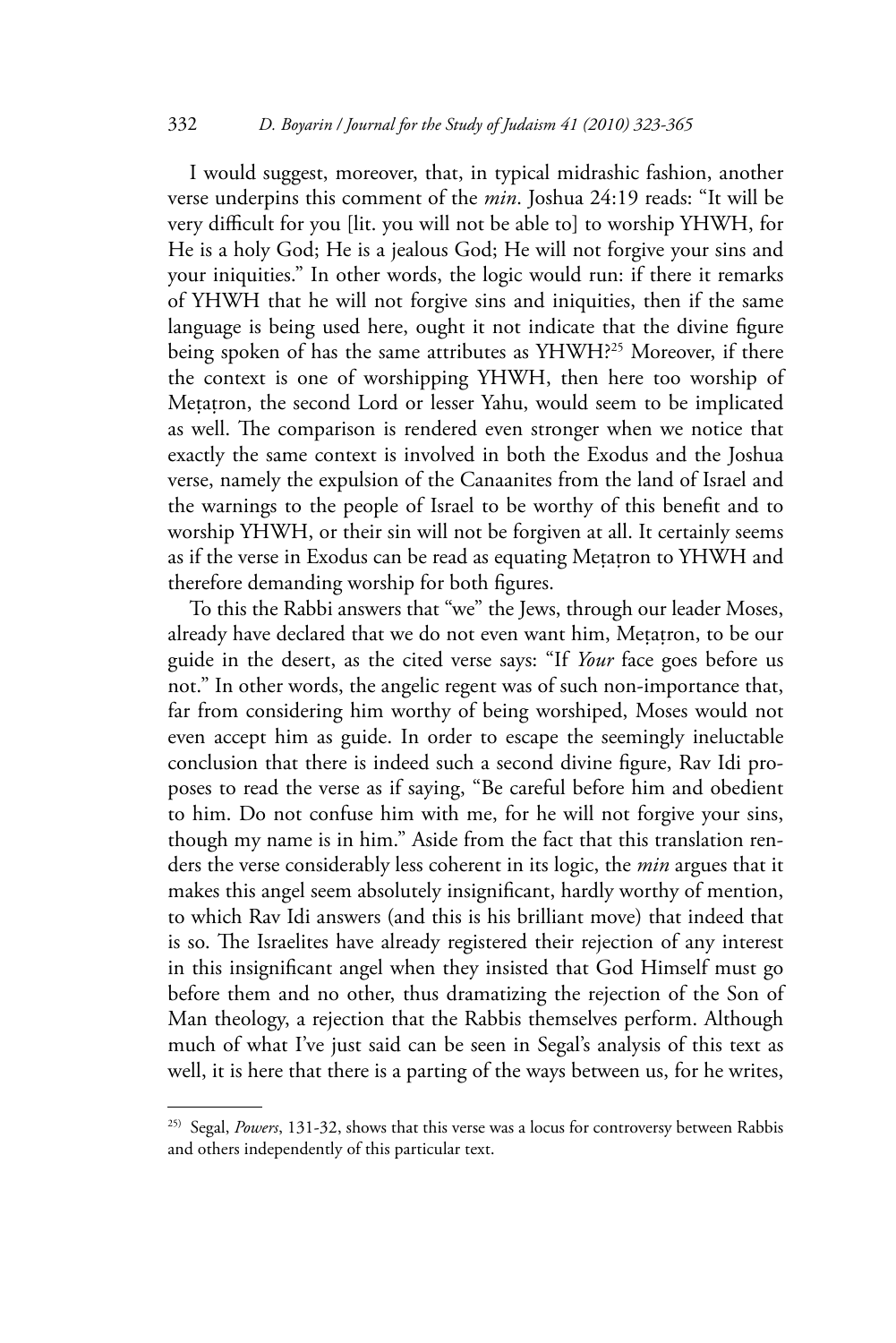based on the comparison with the Gospel that "if we take the literature in the New Testament as characteristic of some kinds of heresy in the first century," then, "it seems clear therefore that some varieties of the heresy go back to the first century, even if the rabbinic texts do not."26 I would propose rather that the Gospel text is evidence that these religious ideas were present among Jews in the first century and are being first named and excluded as heresy in the rabbinic text, in other words that there is no a priori reason to regard this as heresy in the first century at all before the talmudic intervention. Do not worship a second God as (many of) you have been accustomed to doing so far is the burden of the Talmudic narration of the interaction with the *min*.

Let me draw out the implication of this reading a bit more. It is important to note that Rav Idi does not deny the existence of Metatron; he does not finally, cannot it seems, deny even the power of Metatron, of his capabilities as Second God. What he claims, rather, is that Israel has rejected such worship, even refused to entrust Metatron with leading them in the desert. Or as the Haggadah has it: Not by means of an angel, and not by means of an agent, and not by means of the Logos (that one's only in old manuscripts). You may exist, Metatron, say the Rabbis, but we will not worship you. Somebody, it would seem was doing just that.

### **Metatron and Enoch**

## Where Did Metatron Come From?

In order to answer this question, 3 Enoch, a relatively late Hebrew mystical apocalypse from the end of late antiquity (the last gasp as it were of the Enoch tradition) and probably roughly contemporaneous with the final production of the Babylonian Talmud itself will prove of crucial importance. One of the most important investigations of this text is that of Philip Alexander.<sup>27</sup> In this article, "The Historical Setting of the Hebrew Book of Enoch," Alexander argues that a pivotal development that is found in this text is the combination of Enoch and the archangel Metatron, arguing that "these two figures originally had nothing to do with each other; there are texts which speak in detail of Enoch's translation but

<sup>&</sup>lt;sup>26)</sup> Segal, *Powers*, protasis on p. 70, apotasis on p. 71.

<sup>&</sup>lt;sup>27)</sup> Alexander, "Historical Setting."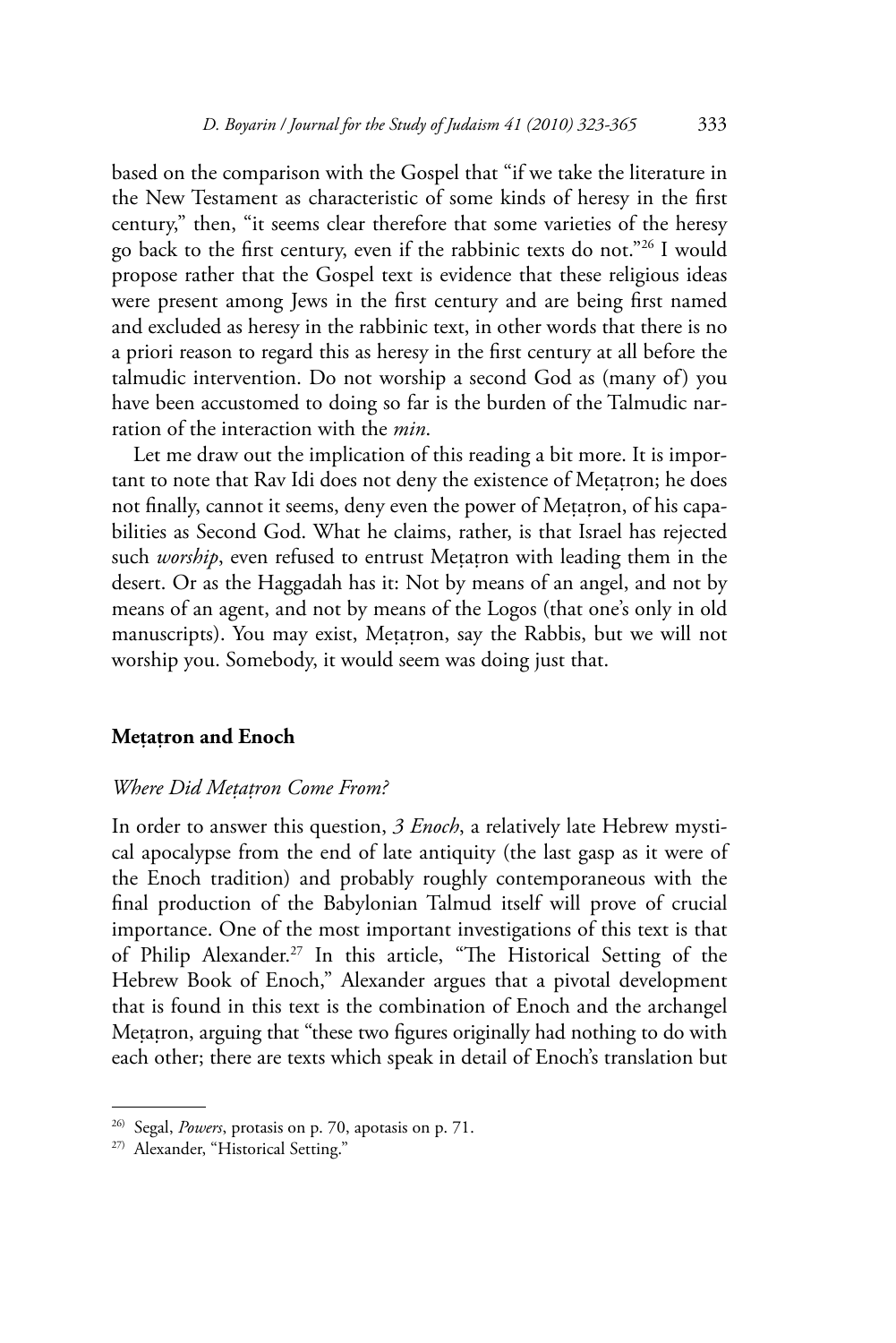know nothing of Metatron, while there are other texts which mention the angel Metatron without linking him with Enoch. The Metatron of 3 Enoch marks the confluence of two initially quite independent streams of tradition."<sup>28</sup> But, of course, this is the story of the Son of Man of the Parables of Enoch too. There too, two originally independent figures, translated Enoch and the Son of Man have been conflated.<sup>29</sup>

The *Parables of Enoch* themselves are not necessarily or even probably to be seen as sectarian. In a very important recent paper, Pierluigi Piovanelli has used rhetorical analysis "in order to reconstruct the profile of the implied audience and community" of the Parables of Enoch and compellingly argues that the producers of this document did not belong to an embattled and oppressed sect but identified themselves, in fact, in some important sense with Israel as a whole. His interpretative assumption is that the "kings and the mighty" who are the declared enemies of the author(s) of the *Parables* are gentile (probably Roman) rulers.<sup>30</sup> Piovanelli has posed the question of the connections of the *Parables* to Oumran, on the one hand, or to 3 *Enoch*, on the other. It seems to me that Piovanelli is right to stress these different alternatives, not only as mere matters of literary history but as powerful and significant indicators of the social location of the group that formed the text. Whether or not the text was in Hebrew or in Aramaic seems to me irrelevant, and the connections with 3 Enoch compelling ones. Piovanelli's demonstration of the non-sectarian nature of the book is thus of signal importance.

In his landmark article, Alexander also argues that Enoch's transformation into divine Son of Man in the Parables and especially 2 Enoch<sup>31</sup>

<sup>&</sup>lt;sup>28)</sup> Alexander, "Historical Setting," 159. On the origins of Metatron himself, Alexander points us to H. Odeberg, 3 Enoch or the Hebrew Book of Enoch (New York: Ktav, 1973), 79-146 and G. Scholem, Jewish Gnosticism, Merkabah Mysticism and Talmudic Tradition (2d ed.; New York: Jewish theological seminary of America, 1965), 42-55 inter alia. See Idel, "Enoch"; idem, "Metatron"; Stroumsa, "Form(s)."

<sup>&</sup>lt;sup>29)</sup> For my reading of this text, see "The Birth of the Son of Man: From Simile to Redeemer in 3 Enoch." See on this also Deutsch, Guardians of the Gate, 32. For Metatron as Enoch, see Idel, "Enoch."

<sup>&</sup>lt;sup>30)</sup> P. Piovanelli, "A Testimony for the Kings and Mighty Who Possess the Earth': The Thirst for Justice and Peace in the Parables of Enoch," in Enoch and the Messiah Son of Man: Revisiting the Book of Parables (ed. G. Boccaccini; Grand Rapids, Mich.: Eerdmans, 2007). J. C. Greenfield and M. E. Stone, "The Enochic Pentateuch and the Date of the Similitudes," HTR 70 (1977), 51-56, at 56-57 argue that it is a sectarian work but I find the arguments of Piovanelli persuasive.

<sup>&</sup>lt;sup>31)</sup> This text, once referred to as the "Slavonic Enoch" cannot be so styled any more, since Coptic fragments have now been found for it.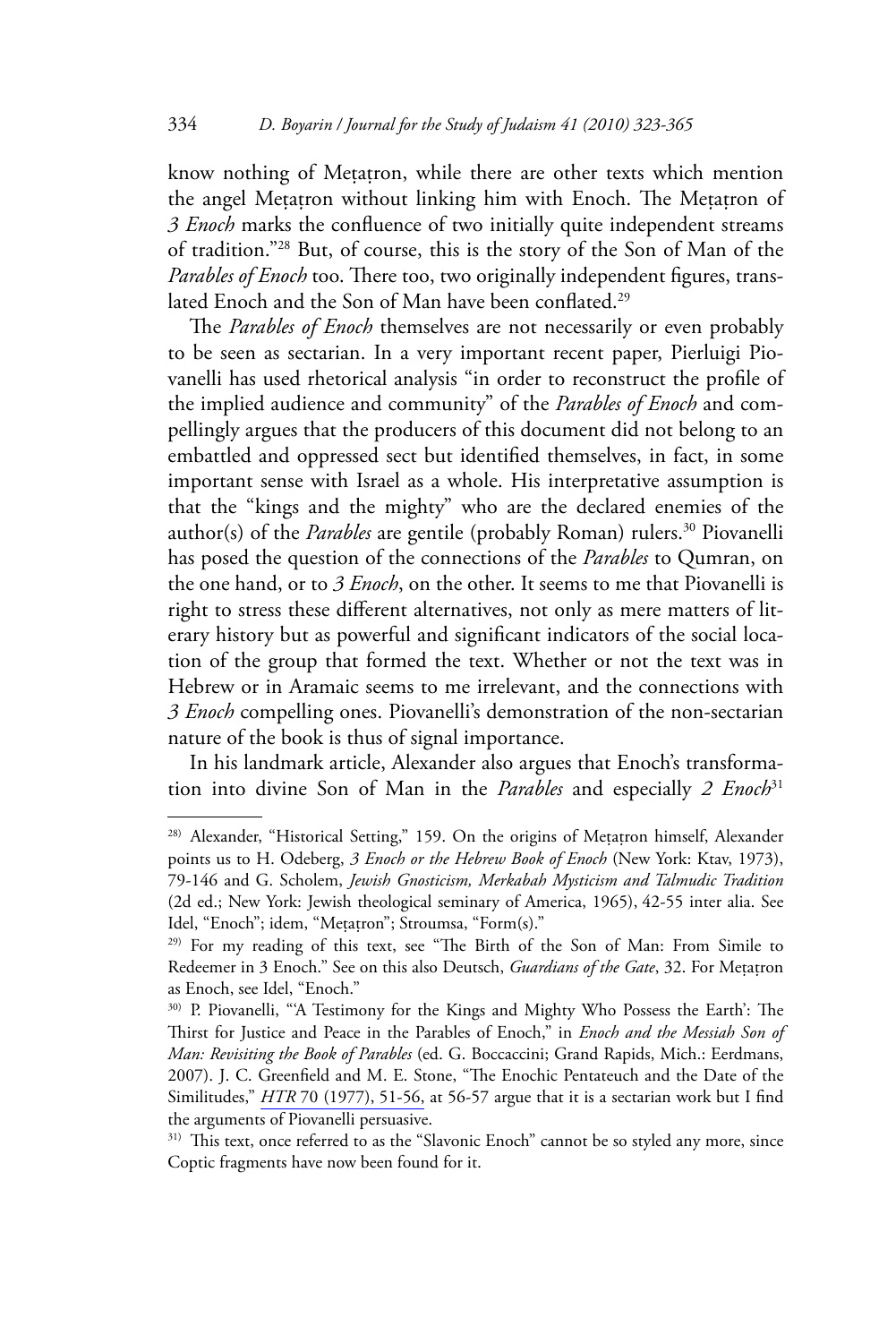enabled the later Merkabah and Kabbalistic identifications of Enoch with Metatron, the highest of the angels, arguing that "if such a development had not taken place, Enoch could never have been identified with the archangel Metatron."<sup>32</sup> We can thus take the roots of that transformation back to 1 Enoch, that is to the Parables and emphasize the generativity of that transformation in the production of both rabbinic (para-rabbinic) and Christian Jewish Christology. As Alexander concludes, "We must postulate in consequence an historical link between the Hekhaloth mystics and the circles which generated these pseudepigraphic Enoch traditions."33 A genetic relationship, or better, a genealogical relationship between the Son of Man of the Gospels and Metatron of late ancient Judaism cannot be gainsaid, in my opinion.<sup>34</sup>

Once more, my question is not to what group did the min (that one conversing with Rav Idi, or any other one) "really" belong but, rather, what are the Rabbis seeking to accomplish by representing a *min* who argues in this way? This suggests to me that in their project of producing an orthodoxy for Judaism, the Rabbis were disowning a common (how common, I think, we will never know) Jewish practice of worship of the second God, actually named within mystical texts, the lesser YHWH [My name is in him], Metatron, who is Enoch, the Son of Man.

Segal would have it that "other groups beside Christians were making 'dangerous' interpretations of that verse [Dan 7:9]." For Segal, the "enemy" is outside, external, marginal to the rabbinic community and religious world: "Identifying the specific group about whom the rabbis were concerned in this passage cannot be successful."35 He still worries that "determining the identity of the group of heretics in question remains a serious problem,"<sup>36</sup> as if there *necessarily were* a real, if unidentifiable, group of external heretics, as opposed to internal religious traditions, to whom the texts refer. In contrast to this fairly common, if not ubiquitous, way of presenting the matter, it is my contention that the Rabbis are effectively expelling the Two-Powers theology from within themselves by naming it as minut, heresy. The Enoch traditions were indeed, and continued to be right into and through late antiquity, the province of Israel simpliciter including early Jesus groups and not of a sect within Israel (of course this

<sup>&</sup>lt;sup>32)</sup> Alexander, "Historical Setting," 160.

 $33)$  Ibid.

<sup>&</sup>lt;sup>34)</sup> Stroumsa, "Form(s)."

<sup>&</sup>lt;sup>35)</sup> Segal, Powers, 71.

<sup>36)</sup> Ibid., 55.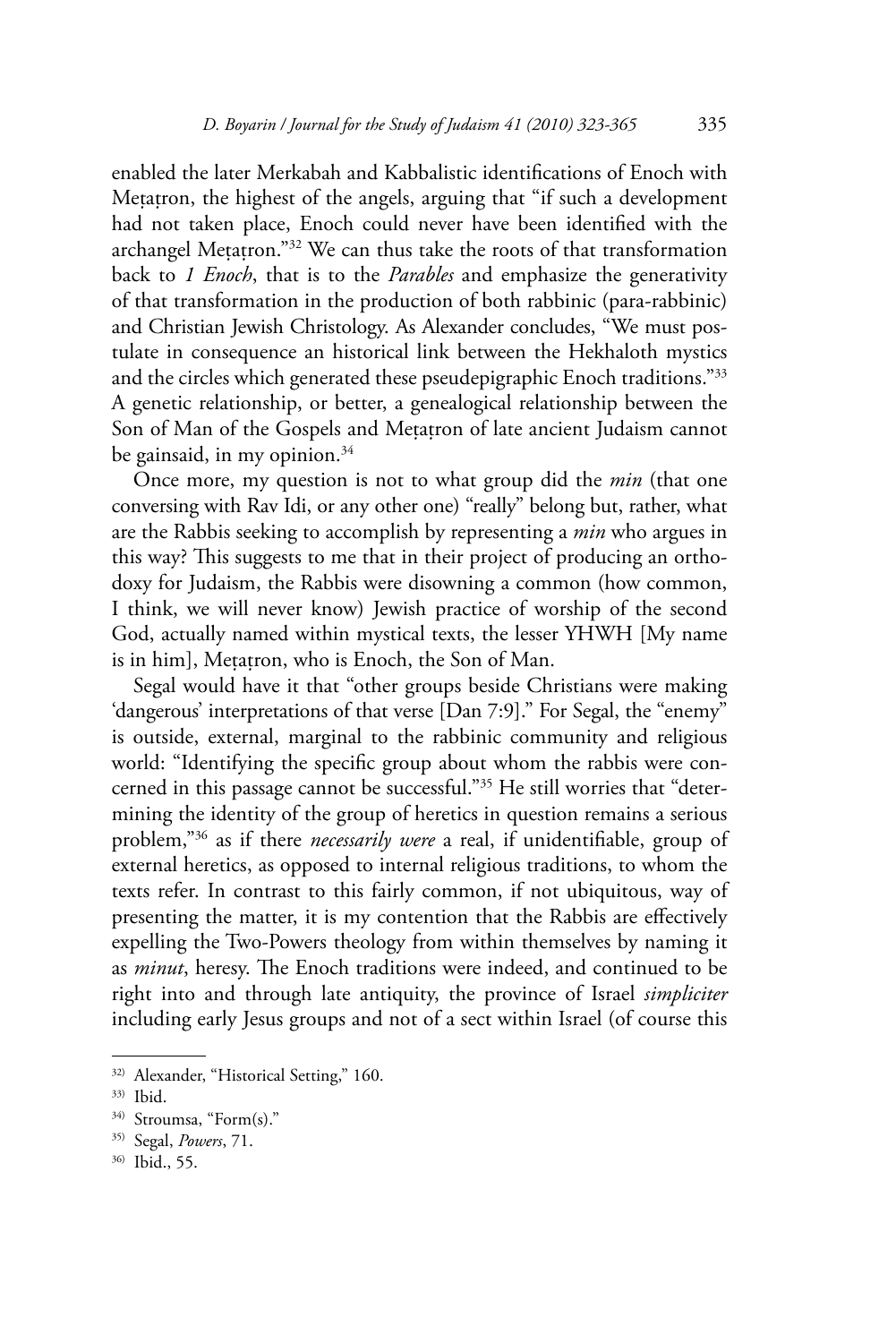doesn't mean that they were of interest to all Jews or all Jewish groups). The Rabbis indeed seek by means of various halakic rules "the exclusion of [the body of esoteric doctrine], as having no proper place in the public institutions of Judaism."<sup>37</sup> In contrast, however, to Alexander's own view which sees these exclusions as reflecting accepted norms, I would read them—some would say perversely—as an index of how widespread, and not esoteric at all, these traditions remained.

# Suppressing the Son of Man

One very rich example of such rabbinic expulsion of these ancient religious traditions and ideas is from the fourth-century midrash, the Mekilta d'Rabhi Ishma'el to Exod 20:2:

I am YHWH your God [Exod 20:2]: Why was it said? For this reason. At the sea He appeared to them as a mighty hero doing battle, as it is said: "YHWH is a man of war." At Sinai he appeared to them as an old man full of mercy. It is said: "And they saw the God of Israel" (Exod 24:10), etc. And of the time after they had been redeemed what does it say? "And the like of the very heaven for clearness" (ibid.). Again it says: "I beheld till thrones were placed, and one that was ancient of days did sit" (Dan 7:9). And it also says: "A fiery stream issued," etc. (v. 10). Scripture, therefore, would not let the nations of the world have an excuse for saying that there are two Powers, but declares: "YHWH is a man of war, YHWH is His name." He, it is, who was in Egypt and He who was at the sea. It is He who was in the past and He who will be in the future. It is He who is in this world and He who will be in the world to come, as it is said, "See now that I, even I, am He," etc. (Deut 32:39). And it also says: "Who hath wrought and done it? He that called the generations from the beginning. I, YHWH, who am the first, and with the last am the same" (Isa 41:4).<sup>38</sup>

This passage clearly projects to the exterior "The Nations of the World," the hereticized view that there are Two Powers in Heaven; it may even have in mind here Christians in this designation.<sup>39</sup> This suggests the pos-

<sup>&</sup>lt;sup>37)</sup> Alexander, "Historical Setting," 167-68.

<sup>&</sup>lt;sup>38)</sup> H. S. Horovitz and I. A. Rabin, eds., *Mechilta d'Rabbi Ishmael* (Jerusalem: Wahrmann, 1970), 220-21.

<sup>&</sup>lt;sup>39)</sup> See discussion in Segal, *Powers*, 33-42 whose argument is, unfortunately, somewhat vitiated in my opinion by a lack of precision in interpreting how the midrash works. I am persuaded that in earlier iterations of this argument, I was mistaken in asserting that this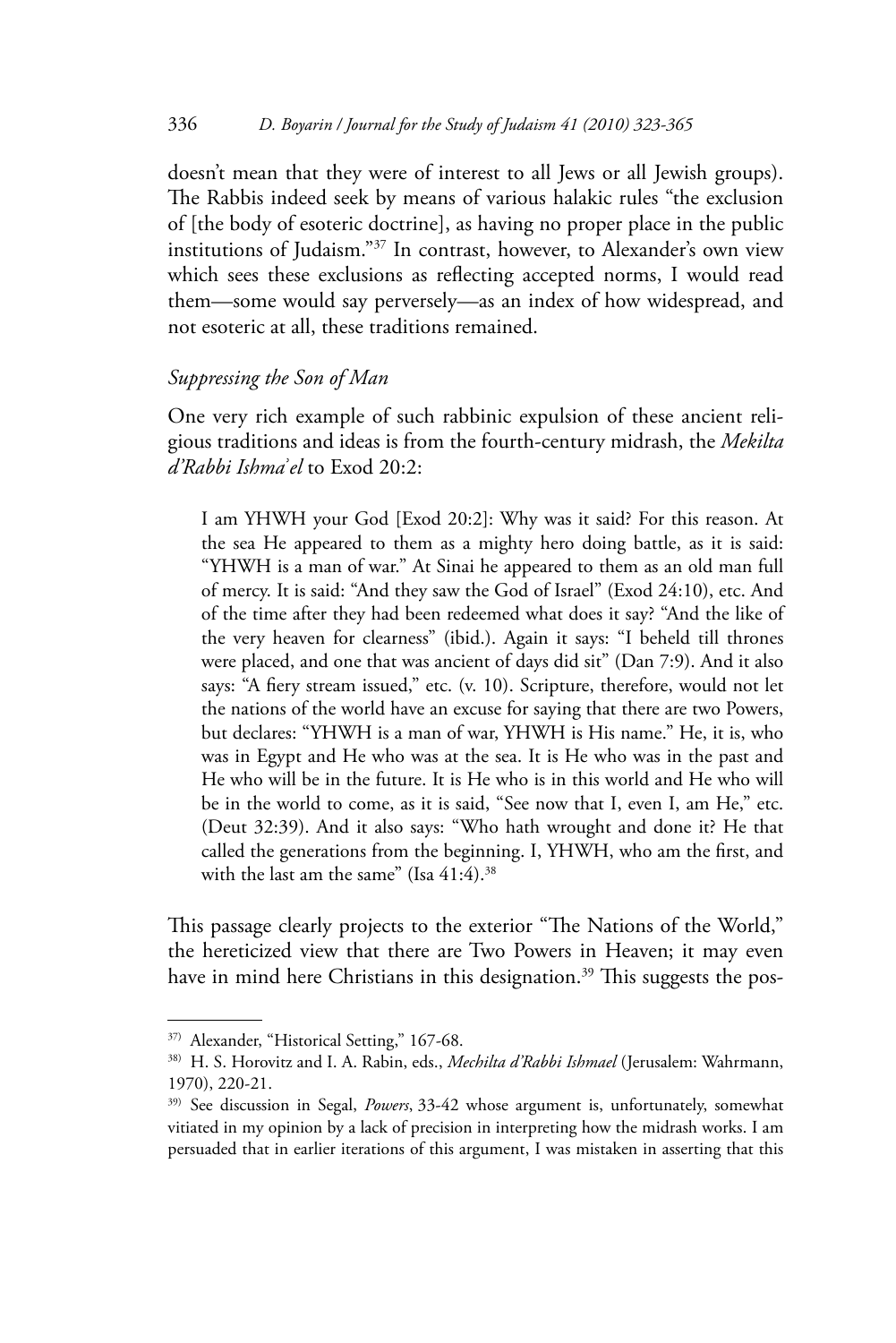sibility that it was nascent Christianity that provided one of the impulses to so thoroughly delegitimize what I have every reason to believe was an earlier theological option even within rabbinic circles (See the story of Rabbi Akiva just below). Note that this does not mean that I read the passage as a polemic against Christianity, nor that the Rabbis identified Christians as Two Powers heretics any more than Athanasius, for instance, really thought that Arius was a Jew.<sup>40</sup> Be this as it may, it is the passage from Daniel that is alluded to, but not cited in this anti-"heretical" polemic, the "Son of Man" passage so pivotal for the development of early Christology, that is the real point of contention here and the reason for the citation of the verse Exod 20:2. Although in Daniel read on its own, it certainly seems that the thrones are multiple and set up for the Court, it is clear from here as well as from other passages that late-ancient Jews read the thrones as two, one for the Ancient of Days and one for the One Like a Son of Man. There are, moreover, two descriptions of God as revealed in the Torah, one at the splitting of the Red Sea and one at the revelation of the Ten Commandments at Sinai. In the first, God is explicitly described as a warrior, that is, as a young man, as it were, while at the latter, as the Rabbis read it, God is described as an elder, full of wisdom and mercy. This is, as Adiel Schremer has correctly observed, derived from the continuation of the verse not cited, in which it says explicitly "And they saw the God of Israel and his underneath which appeared to that as white sapphire," and thus old.<sup>41</sup> Schremer goes on to argue, however, that all that the Rabbis of this midrash seek by citing the Dan 7 passage is another instance of God as an elder and that the rest of that context in Daniel is irrelevant to them.<sup>42</sup> This seems unlikely to me for two reasons. First of all, the matter of the multiple thrones is already present in Dan 7:9 and quoted in the midrash, and we know from other texts that this was

term definitely means Christians here (For both points [Segal's partly mistaken reading of the midrash and my own mistaken assumption that Nations of the World means Christians], see A. Schremer, "Midrash, Theology, and History: Two Powers in Heaven Revisited," JSJ 39 [2008]: 230-54).

<sup>40)</sup> R. Lorenz, Arius Judaizans? Untersuchungen zur dogmengeschichtlichen Einordnung des Arius (Göttingen: Vandenhoeck & Ruprecht, 1979).

<sup>&</sup>lt;sup>41)</sup> Schremer, "Midrash, Theology, and History," 17. I had, indeed, entirely missed this point in my own earlier treatment of this text.

 $42)$  He thus argues that my interpretation of the passage as being troubled by the doubling of the Godhead implied by Dan 7 is a fantasy on my part, that I have written my own midrash, as it were.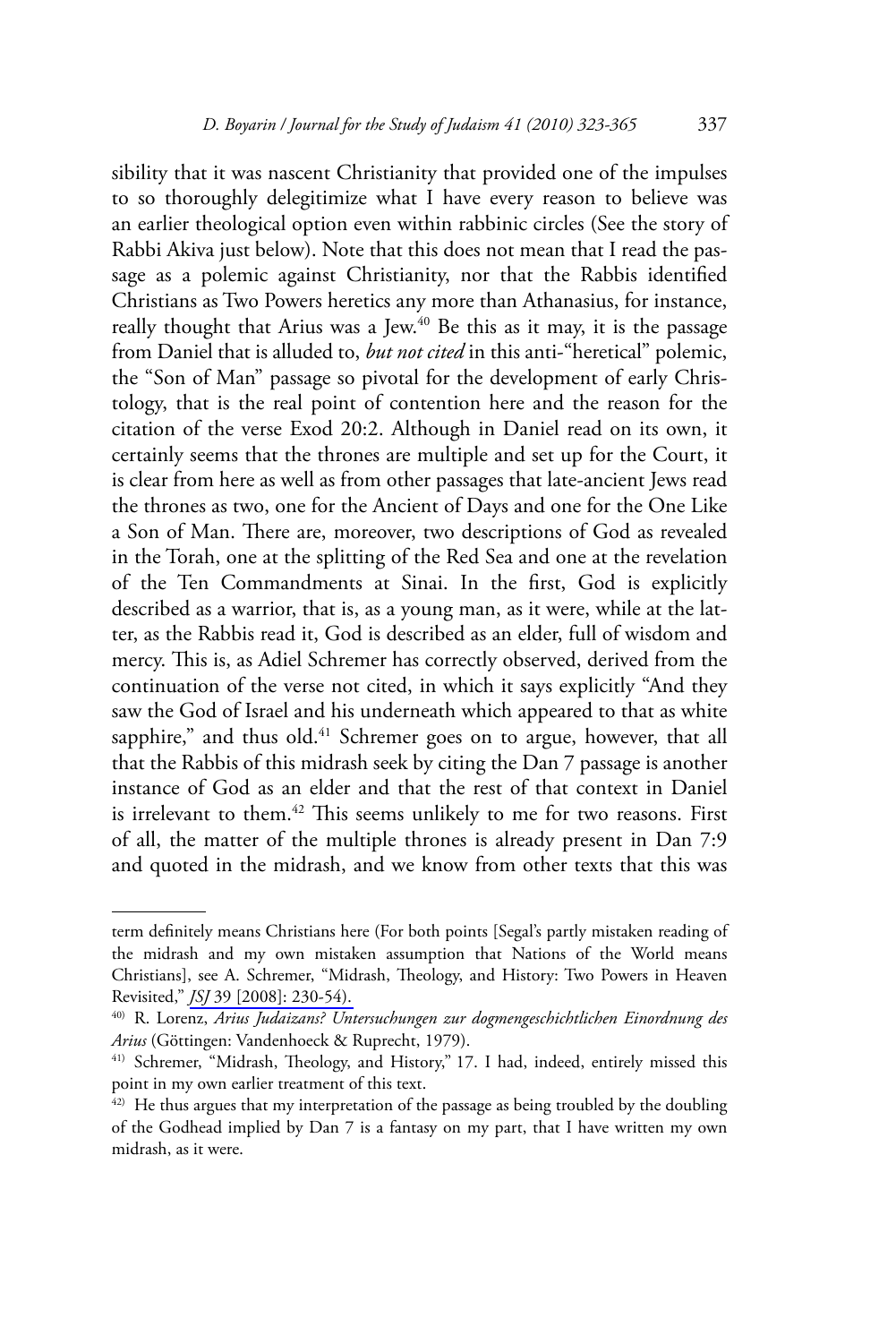also troubling to the Rabbis (see below).<sup>43</sup> Secondly, the citation of 7:10 "And it also says: A fiery stream issued," etc. (v. 10) is totally otiose on Schremer's reading. It is especially otiose in the form "and it also says" which should either be support for the first verse or a contradiction of it. Verse 10 is neither. I argue, using Schremer's own correct notion that an "etc." frequently hides and reveals the real force of the midrashic quotation, that citing v. 10 etc. is meant to include the whole following verses including the truly troubling vision of "One like a Son of Man." To be sure, it is a bit of a stretch from v. 10 to v. 13, a stretch that I argue is an attempt to conceal more than reveal the real argument of those who would support "Two Powers in Heaven" from here. It would be, moreover, quite strange to assume that a text that is explicitly concerned with those who might say that there are two powers in heaven would cite Dan 7 where the "danger" of so "misreading" is palpable and naively ignore that danger. On my view, we thus now have two instances of the difficulty: one from Exodus and one from Daniel, for both of which the verse Exod 20:2 comes as a remedy.

The problem is the doubling of descriptions of God as Elder (17) judge) and youth (בחור man of war) as implied in Exodus and the correlation of those two descriptions with the divine figures of Ancient of Days and Son of Man from Daniel, which together might easily lead one to think that there are Two Powers in Heaven, indeed that God has two persons, a Old person and a Young person. These were, of course, crucial loci for Christological interpretations. The citation of God's Name in Exod 20:2, at the beginning of those same Ten Commandments, thus answers possible heretical implications of those verses by insisting on the unity of YHWH in both instances. The text portentously avoids citing the Daniel verses most difficult for rabbinic Judaism, 7:13-14: "I saw in the vision of the night, and behold with the clouds of the Heaven there came one like a Son of Man and came to the Ancient of Days and stood before him and brought him close, and to him was given rulership and the glory and the kingdom, and all nations, peoples, and languages will worship him. His rulership is eternal which will not pass, and his kingship will not be destroyed."<sup>44</sup> Much more than the varying metaphors with which YHWH

<sup>&</sup>lt;sup>43)</sup> These are, to be sure, later texts, so there is no absolute proof here but they are, nonetheless, suggestive.

<sup>&</sup>lt;sup>44)</sup> For another instance in which, also in a polemical context, the Rabbis avoid citing the really difficult part of Dan 7, see Segal, Powers, 132.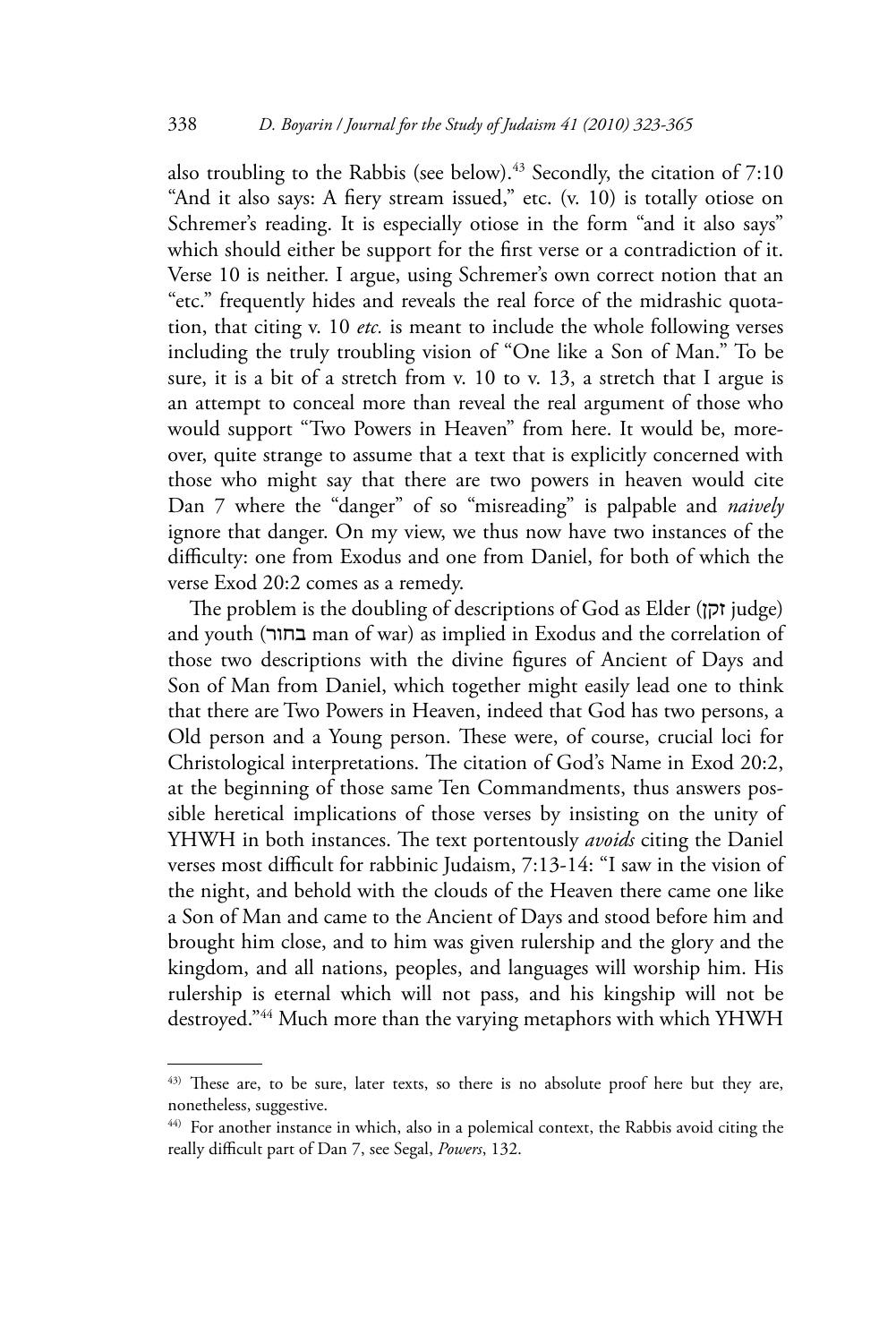is represented, it is this verse which would—and did—give rise to "the Nations of the World" claiming that there are two powers in heaven. Not citing them, is, accordingly to be understood as an enactment of the suppression of this view even more powerful than the explicit repression of the view that the midrashic text thematizes.

Furthermore, in a talmudic passage to be discussed immediately below  $(b. Haq. 14a)$ , Rabbi Akiva himself is represented as identifying the "Son of Man," that is the occupant of the second throne, with the heavenly David, and thus with the Messiah, before being "encouraged" by his fellows to abandon this "heretical" view." The Targum identifies the Son of Man as the Messiah.<sup>45</sup> This would suggest the possibility that there were non-Christian Jews who would have identified the Messiah himself (necessarily incarnate) as the Son of Man. Altogether, in this extended passage of rabbinic literature which deals most extensively (if somewhat obliquely) with Son of Man traditions, namely the second chapter of *b. Hagiga*,<sup>46</sup> we find, on my reading some compelling evidence that such traditions were extant within the circles that produced the Babylonian Talmud itself and that 3 Enoch cannot be separated from those circles at all. Let us then have a look at this text.

Let me be clear that in my view this is not evidence for early Palestinian rabbinic traditions, the *object* of the narratives of the Babylonian Talmud, but rather to the subjects of the enunciation of the narratives and their traditions that I assume were formed in late antiquity and in Babylonia, not to the Rabbis who are told about but to the Rabbis who did the telling.<sup>47</sup>

<sup>45)</sup> S. O. P. Mowinckel, He That Cometh: The Messiah Concept in the Old Testament and Later Judaism (trans. G. W. Anderson; Oxford: Blackwell, 1956), 357. See also M. Idel, Messianic Mystics (New Haven: Yale University Press, 1998), 89.

<sup>&</sup>lt;sup>46)</sup> There are other parallels as well, for instance, shared and extensive interest in meteorological phenomena.

<sup>&</sup>lt;sup>47)</sup> In his very interesting and important article, Adiel Schremer has proposed that the original context for talk of "Two Powers in Heaven" goes back to the second century and as a response to the Roman defeat of the two rebellions of the Jews (Schremer, "Midrash, Theology, and History"). Much of his argument is, to my mind, highly speculative and less than convincing (further detail will have to await another context), but there is certainly one early text that suggests a context in theodicy for the topos. The Sifre to Deut 32:39 reads that verse as denying three views: (1) that there is no power in heaven; (2) that there are two powers in heaven; and (3) that that there is indeed only one but that he really has very little power at all. In a highly clever but hardly ineluctable (or refutable) move, Schremer reads this as a continuation of a previous passage in the context of the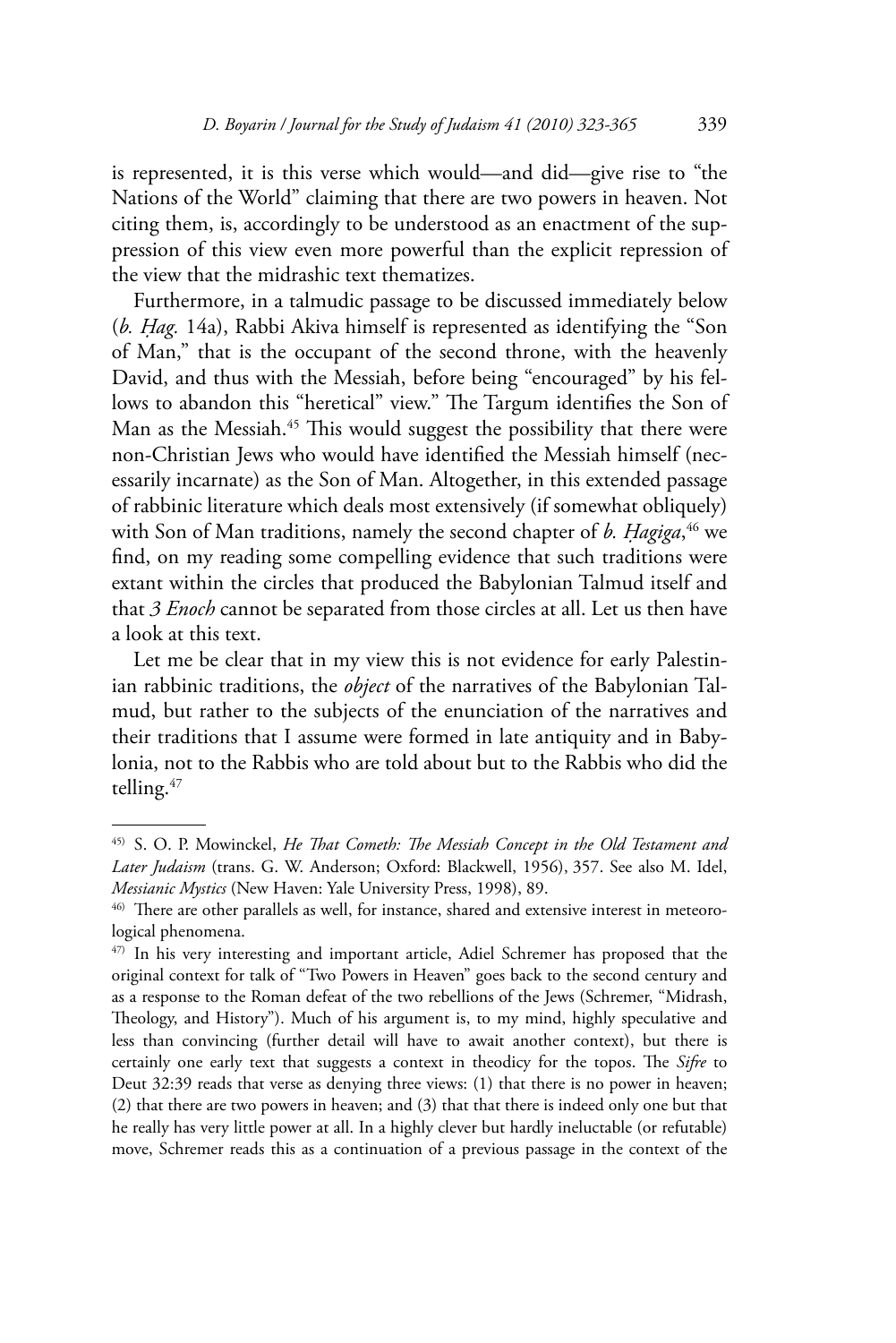One of the most evocative and revealing of these texts involves the just mentioned "heresy" of Rabbi Akiva in a discussion about the "Son of Man" passage from Daniel:

One verse reads: "His throne is sparks of fire" (Dan 7:9) and another [part of the] verse reads, "until thrones were set up and the Ancient of Days sat" (7:9). This is no difficulty: One was for him and one was for David.

As we learn in a *baraita* [non Mishnaic tannaitic tradition]: One for him and one for David; these are the words of Rabbi Akiva. Rabbi Yose the Galilean said to him: Akiva! Until when will you make the Shekhinah profane?! Rather. One was for judging and one was for mercy.

Did he accept it from him, or did he not?

Come and hear! One for judging and one for mercy, these are the words of Rabbi Akiva. (b. Hag. 14a)

As we see from this passage, the second-century Rabbi Akiva is portrayed as interpreting these verses in a way that certainly would seem consistent with "Two Powers in Heaven," which, given its context, should be identified, I suggest, with speculation about the Son of Man as a second, youth-

midrash in which a story of Titus trying to kill God is recounted and then argues that the context for our passage about no power, two powers etc. is a refutation of those who would hold that the destruction of the Temple shows that God is "dead," as it were. While, as I have said, this is very clever and *possible*, it hardly constitutes evidence sufficient to refute the clear evidence for rabbinic trouble with those—I emphasize within—who believe in a dual Godhead. It is certainly possible that at the time the Sifre was produced (and I am much less sanguine as to its hoary antiquity than Schremer but this is an old methodological argument), Two Powers in Heaven was not yet even a name for that belief and that it is only later (but not much, for by the time of the Mekilta that I have discussed just above it certainly was) applied to that accepted belief now being excluded as heretical and given a name. But, once again, I emphasize what should have been clear anyway: I think that the real struggle over this name took place in late antiquity and not in tannaitic times at all. Hence, my suggestion which I advance much more cautiously now in the light of several responses including most recently Schremer's that there is necessarily a border-setting move with respect to the Church going on in this rabbinic turn to Orthodoxy. It might, indeed, be, as several responders suggested a more general mood of turning to versions of "Truth" (including even in the philosophical schools) that was as much the catalyst as the specifically Christian version of this, but, nonetheless, the *product* of these two activities was a virtual conspiracy to divide the theological world between Jews who don't believe in a dual Godhead and Christians who insist on it, each group of religious leaders excluding from their own number those who hold earlier views and marking them as belonging to an-other, a heresy.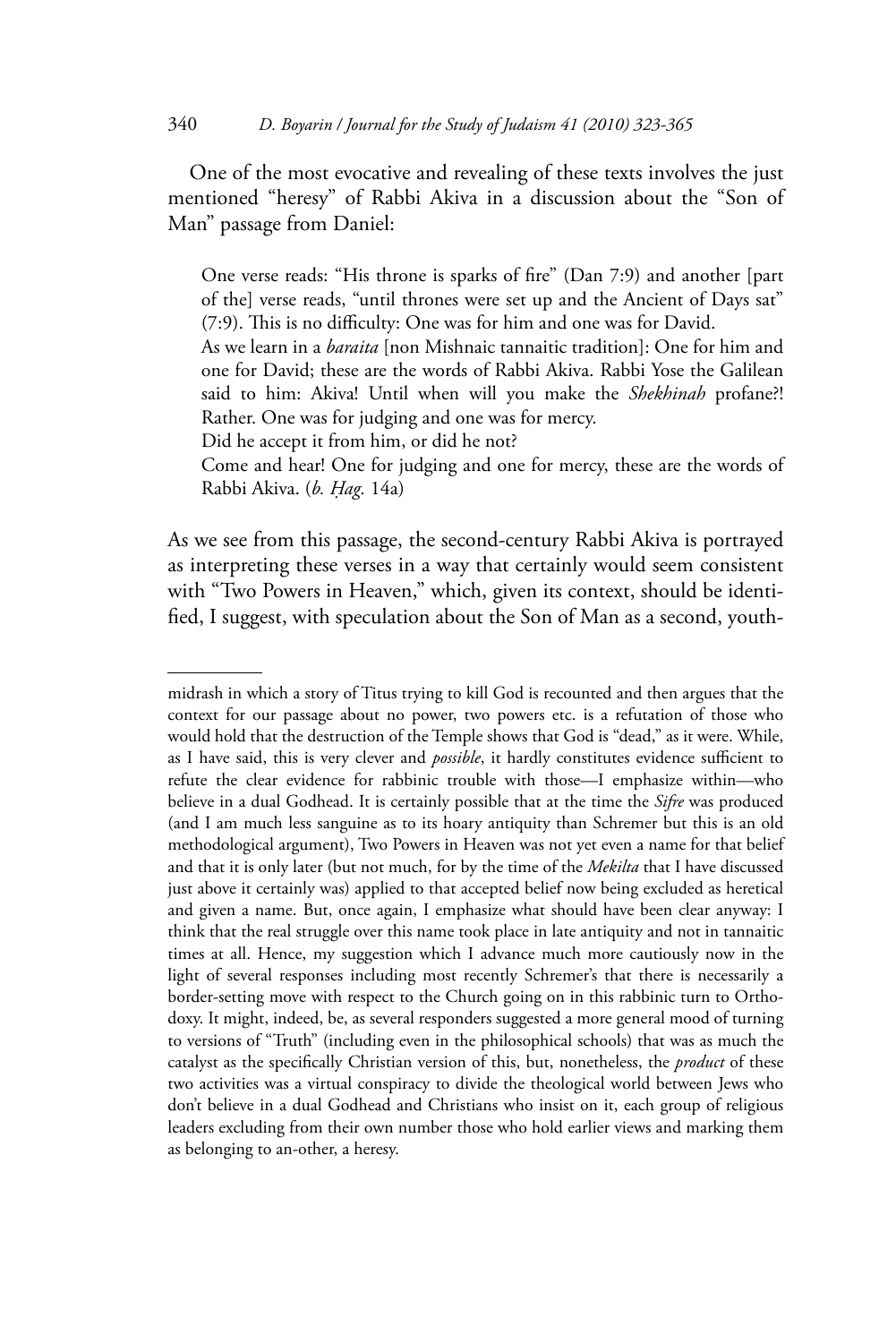ful divine figure alongside the Ancient of Days. A comment of John Goldingay's will help to make this point:

For the anointed one to be a heavenly figure would be a novel idea; by definition, the anointed one is an earthly descendant of David. The visionary portrayal of him coming with the clouds of the heavens might simply signify that he comes by God's initiative and as his gift, without suggesting that he is in himself other than human... Nevertheless, if the humanlike figure is the anointed, the anointed as Daniel pictures him now has a very transcendent dimension. If the idea of the anointed moves between a God pole and a human pole, the humanlike figure is at the former.<sup>48</sup>

The tanna'im cited in the Bavli both read Dan 7 in this way: The second throne is for a second divine figure (the Shekhinah) which Rabbi Akiva identifies as David. We have, here then, both binitarianism and an incarnation, which latter raises Rabbi Yose's dander. It is highly unlikely, pace Alan Segal (cautiously), that we are dealing here with a "genuine" tradition about Rabbi Akiva from early in the second century, this on general methodological grounds. Let me elaborate my reading of the passage. Although, as I have suggested, the text (and other rabbinic texts) carefully, gingerly avoid actually citing the Son of Man passage in these very verses, it is on these verses that they indeed rely. The portrayed Rabbi Akiva's point is that one of the two thrones (as per his tradition of reading) was for the Ancient of Days and one for David, thus the Son of Man. The crux is his identification of David, the Messiah, as the "Son of Man" who sits at God's right hand, thus suggesting not only a divine figure but one who is incarnate in a human being as well<sup>49</sup>—"Are you the Messiah? I am and you shall see 'the son of man' sitting on the right hand of power and coming in the clouds of heaven" (Mark 14:62). Hence, his objector's taunt: "Until when will you make the Divine Presence profane"?!, that is, imply that the Son of Man has become incarnate in the human figure of the Davidic Messiah.<sup>50</sup> Rabbi Akiva seems to be projecting a divine-human,

<sup>48)</sup> J. Goldingay, Daniel (WBC; Dallas: Word, 1989), 170.

<sup>&</sup>lt;sup>49)</sup> Segal, Powers, 47.

<sup>&</sup>lt;sup>50)</sup> For precisely this combination, see  $4$  Ezra 12:32 in which it is insisted that the heavenly "Son of Man" comes from the posterity of David, "even though it is not apparent why a descendant of David should come on the clouds" (A. Yarbro Collins and J. J. Collins, King and Messiah as Son of God: Divine, Human, and Angelic Messianic Figures in Biblical and Related Literature [Grand Rapids, Mich.: Eerdmans, 2008], 207)!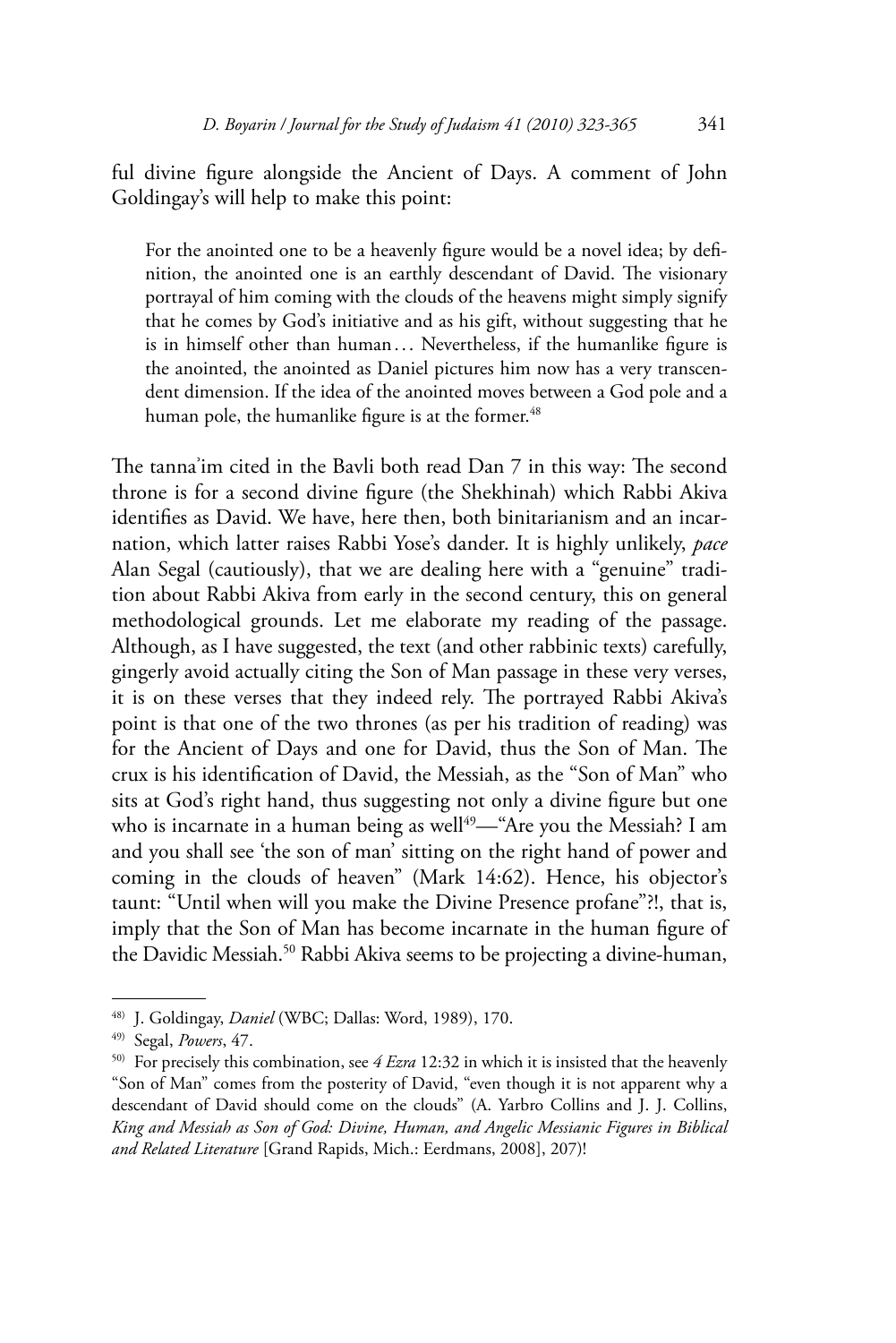Son of Man, who will be the Messiah. His contemporary R. Yose the Galilean strenuously objects to Rabbi Akiva's "dangerous" interpretation and gives the verse a "Modalist" interpretation.

"Rabbi Akiva"'s interpretation grows out of precisely the same kind of conflation of Messiah, Son of David with the Redeeming, divine Son of Man of Dan 7 that we find in Mark, producing similar Christological results. Supporting this interpretation (at least in the Babylonian Talmud; perhaps stemming from earlier Palestinian usages) we read the following passage in b. Sanh. 98a:

Rabbi Alexandri said: Rabbi Yehoshua the son of Levi raised a contradiction: It is written [Dan 7] and behold with the clouds of heaven there came one like a human being, and it is written [Zech 9] poor and riding on a donkey! If they are righteous, with the clouds of heaven; if they are not righteous, poor and riding on a donkey.<sup>51</sup>

Obviously the Talmud does not speak of two Messiahs here; it is hard to imagine anyone claiming they did<sup>52</sup>—notwithstanding the fact, of course, that there are two Messiahs according to the Rabbis, Ben Yosef and Ben David. But it is clear that Dan 7 had been given a messianic reading and that there was tension felt between the Messiah of Dan 7 and the Messiah of Zech 9, between the Messiah as a divine figure and the Messiah as a humiliated human being, expressed in good rabbinic fashion as a contradiction between verses resolved in a totally topical fashion in the text.<sup>53</sup> The tension and the potential it bears for an incarnational reading is

אמר רבי אלכסנדרי: רבי יהושע בן לוי רמי, כתיב +דניאל ז'+ וארו עם ענני שמיא כבר אנש אתה, וכתיב <sup>וו</sup> - זכריה ט'+ עני ורכב על חמור! - זכו - עם ענני שמיא, לא זכו - עני ורוכב על חמור.

<sup>&</sup>lt;sup>52)</sup> Pace D. R. Hare, *The Son of Man Tradition* (Minneapolis: Fortress, 1990), 19 who quotes the passage quite out of its own context as a midrash on the two verses on the way to his misleading conclusion that "Rabbi Joshua was discussing the timing of the Messiah's advent, not his nature."

<sup>53)</sup> Directly contra M. Casey, Son of Man: The Interpretation and Influence of Daniel 7 (London: S.P.C.K, 1979), 87. Of course, the rabbinic tradition insisted on a corporate interpretation of the Son of Man (Casey, Son of Man, 80-84); the point here is not that Rabbi Akiva represents the dominant and accepted rabbinic tradition but that he represents some sort of dissident or underground counter tradition (and remember this almost certainly has little to do, in any case, with the "historical" Rabbi Akiva) which is being explicitly discredited in this text in favor of the developing standard rabbinic theology and reading. This point has similarly been misunderstood by Hare, The Son of Man Tradition, 18.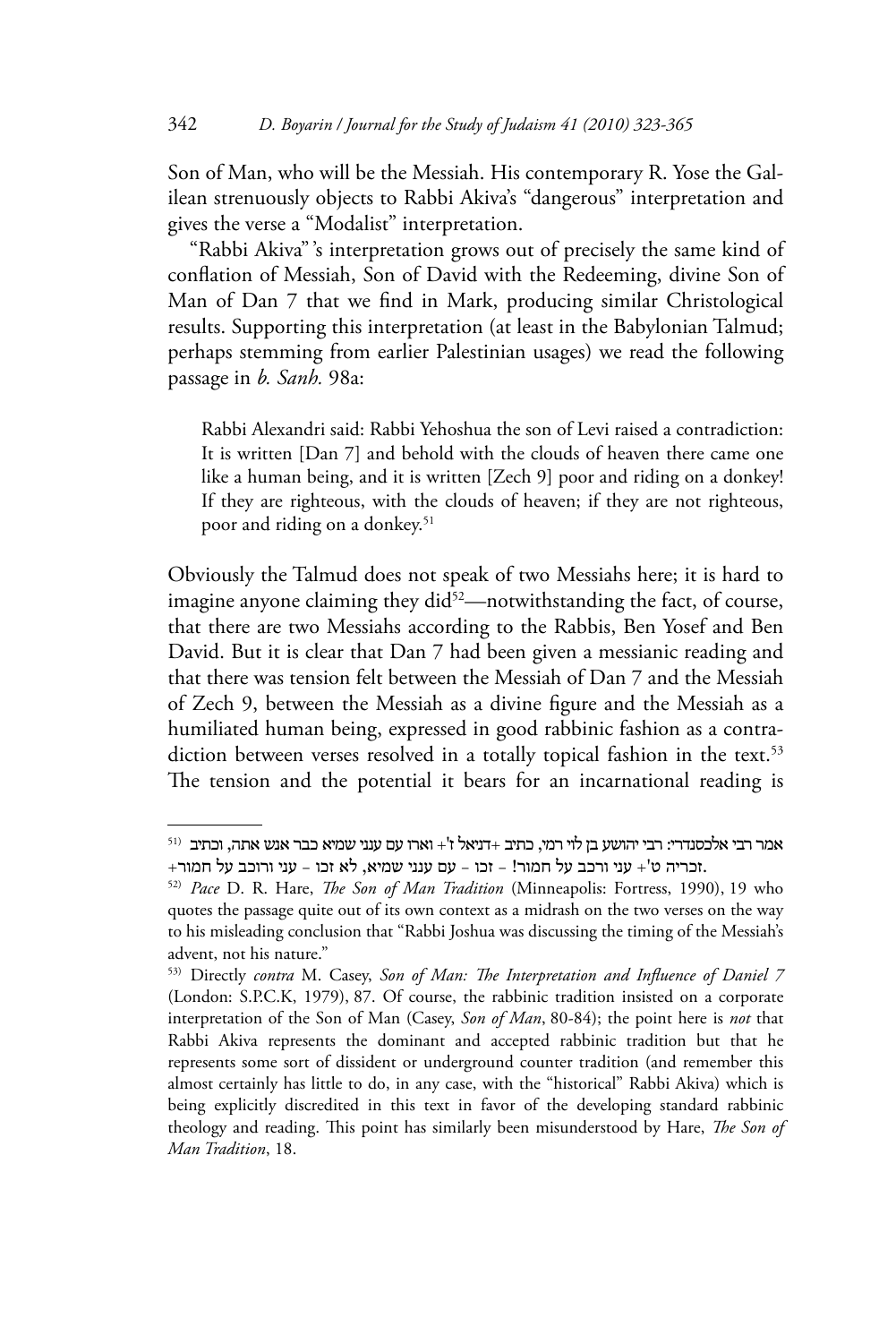nonetheless there. It is this tension, I think, that motivates the controversy between the figures of Rabbi Akiva and Rabbi Yose in the Hagiga text as well. Of course, the Talmud itself must record that Rabbi Akiva changed his mind in order for him to remain "orthodox." The Son of Man, aka "Two Powers in Heaven," is thus not foreign even at the very heart of the rabbinic enterprise. Even a figure like Rabbi Akiva has to be "educated" as to the heretical nature of his position, suggesting once again that any absolute difference between mystical circles that embrace such theological notions and rabbinic circles that have always, as it were, rejected such malignant influence, has to be withdrawn once and for all. This is what the editors of the Talmud would want us to believe but a different reality is easy to perceive behind their very efforts to convince.

In another late-ancient Hebrew text of mysterious provenience known as "The Visions of Ezekiel," Metatron is also posited as a secondary divine figure on the grounds of Dan 7:9f. At least according to one view expressed there, "His name is Metatron, like the Name of the Power,"<sup>54</sup> thus recalling the Sanhedrin passage with which I began. Furthermore, the particular emphasis here on God being named, "the Power," might also suggest a connection with thoughts of more than one power in heaven, or it might not.

In any case, this is the same figure who in other late-ancient Jewish mystical texts is sometimes called "The Youth" נער. i.e., that figure known by other Jews (e.g., Jesus) as the "Son of Man," the young divine figure as opposed to the Ancient of Days.<sup>55</sup> This text helps us to bring the ends of

<sup>&</sup>lt;sup>54)</sup> I. Gruenwald, "'The Visions of Ezekiel': Critical Edition and Commentary," Temirin 1 (1972): 101-39, at 128-29 [Hebrew]. See discussion in Deutsch, Guardians of the Gate, 45-46 and literature cited there. On the text itself, the best discussion is perhaps that of A. Goldberg "Pereq Re'uyot Yehezqe'el: eine formanalytische Untersuchung," in Mystik und Theologie des Rabbinischen Judentums. Gesammelte Studien I (ed. M. Schlüter and P. Schäfer; TSAJ 61; Tübingen: Mohr Siebeck, 1997), 93-147. I am grateful to Peter Schäfer for referring me to this article in an otherwise singularly ungracious note, Schäfer, The Origins of Jewish Mysticism, 323 n. 367. In the wake of Goldberg's article, I have removed the attribute "mystical" from my casual description of the text, but I must confess: I still don't understand what part of "late-ancient" Schäfer doesn't understand. The best discussion of this passage remains that of Scholem, *Gnosticism*, 45-48 in my opinion.

<sup>55)</sup> Segal, Powers, 67 n. 21, which seems to me spot on. In other words, both of the ancient explanations of this term, namely that he is the youngest of the angels or that he is a servant are both, it would seem, apologetic etymologies. As I learn from Stroumsa, in a Nag Hammadi text known as the Paraphrase of Shem, the "son of the incorruptible and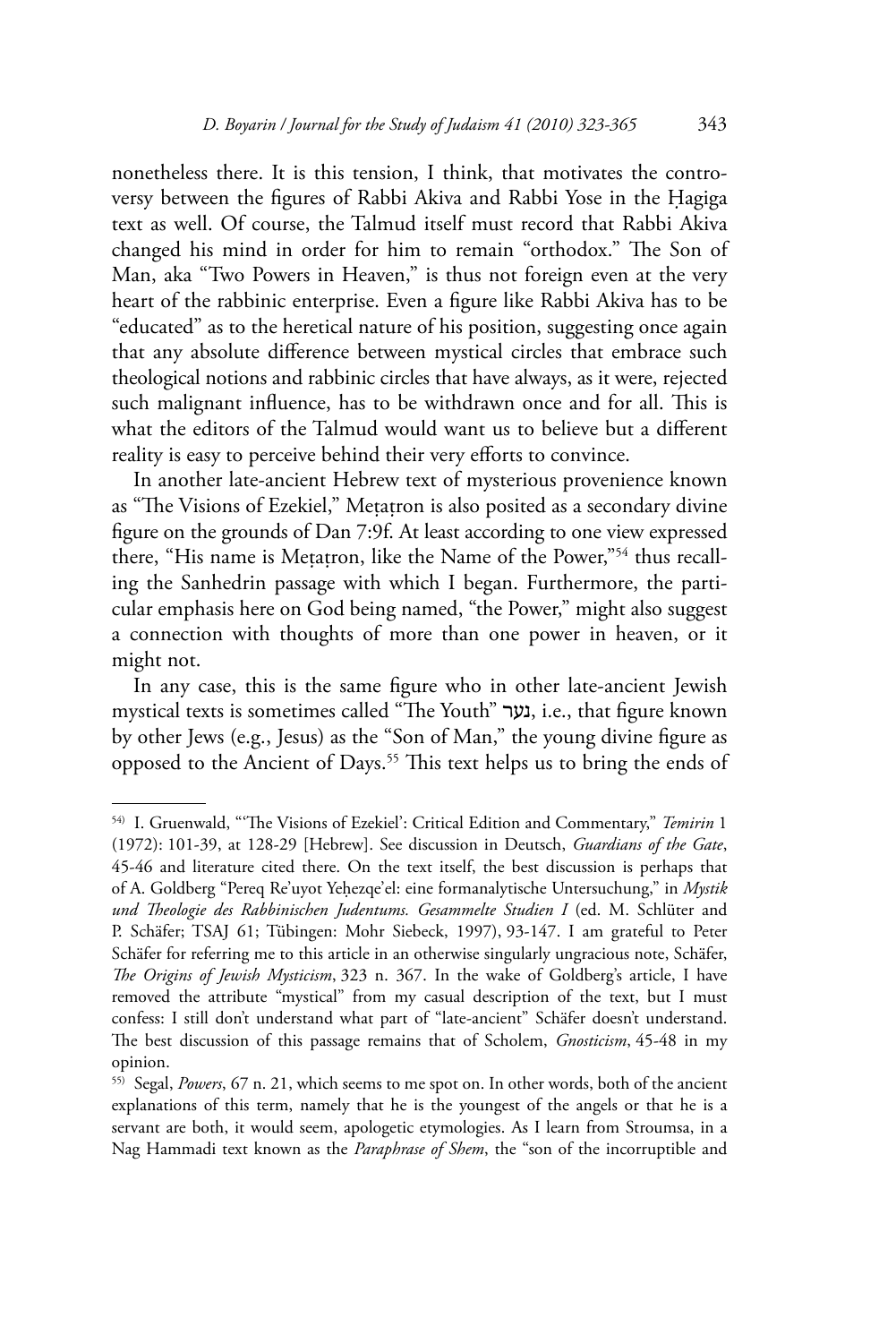the argument offered here together. Putting together the different bits and pieces that other scholars have constructed into a new mosaic, I would suggest that we have a very important clue here to follow. From the text in Daniel, as read by the Rabbis themselves, it would seem clear that there are two divine figures pictured, one who is ancient and another one who is young. "Son of Man" here in its paradigmatic contrast with the Ancient of Days should be read as youth, young man (as it is even in the rabbinic texts that deny that it represents a second person).<sup>56</sup> The usage is similar to "sons of doves" meaning young of the dove as in Num 6:10. It should be noted that the figure of the "Youth" appears as well (at least once) in texts accepted into the rabbinic canon itself, such as Num. Rab. 12:12 and explicitly denoted there as Metatron. We end up with a clear indication of a second divine person, called the Youth (Son of Man). When he is called or calls himself the "Son of Man," this is a citation of the Daniel text.<sup>57</sup> He is called the "Youth," i.e., the "Son of Man" in contrast to the "Ancient" of Days." These traditions all understand accordingly that two divine figures are portrayed in Dan 7, whom we might be tempted to call the Father and the Son. Evidence for this concatenation of Enoch, Metatron, and the Son of Man can be adduced from the Parables of Enoch at 1 En. 71, in which Enoch is explicitly addressed as the Son of Man. If Enoch is the Son of Man and Enoch is Metatron, then, it follows (if not with airtight logic) that Metatron is the Son of Man. The direct connection of that risen Enoch to Metatron in 3 Enoch fully establishes the nexus between the Son of Man and Metatron.

infinite light," is called Derdekeas (CG VII, 8:4-25), which is certainly the Babylonian Aramaic word *dardeka*, which means a youth, and not a servant (Stroumsa, "Form[s]," 275 n. 31). The notion that this Youth is called the Youth because he is the youngest of the angels is in clear contradiction with the supreme dignity afforded the figure of Metatron throughout. On the figure of the Youth, see also Orlov, The Enoch-Metatron Tradition,  $222 - 26$ 

<sup>&</sup>lt;sup>56)</sup> I am anticipated and confirmed in this view now by Idel, *Ben*, 131, tacitly reversing the claim of his much earlier Idel, "Metatron," 36.

<sup>57)</sup> Although Scholem famously interpreted "youth" in these contexts as "servant," there is, therefore, little warrant for this interpretation. D. J. Halperin, "A Sexual Image in Hekhalot Rabbati and Its Implications," Jerusalem Studies in Jewish Thought 6 (1987): 117-32, at 125.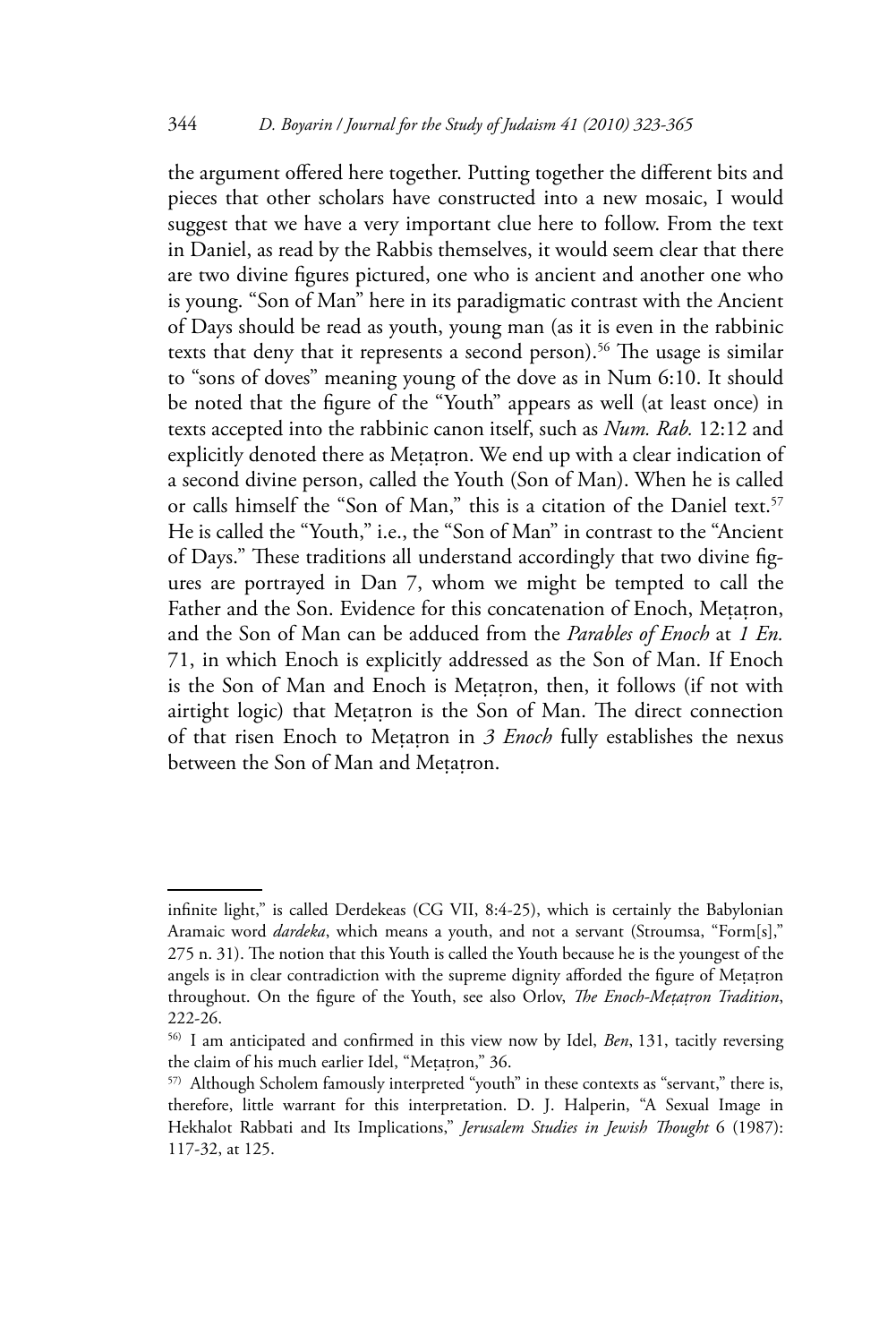#### No Sitting in Heaven

Recognizing this connection, we can make others and further interpret a great talmudic crux, for the narrative of Rabbi Akiva's redemption from heresy is followed in the text of Hagiga by the even more well known story of Elisha ben Abuya's apostasy. This famous heretic, upon seeing a vision of the glorious being named Metatron sitting at the right hand of God, concluded that there are "Two powers in heaven," the arch-heresy of the Talmud.<sup>58</sup>

According to the Talmud:

Our Rabbis have taught: Four went into the Pardes, and who are they? Ben 'Azzai and Ben Zoma, Aher, and Rabbi Akiva... Aher chopped down the shoots. Rabbi Akiva came out safely...

'Aher chopped down the shoots': Of him the verse says, "Do not let your mouth cause your flesh to sin" [Eccl 5:5]. What does this mean? He saw that Metatron had been given permission [רשות] to sit and write the good deeds of Israel. He said, but it is taught that on high there will be no sitting, no conflict, no "back,"59 and no tiredness! Perhaps, G-d forbid, there are two powers [שתי רשויות]! They took Metatron out and whipped him with sixty whips of fire. They said to him: "What is the reason that when you saw him, you did not get up before him?" He [Metatron] was given permission to erase the good deeds of Aher. A voice came out from heaven and said: Return O backsliding ones [Jer 3:14/22]-except for Aher.

He said, "Since that man has been driven out of that world, let him go out and enjoy himself in this world!" He went out to evil culture. He went and found a prostitute and solicited her. She said, "But aren't you Elisha ben Abuya!?" He went and uprooted a radish on the Sabbath and gave it to her. She said, "He is an other [Aher]." (b. Hag. 15a)

This remarkable story, as can well be imagined, has excited much scholarly attention. Yehuda Liebes emphasizes correctly that it is impossible to see this as a narrative of a real Elisha who joined a heretical sect.<sup>60</sup> Segal

<sup>&</sup>lt;sup>58)</sup> Below I shall discuss a very different interpretation of this material by A. Goshen-Gottstein, The Sinner and the Amnesiac: The Rabbinic Invention of Elisha Ben Abuya and Eleazar Ben Arach (Stanford: Stanford University Press, 2000): 89-111. I hope to make good here a real lacuna in my earlier treatments, namely, as Goshen-Gottstein puts it himself, Boyarin having "curiously ignored" this text in my earlier publications.

<sup>&</sup>lt;sup>59)</sup> See below for explanation of this term.

<sup>&</sup>lt;sup>60)</sup> Y. Liebes, *The Sin of Elisha: Four Who Entered Pardes and the Nature of Talmudic* Mysticism (Jerusalem: Academon, 1990), 12 [Hebrew].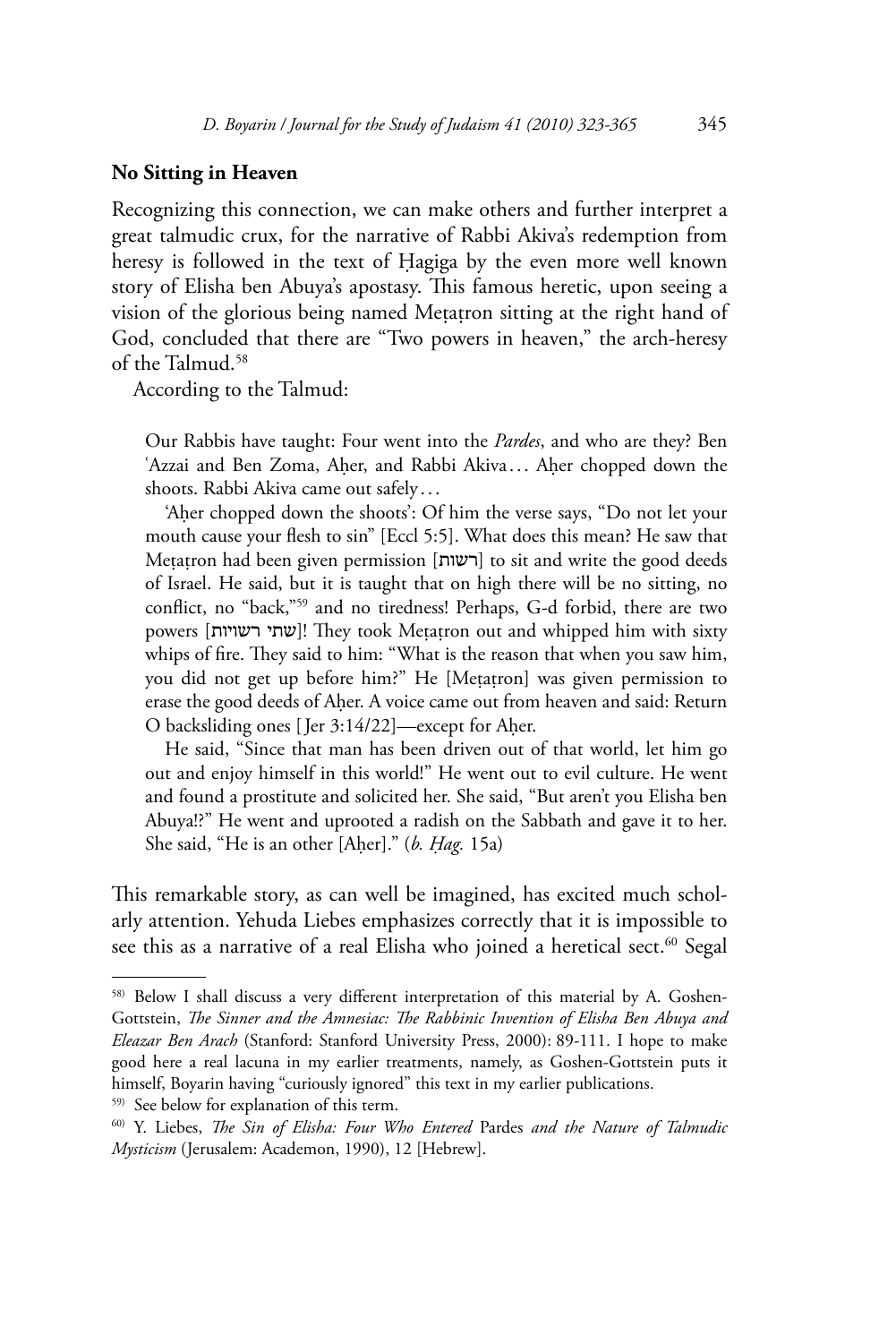nicely observes that "in its present context [the story] is an etiology of heresy. It explains how certain people, who had special Metatron traditions, risk the heretical designation of 'two powers in heaven'."<sup>61</sup> This can be pushed a bit further. As I. Rendell Harris observed as early as 1917: "We now begin to see that the controversy between Arius and Athanasius is not a mere struggle of an orthodox Church with an aggressive and cancerous heresy: the heretic is the orthodox conservative, and the supposed orthodox champion is the real progressive."<sup>62</sup> The structural comparison with Christian etiologies of heresy and heresiarchs suggests that, like those, Aher represents older theological traditions which have been anathematized as heresy by the authors of the story.<sup>63</sup> Almost certainly underlying Aher/Elisha's vision of Metatron is the same passage in Daniel that "misled" Rabbi Akiva, taking the "One like a Son of Man" as a separate person. The latter's error was hermeneutical/theological, the former's is visionary/theological, but the error is essentially precisely the same, the assumption that the second throne is for a second divine figure. Let me now argue for that conclusion.

The cause of Aher's turn to heresy as we have it in the Bavli is very very puzzling. On the one hand, it is clear that it is the fact of Metatron's sitting that causes Aher to fall into error but on the other hand, his own speech about this seems incoherent, or nearly so, as he remarks that "but it is taught that on high there will be [no standing,]<sup>64</sup> no sitting, no [jealousyl, no conflict, no 'back' and no tiredness!"<sup>65</sup> How is this list connected with the fact that Metatron was sitting, other than the sitting itself, and what in it caused Aher to consider the possibility of Two Powers in Heaven? On the one hand, there are indications—at least in most witnesses—that the sitting evoked thoughts of competition between God and Metatron, but directly contradicting that is the suggestion that Metatron sat because he was tired, which would certainly suggest his mor-

<sup>64)</sup> Following several mss.

<sup>&</sup>lt;sup>61)</sup> Segal, Powers, 62.

<sup>&</sup>lt;sup>62)</sup> J. R. Harris, *The Origin of the Prologue to St. John's Gospel* (Cambridge: Cambridge University Press, 1917), 49.

<sup>&</sup>lt;sup>63)</sup> For comparison to an actual observable historical instance within late ancient Christianity, see V. Burrus, The Making of a Heretic: Gender, Authority, and the Priscillianist Controversy (Berkeley and Los Angeles: University of California Press, 1995).

<sup>&</sup>lt;sup>65)</sup> For discussion of the various recensions of this list, see Deutsch, Guardians of the Gate, 50-51, following in part Alexander, "3 Enoch and the Talmud."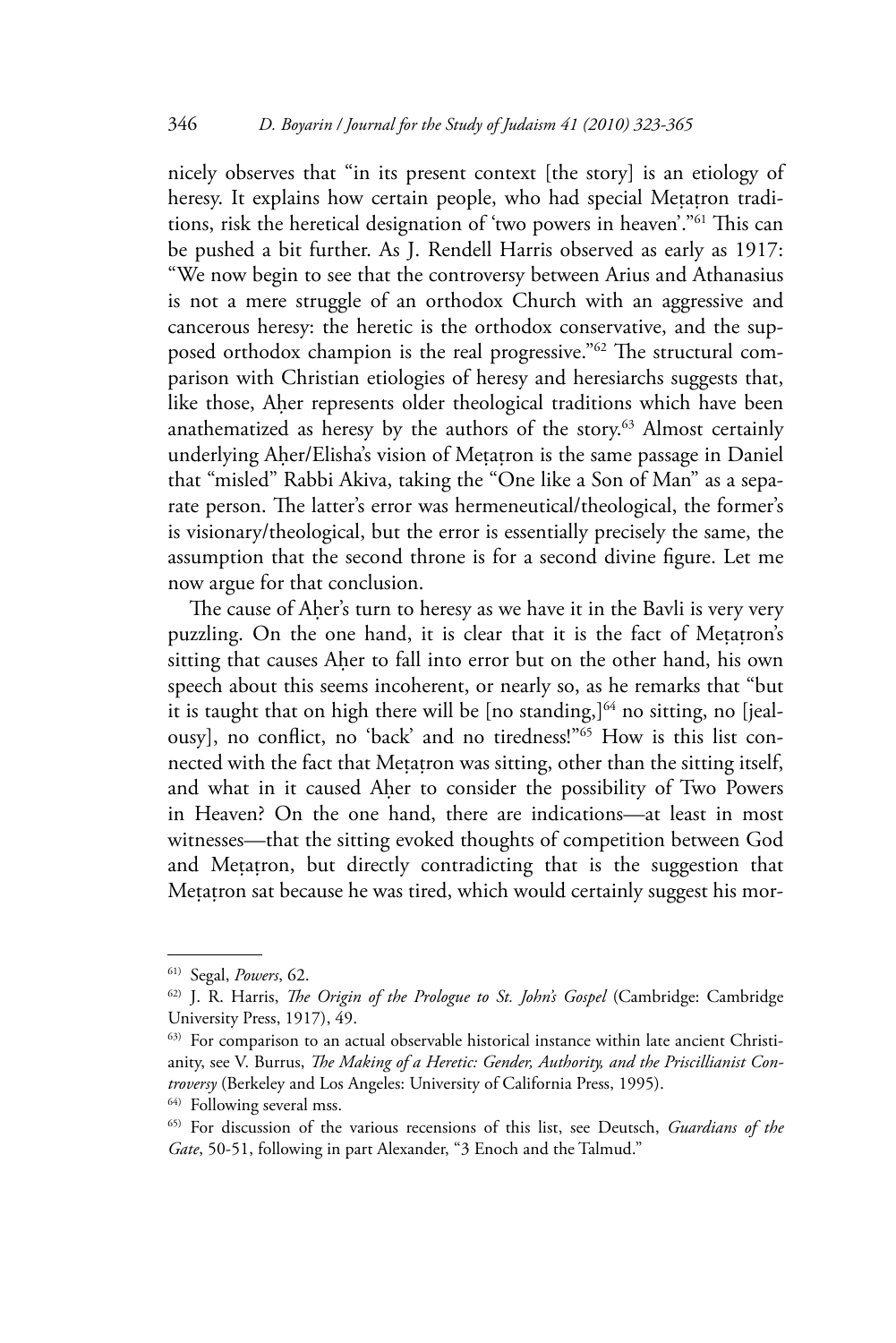tality, not his divinity!<sup>66</sup> Alexander suggests that the list has been imported from another text (which is not extant) in which it is asserted that "God and the angels are without body parts or passions. In rather Platonic fashion it defined the heavenly world as the negation of all that we know and experience here on earth."<sup>67</sup> We can build a bit further on this crucial insight. Michal Bar-Asher Siegal remarked of this list that it is hermeneutic in character as well as Platonic.<sup>68</sup> Each of the elements in the list refers to a verse: thus, for standing, we find Num 12:5, where the verse reads: "And YHWH came down on a column of cloud and stood in front of the Tent." Or for another striking example, when the verse of Job 25:2, "He makes peace in his heaven," is taken to mean that there is conflict, חחרות in heaven by the early midrash [Sifre Bamidbar 42], using in this case exactly the same word as that which our text denies. Similarly we can find verses that suggest, imply, or actually impute, jealousy, tiredness, and sitting, of course.<sup>69</sup> The crux, "back," is now neatly solved as well. Referring to the back of God that Moses allegedly saw [Exod 33:23], the text denies the literal existence of that as well.<sup>70</sup> Our statement comes, Maimonidean avant le figure, to indicate that these are all metaphorical and not literal statements, and no more. The original point of the statement was simply that God has no body and thus none of these characteristics that seem implied by the biblical text.

Alexander further remarks correctly that in the Bavli the implication of this text has been distorted and made to seem as if what we learn from it is that angels can't sit. He suggests, moreover, that the version of Munich 95 which does not mention Metatron as sitting at all is to be preferred as the oldest. He proposes that since the version of Munich 95 left the reason for Aher's error unfathomable, later redactors "seized on the element ישיבה [sitting] in the quotation... and interpreted it in the light of the

<sup>&</sup>lt;sup>66</sup> For all of these puzzlements, see Alexander, "3 Enoch and the Talmud," 58. On this last point, cf. Fraenkel, Aggadic Narrative, 342, who quite cleverly makes sense of the whole list, from sitting through conflict to tiredness, but does not notice apparently that there is a built in contradiction in the list as he reads it. His interpretation of the conflict or competition as between different angels and not as rivalry with God quite misses the point in my opinion, as well.

<sup>&</sup>lt;sup>67)</sup> Alexander, "3 Enoch and the Talmud," 61.

<sup>&</sup>lt;sup>68)</sup> Personal communication.

<sup>&</sup>lt;sup>69)</sup> For tiredness, see God's resting on the seventh day. God is, indeed, described as a "jealous" God; see, for example Num 20:4.

<sup>70)</sup> Elliot Wolfson made a similar suggestion to me with respect to this element also.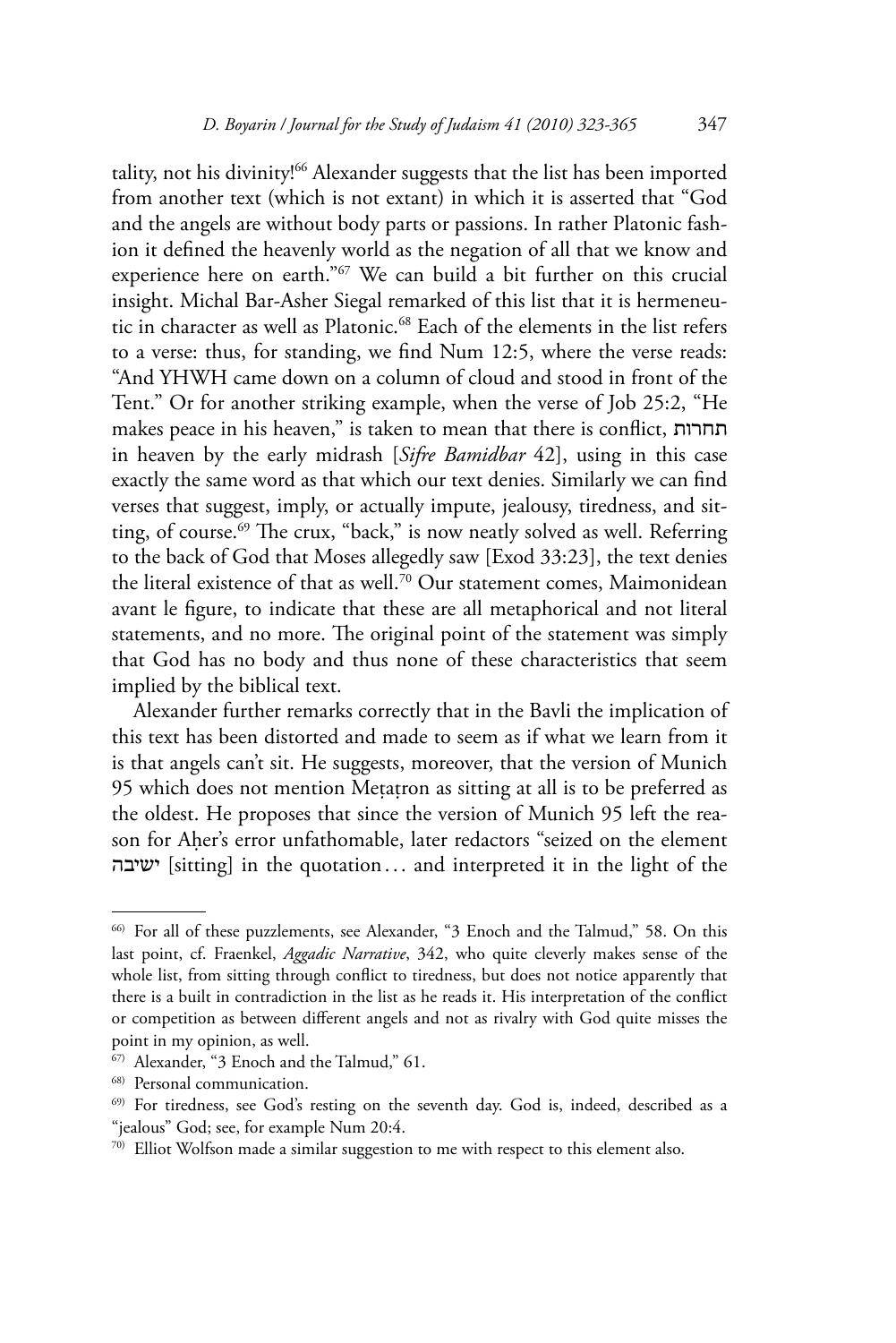idea that angels in heaven do not sit."71 The bottom line of Alexander's reconstruction is that the alleged earliest text is so cryptic as to be unintelligible and the later text-forms are incoherent.

In his article, Alexander has discussed too the connection between our passage and its parallel in 3 Enoch. Here is the text in his translation:72

Rabbi Ishmael said to me: The angel Metatron, Prince of the Divine Presence, the glory of highest heaven, said to me:

At first I was sitting on a great throne at the door of the seventh palace, and I judged all the denizens of the heights, the *familia* of the Omnipresent, on the authority of the Holy One, blessed be he. I assigned greatness, royalty, rank, sovereignty, glory, praise, diadem, crown, and honour to all the Princes of Kingdoms, when I sat in the heavenly court. The Princes of Kingdoms stood beside me, to my right and to my left, by authority of the Holy One, blessed be he.

But when Aher came to behold the vision of the Merkabah and set eyes on me, he was afraid and trembled before me. His soul was alarmed to the point of leaving him because of his fear, dread and terror of me, when he saw me seated upon a throne like a king, with ministering angels standing beside me like servants, and all the Princes of Kingdoms crowned with crowns surrounding me.

Then he opened his mouth and said: "There are indeed two powers in heaven!" Immediately a heavenly voice came out from the presence of the Shekhinah and said: "Return, backsliding children-except for Aher!"

Then 'Anafi'el YHWH, the honoured, glorified, beloved, wonderful, terrible, and dreadful Prince came at the dispatch of the Holy One, blessed be he, and struck me with sixty lashes of fire and made me stand upon my feet.<sup>73</sup>

These two texts are clearly closely related. Most scholars from Urbach to Alexander to Goshen-Gottstein make the 3 Enoch version dependent on the Talmudic story, while a few dissent.<sup>74</sup> I will file a brief here for the

<sup>&</sup>lt;sup>71)</sup> Alexander, "3 Enoch and the Talmud," 63.

<sup>72)</sup> Ibid., 54-66.

<sup>73)</sup> Ibid., 63-64.

<sup>&</sup>lt;sup>74)</sup> The 3 *Enoch* version dependent on the Talmudic story: E. E. Urbach, "The Traditions About Merkabah Mysticism in the Tannaitic Period," in Studies in Mysticism and Religion, Presented to Gershom G. Scholem (ed. E. E. Urbach, R. J. Z. Werblowsky, and C. Wirszubski; Jerusalem, Magnes Press, 1967), 1-28 [Hebrew]; Alexander, "3 Enoch and the Talmud"; Goshen-Gottstein, Sinner. Dissenters: C. Morray-Jones, "Hekhalot Literature and Talmudic Tradition"; Deutsch, Guardians of the Gate. See discussion below in body of the text.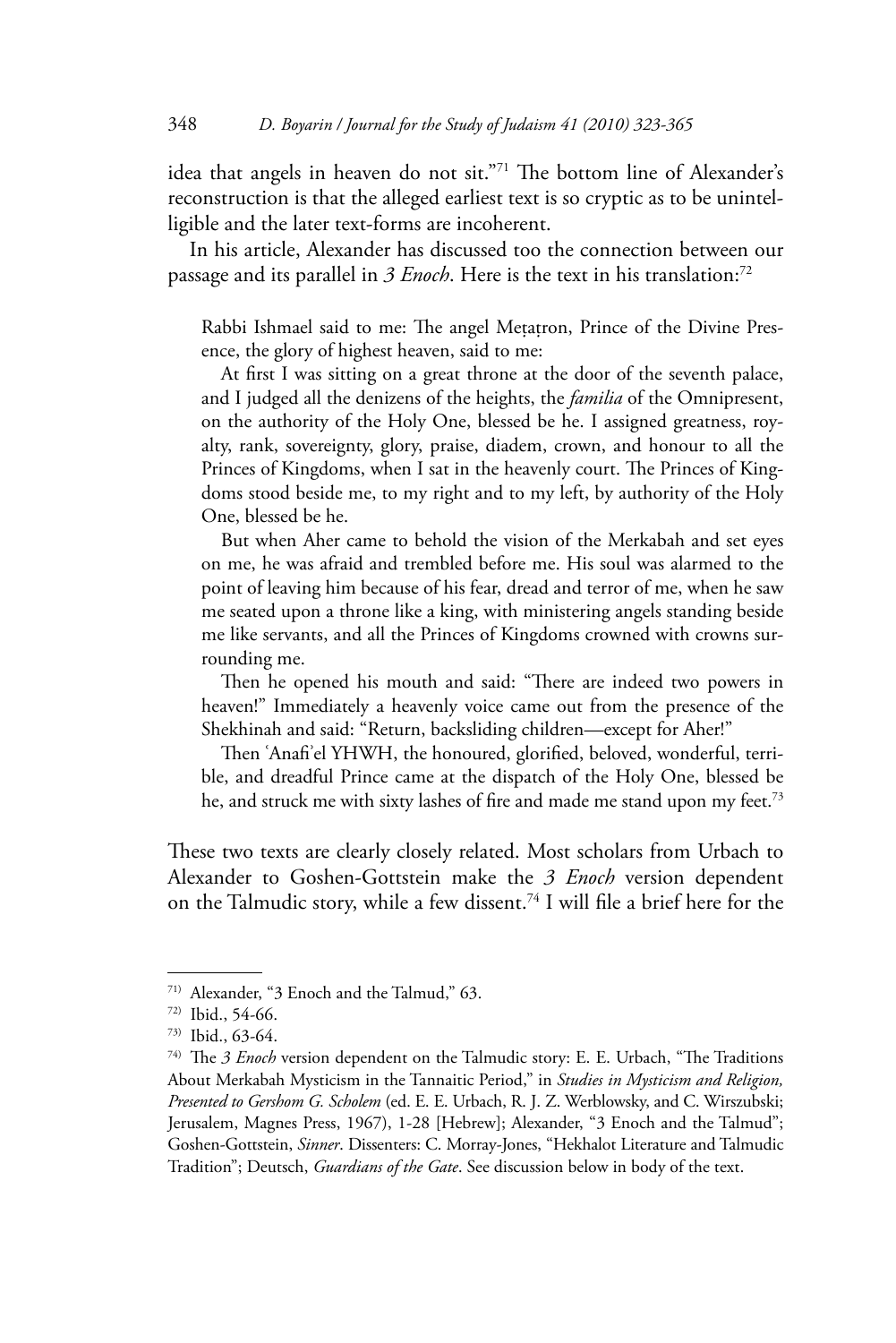dissent.<sup>75</sup> The Enoch version, which is coherent and intelligible, is the source for the talmudic version which is not.<sup>76</sup> Alexander argues that the text in 3 Enoch has been based, not only on the Bavli, but specifically on the latest recension of it. One would have to assume that an incomprehensible text led to an incoherent one and out of the incoherent one, a brilliant redactor or rewriter produced the powerful coherent narrative of 3 Enoch. I propose rather that that perfectly coherent and powerful narrative that we find in 3 Enoch (without claiming necessarily that this is its original home) was the earlier form of this narrative, distorted in all of the recensions of the Talmud for a particular rabbinic ecclesiastical reason. I agree with Alexander that the purpose of the author of 3 Enoch was to validate Metatron speculation while that of the Talmud was to delegitimate that very speculation; I simply disagree as to whose intervention came first. In the Enochic version of the story, Metatron himself emphasizes that he was seated on a throne and judging on the authority of the Holy One. I think it highly likely that this statement of authority to sit is a marked allusion to the very enthronement scene in Dan 7 which has been the pumping heart of the tradition. Aher's confusion is occasioned precisely by this allusion which he gets too: Is it possible that the interpretation of those verses from Daniel so current in Israel and lately declared heretical is true?! Perhaps there are indeed Two Powers in Heaven (although, to be sure, in the Enochic version there isn't even that moment of doubt: Aher simply declares that there are Two Powers in Heaven). In the talmudic version of the story which deliberately-in my view-obliterates the throne, all that is left is the sitting, so tame as, according to Alexander, to be explicable as "a posture, he has adopted, it seems, because he functions as the recording angel in the heavenly law court."77 In short, I suggest that

<sup>75)</sup> This does not preclude the possibility of secondary "contamination" from talmudic sources in the tradition of  $\beta$  *Enoch* but it does suggest that the Merkava traditions, including this one about Metatron, developed semi-independently of the talmudic tradition and engaged in various forms of interaction with that tradition. For a similar perspective, see Morray-Jones, "Hekhalot Literature and Talmudic Tradition," 34-39.

<sup>&</sup>lt;sup>76)</sup> Pace Alexander, "3 Enoch and the Talmud," 65. There is, to be sure, yet another possibility, namely that the Enoch text preserves an earlier version of the talmudic text and that the version in the Talmud has been tampered with by later editors. This may indeed be the correct solution, but I'm not sure it would appreciably change my argument.

<sup>77)</sup> Alexander, "3 Enoch and the Talmud," 56. I, accordingly, could hardly disagree with Alexander more when he says, "The cause of Aher's blasphemy may not have been what Metatron was doing, but rather his glorious appearance," ibid., 62. For another example of one holding Alexander's view on this matter, see Idel, "Enoch," 225, who totally elides the "sitting" which to my mind is the very crux of the matter.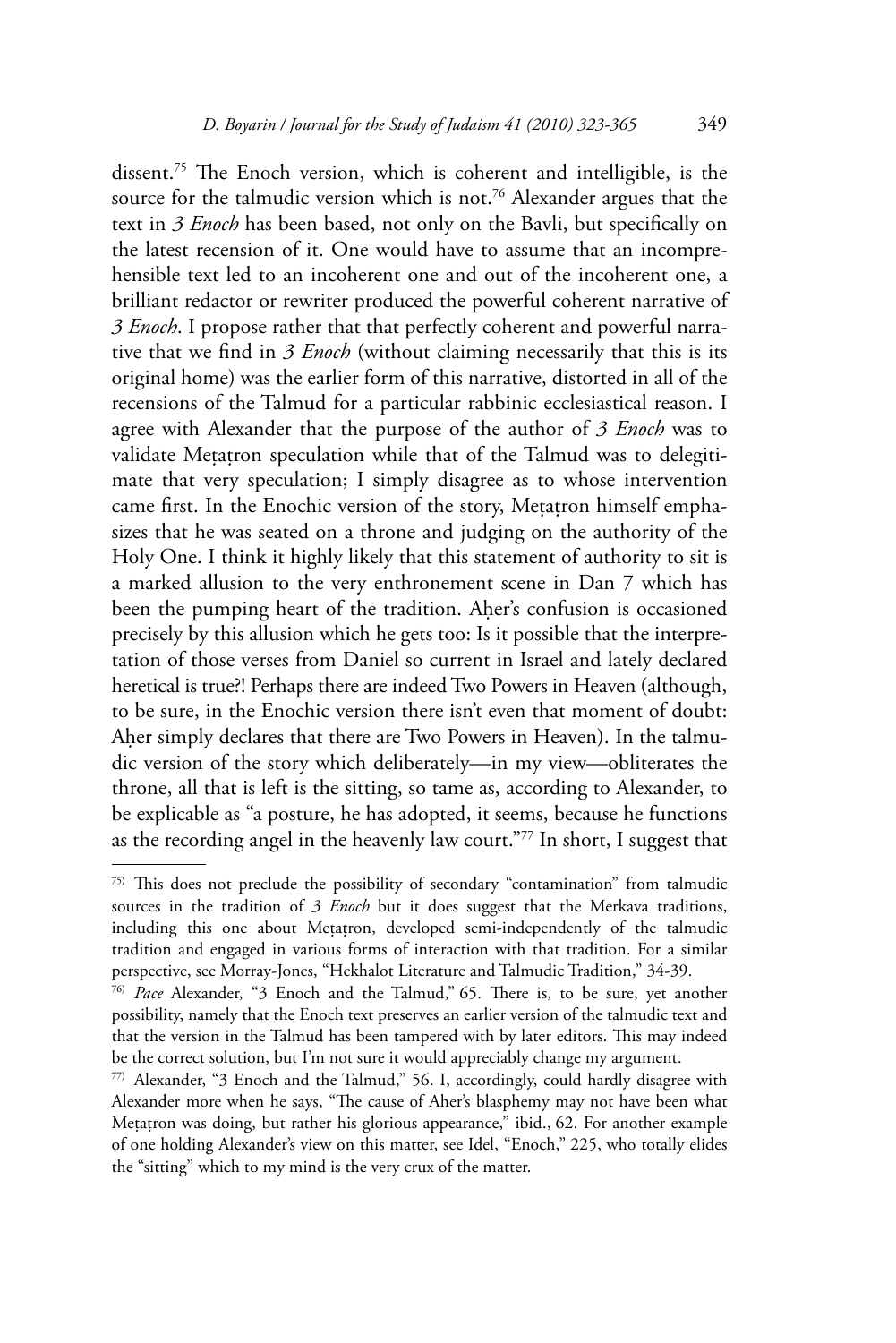the list of standing, sitting, necks, and tiredness is a kind of camouflage of the original issue which is thereby hidden in plain sight.

There is another support for this conclusion as well. The word translated "permission" would be much better translated as authority, power, or sovereignty, as it is the same word, רשות that appears in that very heretical thought of Aher's "Perhaps (G-d forbid), there are Two Powers" [שתי רשויות and, indeed, bears close comparison with the Greek ἐξουσία too, as shown by Segal.<sup>78</sup> Far better, I think, to translate "Two Sovereignties in Heaven." The same word that is used to indicate the authority or sovereignty given Metatron to sit and write the virtues of Israel [רשות] is used to indicate the name of the alleged heresy. I suggest, therefore, that it was the combination of sitting, suggesting the enthronement, and authority or sovereignty to sit and judge that is represented as both Aher's mistake, bringing the talmudic text very very—and crucially—close to the 3 Enoch version, in which it is the fact of Metatron's enthronement which leads to the idea of Two Sovereignties.<sup>79</sup> Both versions, 3 Enoch's and the Talmud's as I interpret it, go back to Dan 7:13, and the talmudic רשות is the equivalent in Hebrew of the שלטן awarded the "One like a Son of Man," where the Septuagint gives έξουσία. When Aher saw that sovereignty had been awarded to Metatron to sit, it is no wonder that he concluded (even tentatively) that there are Two Sovereignties in Heaven, namely precisely God and that "One Like a Son of Man," to whom sovereignty [שלטן] had been awarded in Daniel. Whether called Metatron or David, Enoch or Jesus, the second divine figure is the Son of Man. Locating this "heretical" interpretation right at the heart of the rabbinic academy and indeed among some of its leading figures strongly suggests that these views had been current in the very Jewish circles from which the Rabbis emerged and the views were eventually anathematized by them and driven out. Metatron is scourged with sixty *pulse* of fire. As we learn from *b. B. Mesi'a* 47a, this practice [whatever it quite means in terms of realia] represents a particularly dire form of anathema or even excommunication. The dual inscription of excommunication in the narrative, that of Metatron on the one hand and of his "devotee" on the other, suggests strongly to me that it is the belief in this figure as second divine person that is being anathema-

<sup>&</sup>lt;sup>78)</sup> See too Segal, *Powers*, 7 n. 8.

<sup>&</sup>lt;sup>79</sup> Indeed, it would be strange to find the word רשות here and claim that it is not connected with the ישתי רשויות, which is, after all, only the plural of the exact same noun. See Goshen-Gottstein, Sinner, 110, anticipating this point.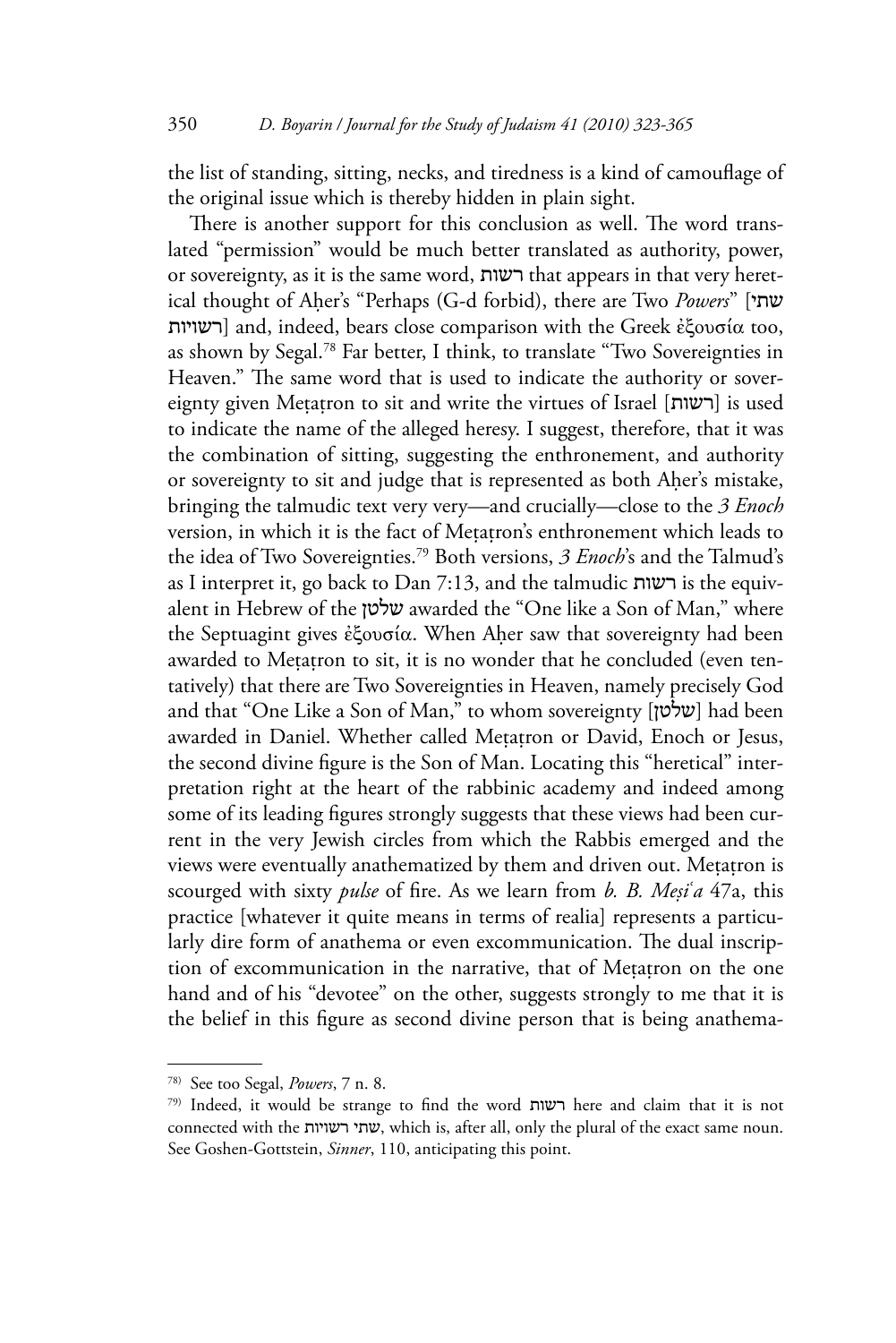tized (although somehow the Rabbis seem unable to completely dispense with him-he was just too popular it would seem). I would take this story as a further oblique recognition and allegorical representation of the fact that this "heresy" was once comfortably within "Judaism" and has only lately become Aher, "Other."80

Following Alexander's insight that the phrase "but it is taught that on high there will be  $[no$  standing, $]^{81}$  no sitting, no  $[jealousy]$ , no competition, no 'back' and no tiredness!" is an import into the text from another context entirely (albeit a very early import), the weak explanation for Elisha's error given by the Talmud can be understood as part of the very process of camouflage of the real reason for Elisha's "confusion," which is identical to that of  $\beta$  *Enoch*. In the version in  $\beta$  *Enoch*, it is the sitting on a throne and with it the imputation of sovereignty that so discomfits Elisha that he becomes Aher, the Other one, the one who is Other to himself. This is the case in the Talmud's version as well if we remove the "import" from the text and reconstruct a proto-talmudic version, which would then read:

He saw that Metatron had been given permission [רשות] to sit and write the good deeds of Israel. Perhaps, G-d forbid, there are two powers [ישתי רשויות]!

This reconstruction would make absolutely clear the good reason for Elisha's "error." In the Talmud as we find it, this factor has been so modified as to render the text nearly unintelligible. Such a state of affairs is only explicable, in my view, on the assumption that the clearer text has been muddied on purpose and Metatron's place on the throne next to YHWH left behind. I thus precisely reverse (a kind of reverse philology, as it were) the order of the events from Alexander's reconstruction: The version in 3 *Enoch* is the oldest one extant (whether or not it originated in the tradition of that book or was imported from a common source between the Bavli as we have it and 3 *Enoch*). It focused exactly on the

<sup>80)</sup> The position I am taking here bears comparison with W. Bauer, G. Krodel, and R. A. Kraft, Orthodoxy and Heresy in Earliest Christianity (ed. G. Krodel; Philadelphia: Fortress, 1971), except that we must avoid entirely such absurd formulations as heresy precedes orthodoxy, as if there are real entities and not merely the constructions of particular politically powerful religious parties at particular historical moments. On the derivation of the name Aher, none of the explanations proffered so far are convincing to me including the most recent one of Goshen-Gottstein, Sinner, 64-69.

<sup>&</sup>lt;sup>81)</sup> Following several mss.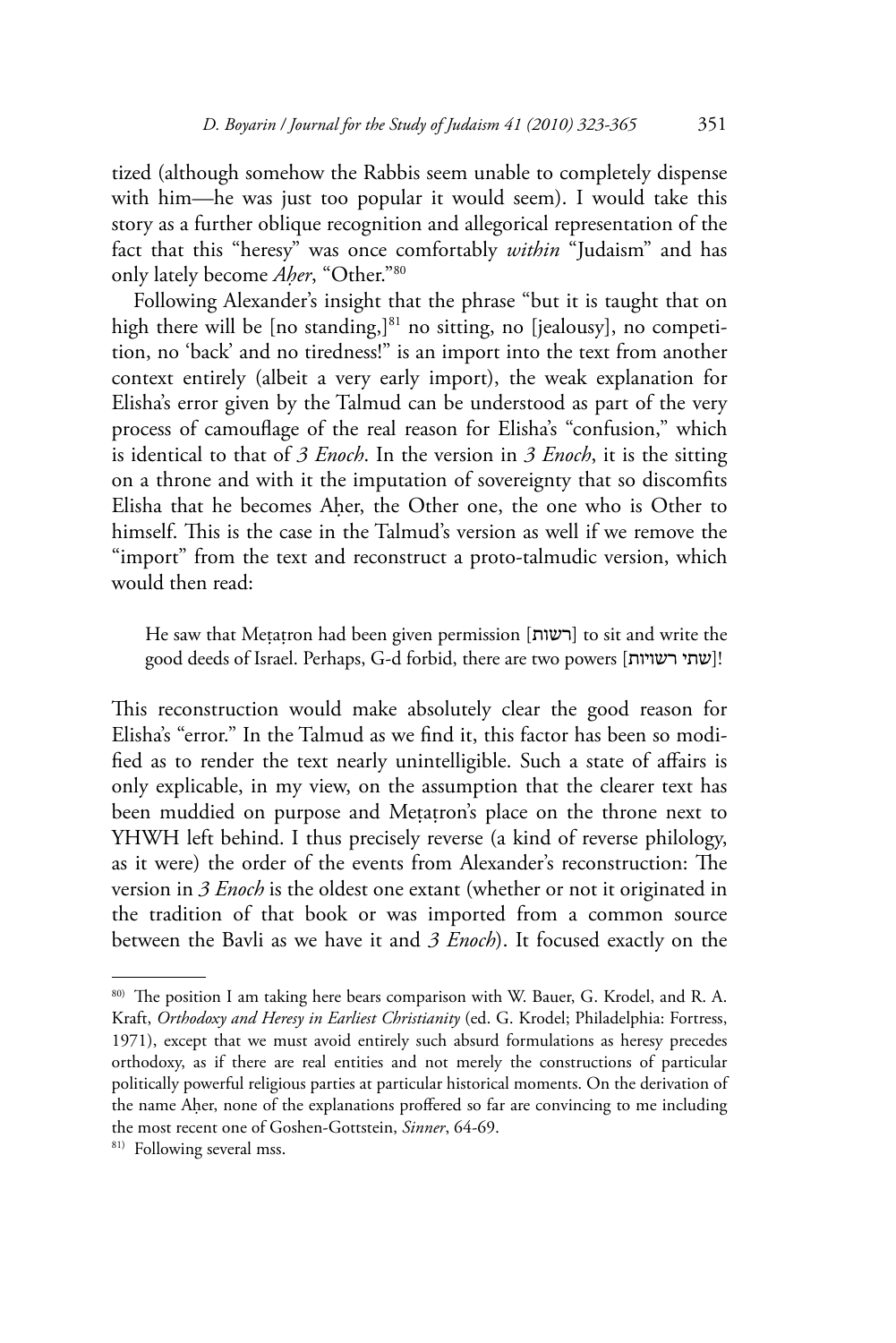question of the second throne which perfectly explains Aher's reaction: There are two powers in heaven!

According to my reconstruction a text very like this underlies the Talmud's version as well: Metatron had been given רשות to sit and write, and Elisha concluded quite plausibly that there are שתי רשויות. In order to suppress any such possibility-much as it did in the case of Rabbi Akiva discussed above-, the Bavli imported the "Platonic" text about sitting and standing and necks and tiredness and thus obliterated the throne, making Aher's response a barely intelligible reaction to a contradiction between a tradition that angels don't sit and Metatron's sitting. It is not clear in any case how this contradiction about the postures of angels would lead Aher to conclude (or even speculate) that there are Two Powers in Heaven, whereas finding Metatron on a Godly throne with sovereignty surely would do that. To my mind, an interpretation such as mine that regards the sitting as the crux of the matter from the beginning to the end of the tradition (however attenuated and blurred in the talmudic versions-on purpose I warrant) is superior to hypotheses that submit that the sitting motif was born ex nihilo in a later redaction of the Talmud.<sup>82</sup> Quite the opposite: The version in Munich 95 that doesn't mention sitting seems to me to be a fairly simple sort of scribal error, the omission of a word, and nothing else; this is particularly attractive as a philological suggestion since the words "to write" במכתב "and "to sit differ in but one letter, easily allowing a haplography. As Prof. Lieberman, OBM used to say: every scribal error is a lectio difficilior.<sup>83</sup>

The "sitting" is indeed the crux, as it invokes the Dan 7 passage as interpreted midrashically together with Ps 110:1, e.g., in Mark 14:62 with the "Son of Man" sitting at the right hand of God, the source of Rabbi Akiva's "error" as well. The ascription to Metatron in this text of both judicial and scribal roles, precisely those given to the Son of Man as early as the Parables, strongly support this connection as well, although to be sure, these roles are not extant in the 3 *Enoch* text. The talmudic text cannot, in my view, be isolated or insulated from the Enoch tradition as represented in  $\beta$  *Enoch*; it is engaged in a massive struggle, as it itself seems to under-

<sup>82)</sup> Pace Deutsch, Guardians of the Gate, 66-67, but Deutsch's view is already a big step forward.

<sup>83)</sup> This renders Alexander's redactional theory considerably less "inescapable," than Morray-Jones, "Hekhalot Literature and Talmudic Tradition," 23 imagines and to which Deutsch, Guardians of the Gate, 54 assents.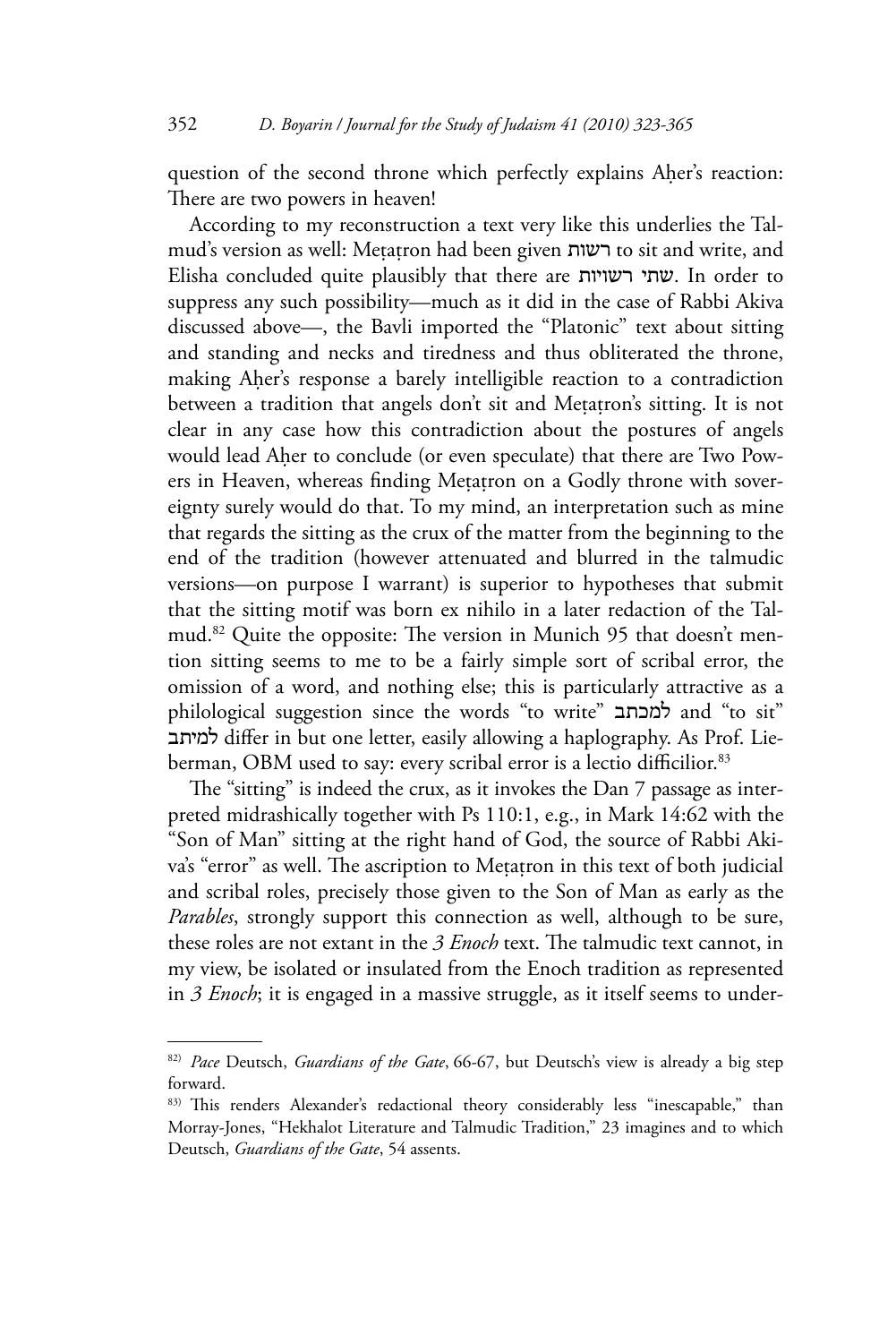stand, with such highly ancient and well-rooted elements of Jewish religiosity as the second Throne, and a second divine person who absorbs the translated Enoch. It is simply, then, not the case that the so-called pseudepigraphic literature had no legs in later Judaism and was only preserved within Christian circles.<sup>84</sup> This is a highly contested question, of course, and I am staking out a strong position on this contested question. I would propose that these apocalyptic traditions remained vital among Jews without making any absolutely clear distinction between the Rabbis and other Jews on this point, imagining that alongside of other developments within late-ancient Jewish culture, various forms of apocalyptic writing also continued and developed new forms, interacting in differing ways with other streams of rabbinic and para-rabbinic tradition including those that sought to suppress those apocalyptic traditions.<sup>85</sup>

The Enoch text is at as much pain to clarify that Metatron worship does not constitute a theological assertion of Two Powers as the Bavli is.<sup>86</sup> Alon Goshen-Gottstein is accordingly fully correct in his conclusion that the whipping of Metatron is not a punishment of the angel but a demonstration to Aher that Metatron is not an independent power but a subordinate one.<sup>87</sup> Adducing parallels from other rabbinic texts, he shows how various angelic figures are humiliated when there is a danger that humans might think them second and coequal divinities.<sup>88</sup> Those talmudic witnesses that gloss this as a punishment to Metatron for not standing up when Elisha got there, must then represent secondary, late interventions in the text which have simply misunderstood it as a punishment, and, indeed, are only found in the later witnesses to the text.<sup>89</sup> These late text forms cannot, then, almost by definition be the source of 3 *Enoch*, which clearly did understand what the whipping of Metatron meant. Even the notion that Metatron was indemnified for this humiliation via a retaliation

<sup>&</sup>lt;sup>84)</sup> See on this point also Idel, "Metatron," 30.

<sup>85)</sup> Important in this regard is Morray-Jones, "Hekhalot Literature and Talmudic Tradition." I take no, absolutely no position on the question of mystical or hermeneutical experience.

<sup>86)</sup> Cf. Deutsch, Guardians of the Gate, 72.

<sup>87)</sup> Goshen-Gottstein, Sinner, 106.

See already S. Lieberman, "Metatron, the Meaning of His Name and His Functions," 88) in Apocalyptic and Merkavah Mysticism (ed. I. Gruenwald; AGJU 14; Leiden: Brill, 1980), 235-41, at 239.

<sup>89)</sup> See on this very point, Fraenkel, Aggadic Narrative, 344 n. 107, with whom I totally agree here. This late text form, which Alexander considered the basis for the 3 Enoch text, apparently only takes shape in the late middle ages.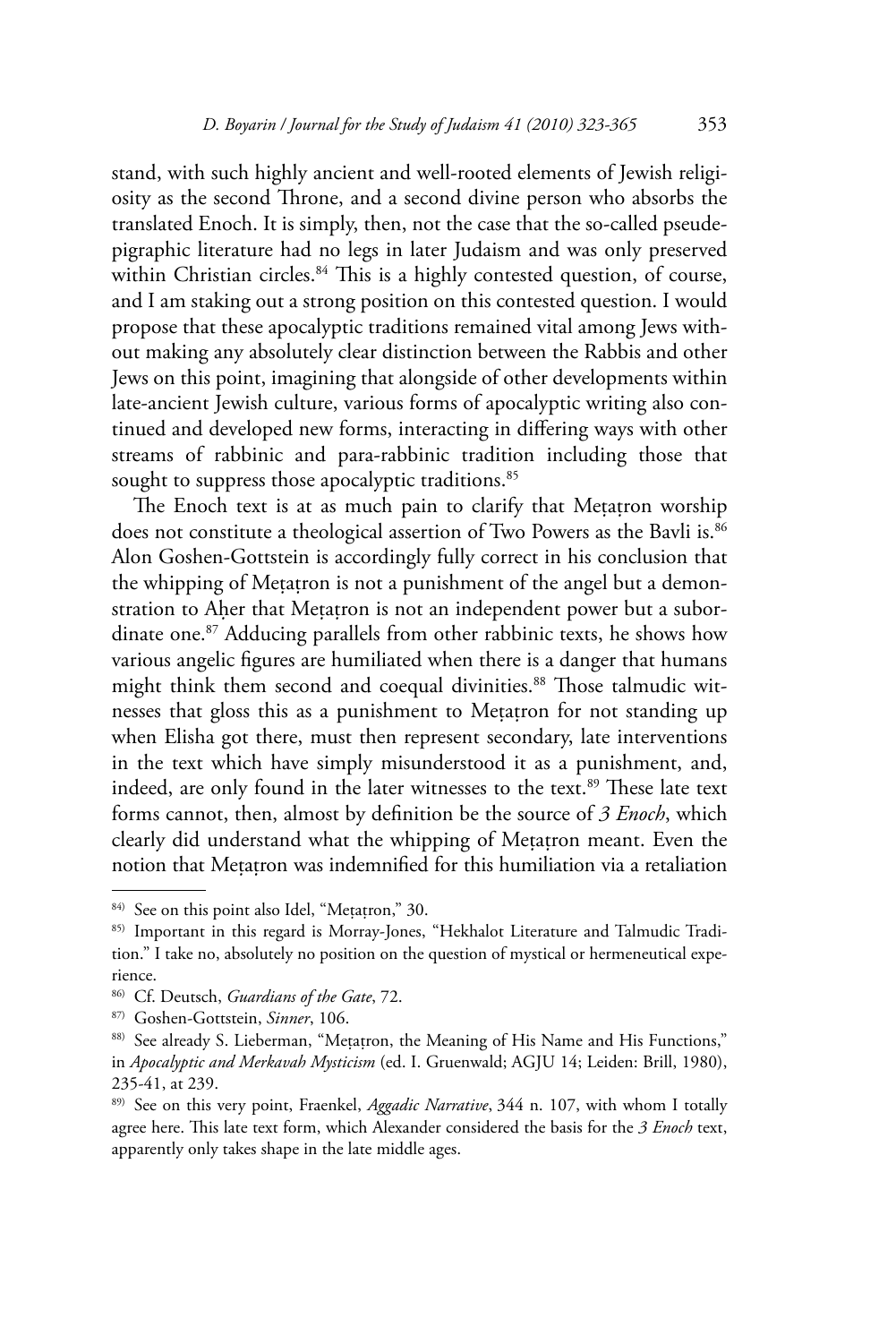against Aher for having caused it, which is found in all the versions of the talmudic text, seems secondary to the sanguine narration by the angel himself of his having been whipped to debunk Elisha's erroneous conclusion.

Goshen-Gottstein has argued with some force that the "perhaps" of the Talmud is intelligible as part of a fixed form in which an authority says "Perhaps, G-d forbid, x is the case" and then is disabused of his erroneous notion. According to his complete rereading of the entire text, Elisha ben Abuya did not sin at all but merely made a momentary error of judgment which was immediately corrected as in the typical form of talmudic stories that include, "Perhaps G-d forbid..."<sup>990</sup> Although his comparison to the talmudic topos is a brilliant insight that cannot be gainsaid (and one that completely discredits notions of this formula simply having been added by later, overly pious glossators), its implication can, nonetheless, be overturned in the following fashion: As part of his strategy in shifting the story from pro-Metatron to anti-Metatron as it were, the redactor of the Bavli used the existing topic of "Perhaps G-d forbid," in order to produce a powerful refutation of the Two Powers thesis: Even the "heretic" didn't quite believe what he saw and thought. As Goshen-Gottstein himself realizes this adaptation of that topos is, in any case, not at all a perfect or even very good fit for the Metatron narrative. The pattern is always one in which the pious speaker expresses a fear that something untoward or shocking is true and is then disabused of this notion and thus comforted, ending with a pious declaration on his part.<sup>91</sup> Almost the exact opposite happens here! Either we must accept this as a parody of the usual formula

תלמוד בבלי מסכת פסחים דף נו עמוד א

דאמר רבי שמעון בן לקיש: +בראשית מט+ ויקרא יעקב אל בניו ויאמר האספו ואגידה לכם. ביקש יעקב לגלות לבניו קץ הימין, ונסתלקה ממנו שכינה. אמר: שמא חס ושלום יש במטתי פסול, כאברהם שיצא ממנו ישמעאל, ואבי יצחק שיצא ממנו עשו. אמרו לו בניו: שמע ישראל ה' אלהינו ה' אחד. אמרו: כשם שאין בלבך אלא אחד - כך אין בלבנו אלא אחד. באותה שעה פתח יעקב אבינו ואמר: ברוך שם כבוד מלכותו לעולם ועד.

Rabbi Shim'on the son of Lakish said: "Jacob called to his sons and said I will tell you" (Gen 49:1). Jacob intended to reveal to his sons the end of days but the Shekhinah departed from him. He said Perhaps, G-d forbid there is in my tribe an impurity like that of Abraham from whom Ishmael went out or my father Isaac from whom Esau went out! His sons said to him: Hear O Israel, the Lord our God, the Lord is one. They said, just as in your heart this is only One, so in our hearts, there is only One. In the same moment, Jacob our father opened and said: Blessed is the Glory of his Kingdom forever and ever.

<sup>&</sup>lt;sup>90)</sup> Goshen-Gottstein, Sinner, 107-10.

<sup>&</sup>lt;sup>91)</sup> Goshen-Gottstein, *Sinner*, 108. Here is a typical example of the topos: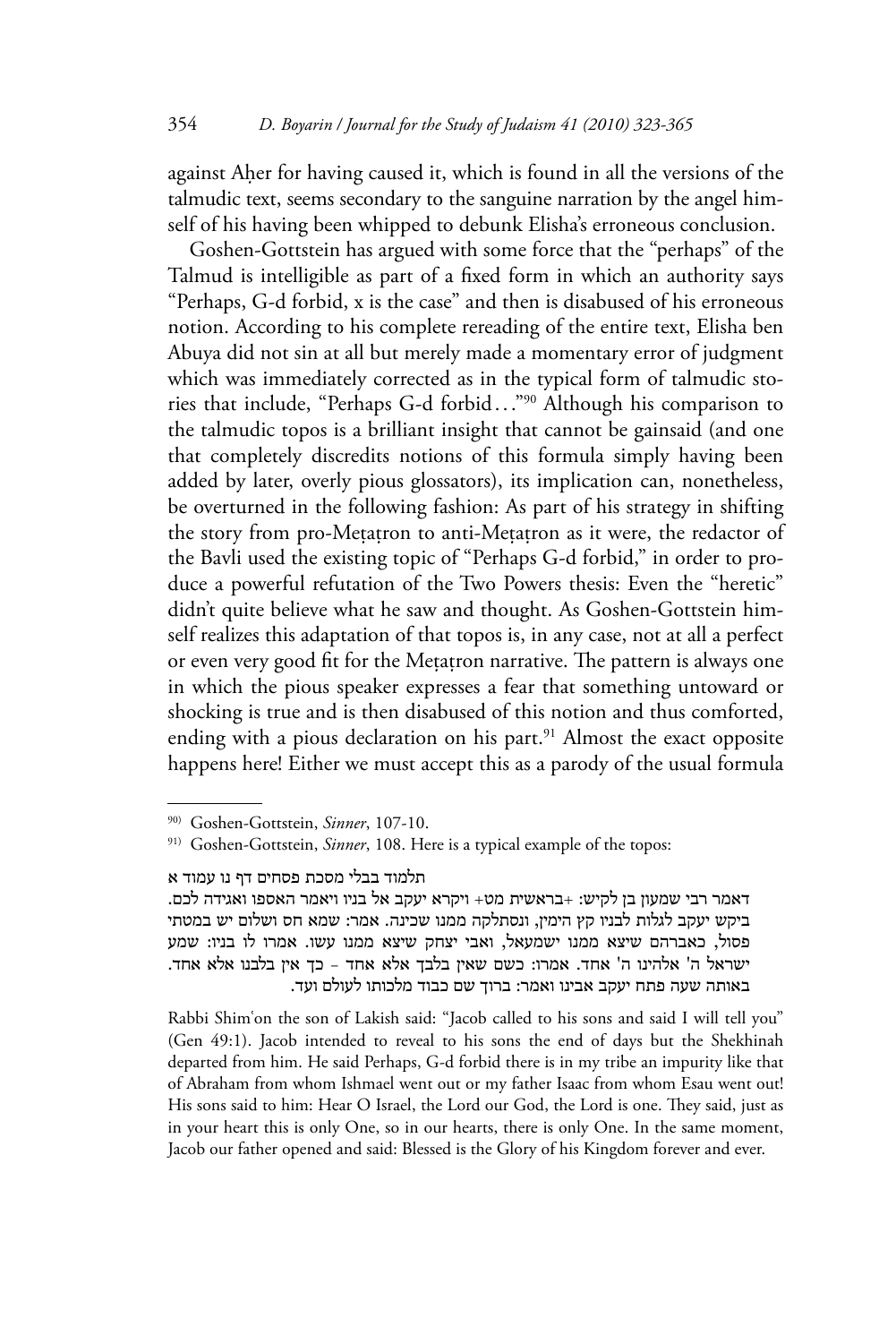or as a brilliant adaptation of it designed precisely to deflect the power of Elisha's heretical outburst. I think, thus, that Goshen-Gottstein's perception of this parallel is a powerful insight but that it bears out the opposite of that which he wishes it to

It is impossible, in any case, to accept Goshen-Gottstein's implication that Elisha/Aher's actions were not considered a grave sin, a sin of blasphemy or heresy, for otherwise, why would a voice declare that all can repent except for Aher? If his only fault was "a purely Jewish form of individual antinomianism," then why would he any more than any other sinner in Israel not be permitted to repent? Indeed, it is only if he concluded that there are Two Sovereignties in Heaven that the unwonted severity of his punishment can be explained. It seems clear to me, then, that "certainly," ודאי must be accepted as the "original" (pre-stammaitic) reading and that the Stamma of the Bavli has brilliantly commuted the worst of Elisha's sin (leaving, however, the punishment incoherent). Indeed, his exit to antinomianism is portrayed as the result of his unforgiveability, not the cause. He surely has committed the sin of blasphemy (against the Holy Spirit) which cannot be forgiven. I, like, Goshen-Gottstein, harbor no fantasies of a quest of the historical Aher-nor do I imagine that there ever was, necessarily, such a creature-,<sup>92</sup> and I agree that he is not portrayed in any sense of having gone over to another "religion" or become a gnostic or whatever,<sup>93</sup> but within the diegesis itself, it is clear that his "error" with respect to Two Powers is that which causes him to be prevented from any redemption and that that sentence is what conduces to his antinomianism.<sup>94</sup> At the same time, by shifting this from ודאי [certainly]

<sup>&</sup>lt;sup>92)</sup> It is at this point that I most definitely part company from C. R. A. Morray-Jones, "Paradise Revisited (2 Cor 12:1-12): The Jewish Mystical Background of Paul's Apostolate Part 1: The Jewish Sources," HTR 86 (1993), 177-217 and all who are with him in trying to figure out the real heresy or error or sin of the real Elisha ben Abuya and side most definitely with Goshen-Gottstein, Sinner.

<sup>&</sup>lt;sup>93)</sup> Goshen-Gottstein, Sinner, 111.

<sup>&</sup>lt;sup>94)</sup> For a somewhat similar reading see Morray-Jones, "Hekhalot Literature and Talmudic Tradition," 30. There remains one point to deal with. Goshen-Gottstein argues that the "certainly" of the 3 *Enoch* version only makes sense as a response (founded on a misunderstanding of the topos) of the "Perhaps G-d forbid" of the talmudic version. This is, I concede, a strong argument although not as much of a knockout punch as Goshen-Gottstein imagines. If the question of Two Powers is, as I imagine, alive and kicking in the background of this story, and especially with respect to the Son of Man, Metatron, then Aher's expression of surprised, shocked certainty is not at all out of place. או דאי would mean something like "indeed." This meaning is attested as well for rabbinic Hebrew. On this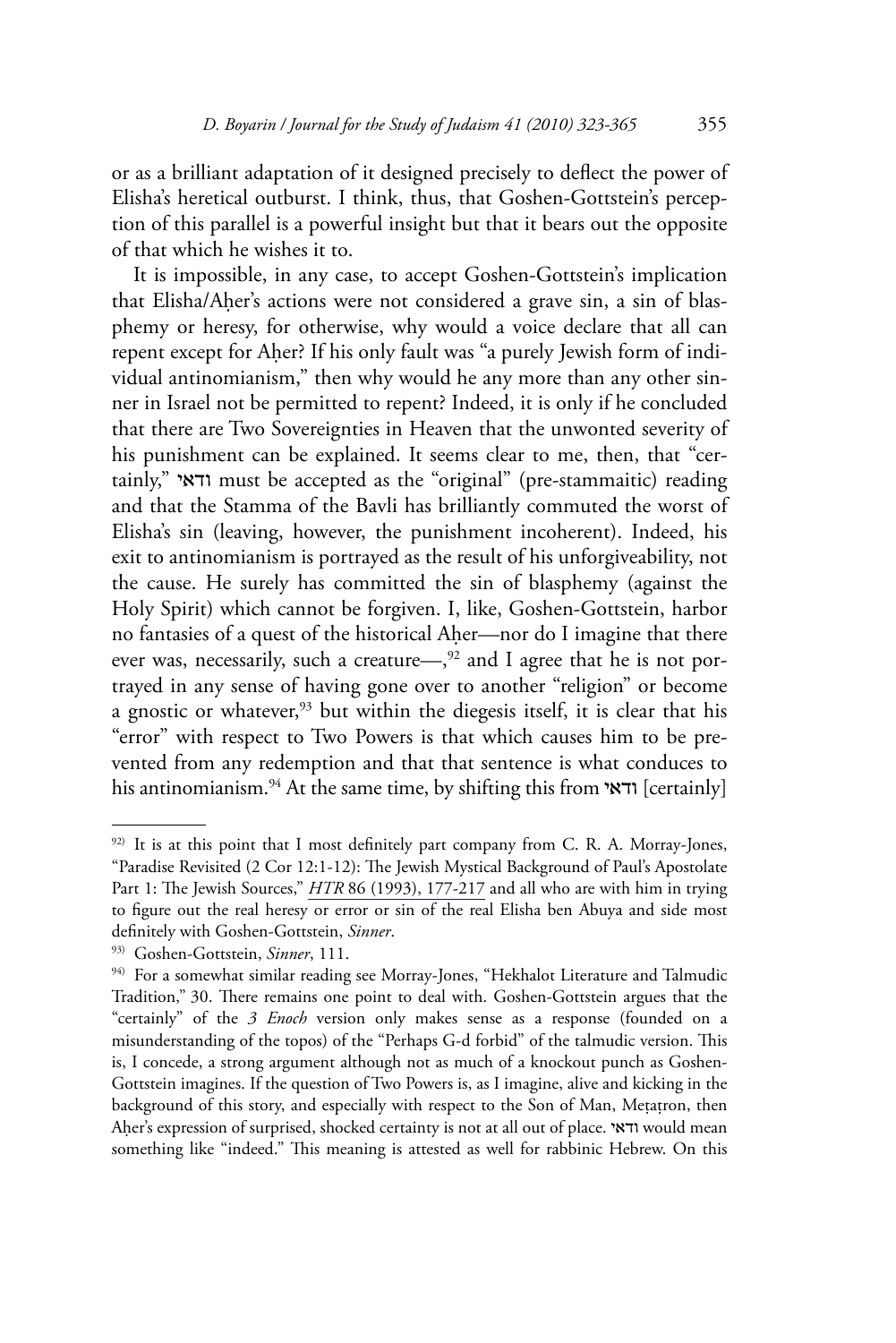to שמא [perhaps], the final talmudic text has also implied that no Rabbi, even a heretical one, could ever have really believer that there are Two Sovereignties in Heaven.

# **Naming Metatron**

Recognizing the centrality of occupance of the throne for Metatron, moreover, enables a firmer decision about the meaning of his name than has been admitted until now. Metatron's name is indeed legion: Among the suggestions offered are derivations from the name of the god Mithra, from the Aramaic root ntr, to guard, from Latin metator, from Greek μετατύραννος, μέτρον, and even from *Matronita*, taken as related to mater, "the mother." These various explanations, some traditional Jewish ones going back to the Middle Ages, some developed by modern scholars, are explored at length by Hugo Odeberg in the introduction to his excellent editio princeps of 3 Enoch.<sup>95</sup> All of them are shown to be wanting, and there is no need to rehearse in this context what has been adequately established.

There remains one possibility, and this was the conclusion to which Odeberg came, namely the derivation from the two Greek words μετά and θρόνος. This derivation, first suggested by a Christian writer on Jewish theology in the 16th century and accepted in different variations by many scholars since, was rejected in 1941 by no less than Gershom Scholem in his celebrated Major Trends in Jewish Mysticism, on the grounds that there is not "the slightest suggestion that the author (of Sepher Hanoch) saw any connection between the name of the archon and his throne."96 This is not in any way a decisive argument, being at best an argument from silence. What is decisive in my opinion is the strong association of the figure with a throne, the throne, or a second throne, on which he sits, either alongside of YHWH or even as his appointed regent in place of YHWH, and μέτα here could go both ways (depending on the truncated

reading, the Bavli's transforming of this "indeed" into "perhaps" is its own clever move in the setting up of its misadaptation of the topos of "Perhaps, G-d forbid." The evidence from "The Visions of Ezekiel" becomes particularly relevant here, for it provides an important explicit link between Metatron and Dan 7 with its enthronement of The One Like a Son of Man here and not the opposite of "perhaps."

<sup>&</sup>lt;sup>95)</sup> Odeberg, 3 Enoch, 125-36.

<sup>&</sup>lt;sup>96)</sup> G. G. Scholem, Major Trends in Jewish Mysticism (New York: Schocken, 1954), 68-69.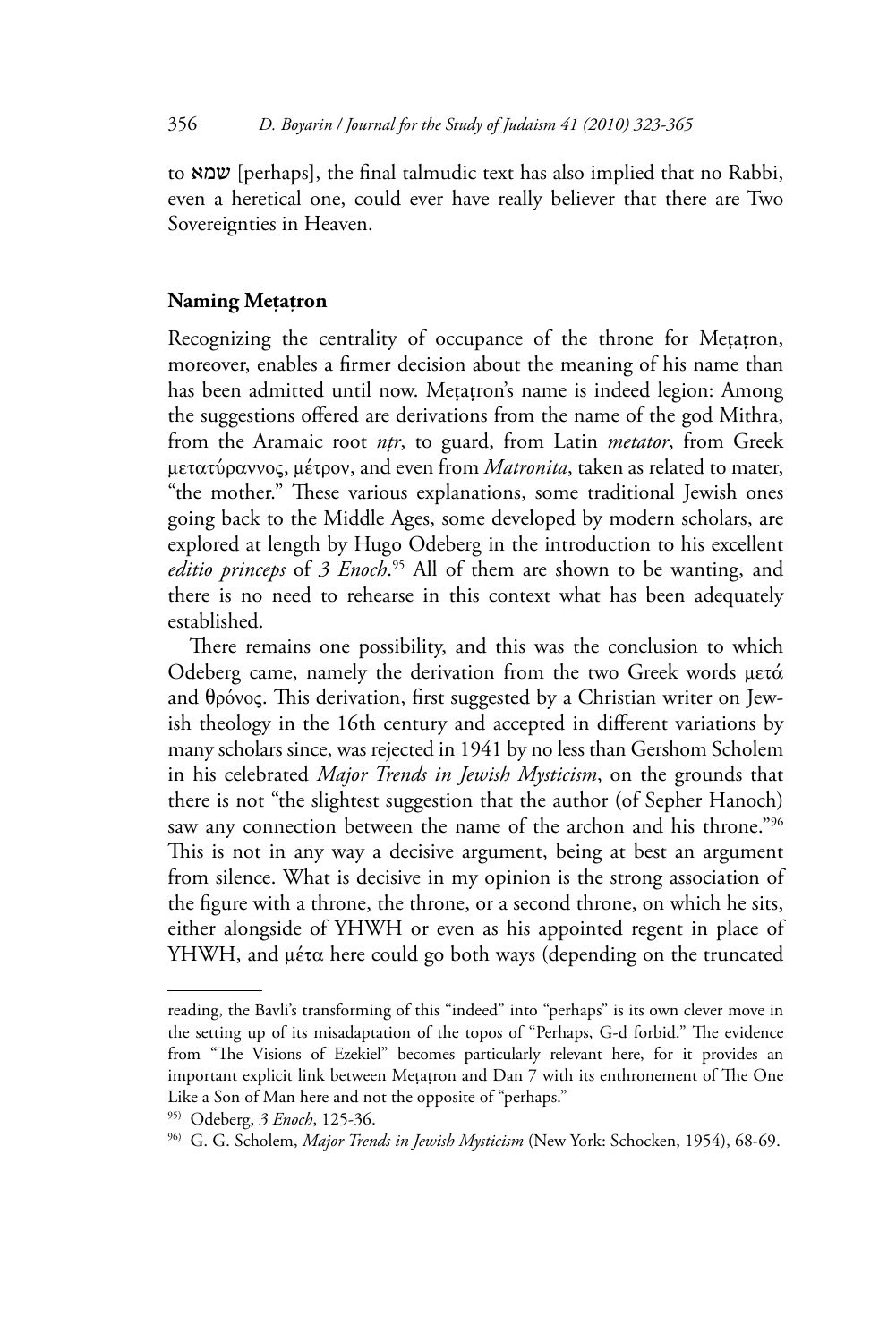case of the original Greek form). This strong and crucial association of the figure with the Throne and the frightening heresy of Two Powers in Heaven as associated with sitting on the throne makes the otherwise philologically plausible derivation from  $\mu \in \alpha$  and  $\theta$ ρόνος, entirely likely, if not quite provable. Any of the variations of μετά θρόνου, μετά θρόνον, μετάθρονος, or μεταθρόνιος all work fine for my purposes, and I can only agree with J. Fr. von Meyer, who writing in 1823, "thinks that the Jewish conception of Metatron forms an exact counterpart of the Christian conception of the Son of God, [and] hence points to Rev. 3:21 as a parallel."97 Despite Scholem's animadversions, ratified by Black, I must conclude that Odeberg was exactly right in his determination.<sup>98</sup> Since quite clearly, this explanation connects our translated-into-Metatron Enoch with traditions of the divine throne and the divine investiture of a second, usually junior, divinity with the insignia of judgeship, scribeship, and rulership, together with an invitation to sit on a throne as well, we can connect all of the medieval forms of the Metatron with the earliest traditions of the One Like a Son of Man and hence with the Son of Man himself.<sup>99</sup> These notions must be, then, among the oldest, most venerable inheritances of the Jewish People's religious imagination which at least some of the Rabbis (perhaps all; perhaps this what defines rabbinism in some sense) are seeking (unsuccessfully as it happens) to suppress in the name of the creation of a rabbinic orthodoxy towards the end of late antiquity.

The famous statement at the end of the narrative of the four who went into Pardes to the effect that Rabbi Akiva came out safely [lit. in peace]," while Aher died in infamy, would, then be reinterpreted by me to represent a Rabbi Akiva who turned away from "heresy" to orthodoxy and an

<sup>97)</sup> Odeberg, 3 Enoch, 136.

<sup>98)</sup> Ibid., 138-41. Cf. P. S. Alexander, "From Son of Adam to a Second God: Transformation of the Biblical Enoch," in Biblical Figures Outside the Bible (ed. M. E. Stone; Harrisburg, Pa.: Trinity, 1998), 87-122, at 107 n. 31, making a not dismissable case for the derivation from *metator/mitator*, the fore-runner, i.e., the angel who preceded the People of Israel in the desert, guiding them on their way. I remain convinced, nonetheless, that the etymology proposed in the body of the text is more compelling. See also Lieberman, "Metatron" who quite settles the issue in this direction, in my opinion: Metatron is the "One Beside the Throne," or the "The One on the Throne Beside." As Lieberman points out, in 3 Enoch itself [48 (Odeberg, 3 Enoch, 66)], God is made to say, "and I made him a throne next to my throne" (Lieberman, "Metatron," 235)! For a recent summary of the opinions, see Orlov, The Enoch-Metatron Tradition, 92-96.

<sup>&</sup>lt;sup>99)</sup> See also Idel, "Metatron," 33 in this regard.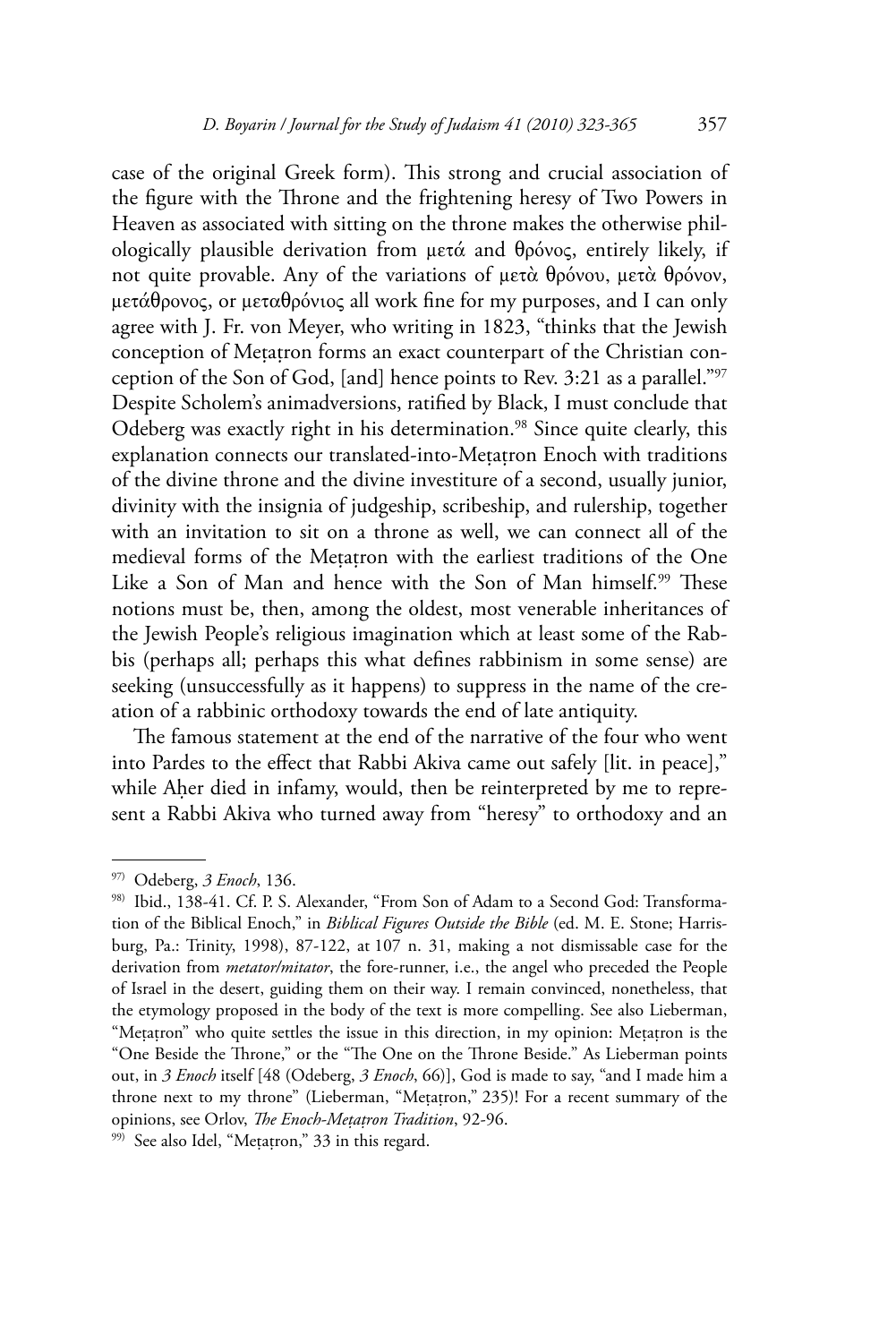Elisha who remained adamant in the old traditions. The drama of this parting of the ways within Enochic Judaism, as it were, surely is to be set in late antiquity and not before. With this formulation I am raising something of a challenge to the notion that there is a separate Enochic tradition that is antithetical to and absolutely other to a Mosaic tradition.<sup>100</sup> There is no reason to assume that we are talking about the real Rabbi Akiva and the real Elisha ben Abuya here, nor about early second-century realities, and everything, in fact, that we know of rabbinic literature and its practices of ascription militates against such a conclusion. What we have before us, in my view, is a virtual allegory of different historical trends within historical Judaism, those who remained faithful to old ways-not, once again, the *only* old ways—continuing to believe in the Son of Man and were declared heretics and those who turned from such beliefs and adopted the new, improved, "purer," rabbinic Judaism, itself, of course, also a continuation of *other* old ways.<sup>101</sup> It should be noted, however, that both groups are apparently observers of the same basic halakic norms, at least by late antiquity, and this is, after all, precisely what the Hekhalot literature would lead us to expect.<sup>102</sup> If the Enochic traditions, as they extend from the Parables forward into 3 Enoch and into Metatron litera-

<sup>&</sup>lt;sup>100)</sup> The position that I am thus questioning is primarily that of G. Boccaccini, Beyond the Essene Hypothesis: The Parting of the Ways Between Qumran and Enochic Judaism (Grand Rapids, Mich.: Eerdmans, 1998) who has set out the agenda in such productive ways, including allowing generously and graciously for dissent. Cp. also Alexander, "From Son," 87: "Certain Jewish intellectuals of the Second Temple period came to regard [Enoch] as a major figure of sacred history. They attributed to him an important body of revealed doctrine and elevated him to a position which equaled, and indeed rivaled, that of Moses, the lawgiver of Israel. They started a tradition which continued evolving with surprising vitality down to the Middle ages and which constantly challenged the dominant Mosaic paradigm of Judaism." In my view, Mosaic and Enochic Judaism, far from parting ways, became intertwined very early on (if not *ab origine*; this much I will concede), and any challenge that Enochic traditions posed was entirely from within and not from something outside of Torah Judaism.

<sup>&</sup>lt;sup>101)</sup> These qualifications have been introduced in response to readers who remarked (correctly) that I was implying that the theological position eventually adopted by the Rabbis was itself an innovation. This is palpably wrong. My argument is not, then, that all Jews held a Two Powers view originally and then that was declared heresy but rather that there was a variety of theological positions around this question and the effort of the Rabbis was to promote one of the earlier options while declaring the others heretical. I am grateful to an anonymous reader for keeping me from going down this particular garden path.

<sup>102)</sup> S. Lieberman, "The Knowledge of Halakha by the Author (or Authors) of the Heikhalot," in Gruenwald, Apocalyptic and Merkavah Mysticism, 241-44.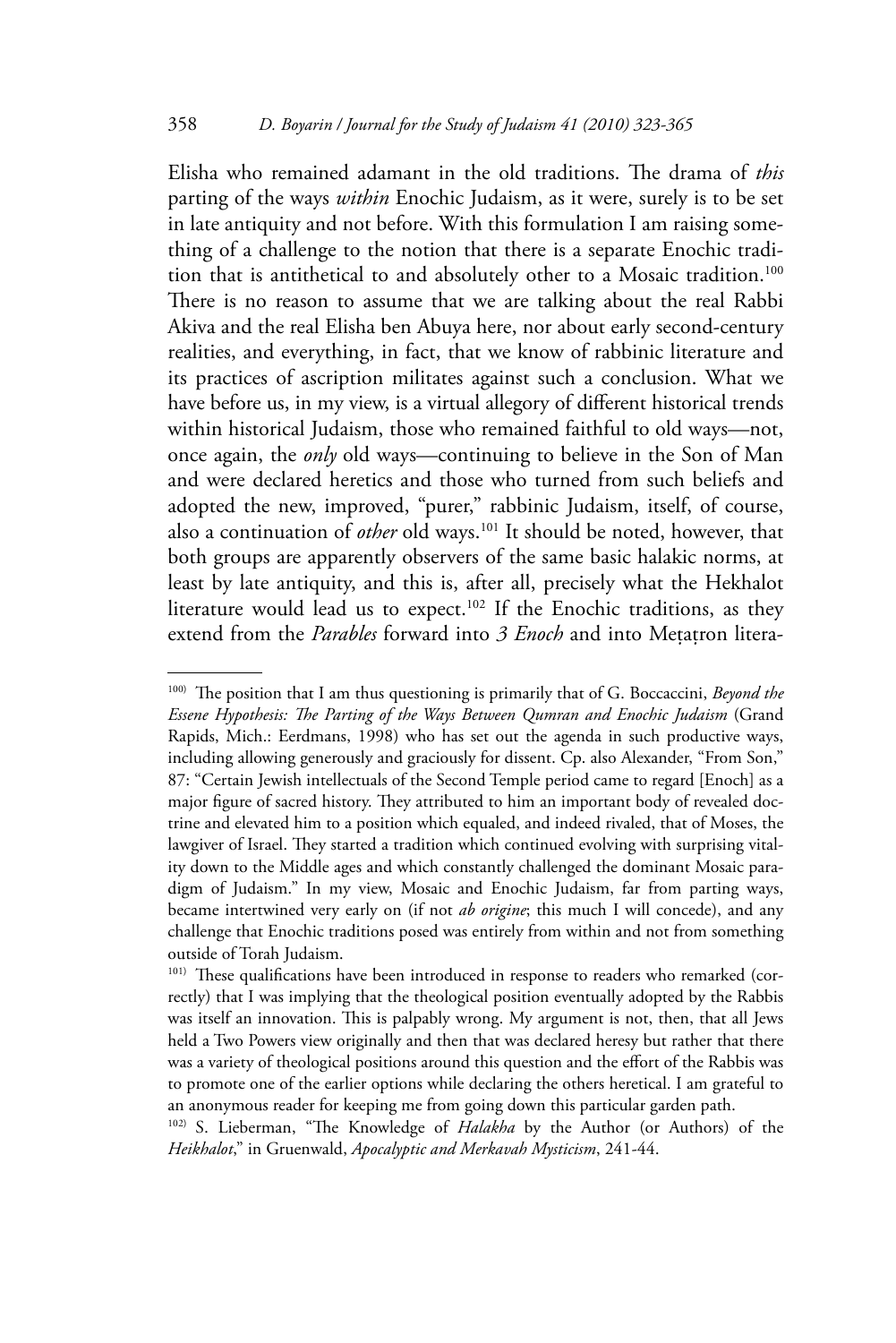ture, represent indeed the common religious heritage of much of Israelagain, not all—and not particular sectarian formations, as I am convinced they do, then the evidence just offered for such theology in the heart of the rabbinic socio-cultural world is rendered even more cogent. I would go so far as to suggest (but in a very tentative and preliminary fashion) that on the basis of the rabbinic material adduced it is the Son of Man, Enoch, Metatron, Christ, who is always at issue when "Two Powers in Heaven" is broached in rabbinic literature. The talmudic Rabbis, it would seem, sought, if not surely to get rid of Metatron, to ensure that Jews not regard him as in any sense a second, even if lesser, version of YHWH. (As Moshe Idel has shown amply and fully: they did not succeed.)<sup>103</sup>

# The Polymorphy of Ancient Judaism

Metatron's own polymorphy has been well remarked by scholars already.<sup>104</sup> What I am trying to bring out in this rereading of the archive is that Metatron is the site that marks the polymorphy of ancient and medieval Judaism. Some of the components of this argument, nay many of them, can be found in bits and pieces in earlier work. What I hope to have added to this conversation, is a fuller emphasis on the role of Dan 7 and of the multiple and overlapping conversations taking place across the broad spectrum of Jewish religious imagination, a spectrum that no longer will allow talk of separate (even if equal) Judaisms.<sup>105</sup> The idea of polymorphous Judaism as a single cultural-religious system tends to shift the way that the question of the history of Judaism can be asked even more than it does the way that it might be answered. One doesn't ask from this standpoint whether this or that Jewish text *influenced* the Gospels, nor whether or not a particular text is or is not "Christian" or Jewish, apocalyptic, mystical, or rabbinic but rather the ways that we can see, increasingly

<sup>&</sup>lt;sup>103)</sup> Idel, *Ben*, esp. 595. See also D. Abrams, "The Boundaries of Divine Ontology: The Inclusion and Exclusion of Metatron in the Godhead," HTR 87 (1994): 291-321.

<sup>&</sup>lt;sup>104)</sup> Stroumsa, "Form(s)," 281; E. R. Wolfson, Through a Speculum That Shines: Vision and Imagination in Medieval Jewish Literature (Princeton: Princeton University Press, 1994), 39 and see G. Stroumsa, "Polymorphie divine et transformations d'un mythologéme: l'Apocryphon de Jean' et ses sources," VC 35 (1981): 412-34.

<sup>&</sup>lt;sup>105)</sup> The same mistake would be made were we to consider Kabbala and Halakhic Codes evidence for different Judaisms in the Middle Ages or Early Modern period. See R. J. Z. Werblowsky, Joseph Karo, Lawyer and Mystic (Scripta Judaica; Oxford: Oxford University Press, 1962).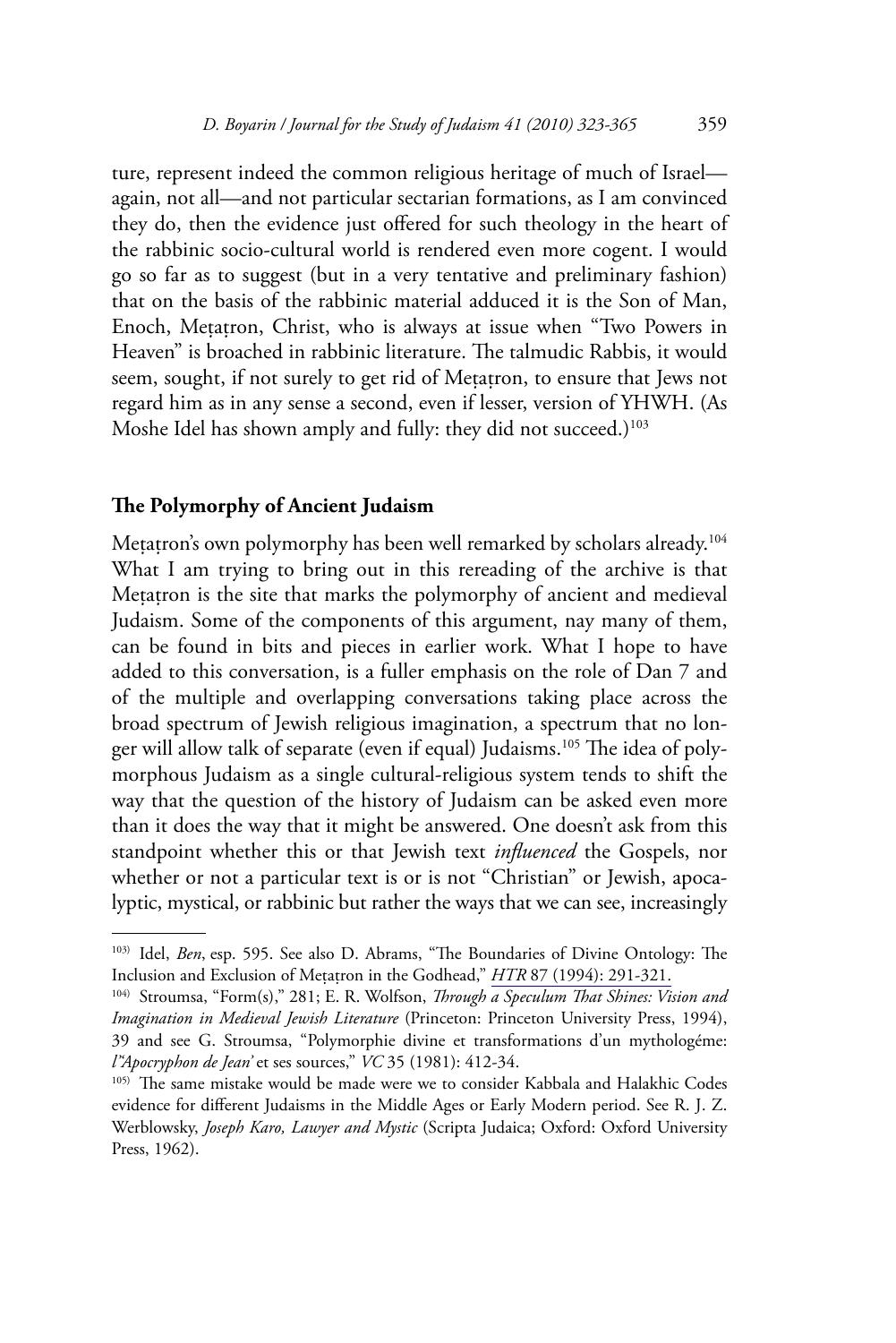see, the commonalities of tradition histories that cross over these borders including those that would only later harden into separate "religions."<sup>106</sup> Rather, for example, than thinking of Enochic and Mosaic Judaisms (or priestly and pharisaic Judaisms),<sup>107</sup> we need to think of converging and diverging strands and moments, of eddies and currents, whirlpools and backwaters, in the vast river of the religious practices and beliefs of the ethnic group that we have come to call Jews. We will have to adopt a family-resemblance or polythetic approach to the very construction of the category Judaism, and, even then understand that this is at best a heuristic category.<sup>108</sup> Crucial in this revised voyage of exploration is the study of the Enochic literature and Enoch traditions from the early Roman period Parables of Enoch right through into the late-ancient 3 Enoch, which I propose that we read as an integral, if not fully integrated, tributary of the river of "mainstream" Judaism (by which, it should be clear by now, I don't mean rabbinic Judaism).

It will not do, any longer, as I hope I have shown, to draw sharp-or even blunt-distinctions between types of Judaism as we proceed on our study of the histories of ancient Judaism. No more "Judaisms" then but an archaeology of ancient Judaism that considers the highways and byways, the stream and the eddies, as all part of one non-triumphalist flowing flux of religious creativity.

#### **Appendix: A Contraindication**

In a recent publication (which he was kind enough to show me before it appeared), Alon Goshen Gottstein has fundamentally and directly challenged the assumptions on which much of my analysis is based as exposed

<sup>106)</sup> G. Hasan-Rokem, "Narratives in Dialogue: A Folk Literary Perspective on Interreligious Contacts in the Holy Land in Rabbinic Literature of Late Antiquity," in Sharing the Sacred: Religious Contacts and Conflicts in the Holy Land First-Fifteenth Centuries CE (ed. G. Stroumsa and A. Kofsky; Jerusalem: Yad Ben Zvi, 1998), 109-29.

<sup>&</sup>lt;sup>107)</sup> Pace, e.g., R. Elior, The Three Temples: On the Emergence of Jewish Mysticism (Portland, Or.: Littman Library of Jewish Civilization, 2004).

<sup>&</sup>lt;sup>108)</sup> This is, in part, a response to one of the anonymous readers of this text who suggested that my thinking dissolves the category "Judaism" entirely. It does do so on a "checklist" version of categorization but hardly on a family-resemblance model. For the latter, see C. Kronfeld, On the Margins of Modernism Decentering Literary Dynamics (Contraversions; Berkeley: University of California Press, 1996) and discussion in Boyarin, Border Lines, 22-26, but see too D. Boyarin, "Rethinking Jewish Christianity: An Argument for Dismantling a Dubious Category (to Which is Appended a Correction of My Border Lines)," JQR 99 (2009): 7-36.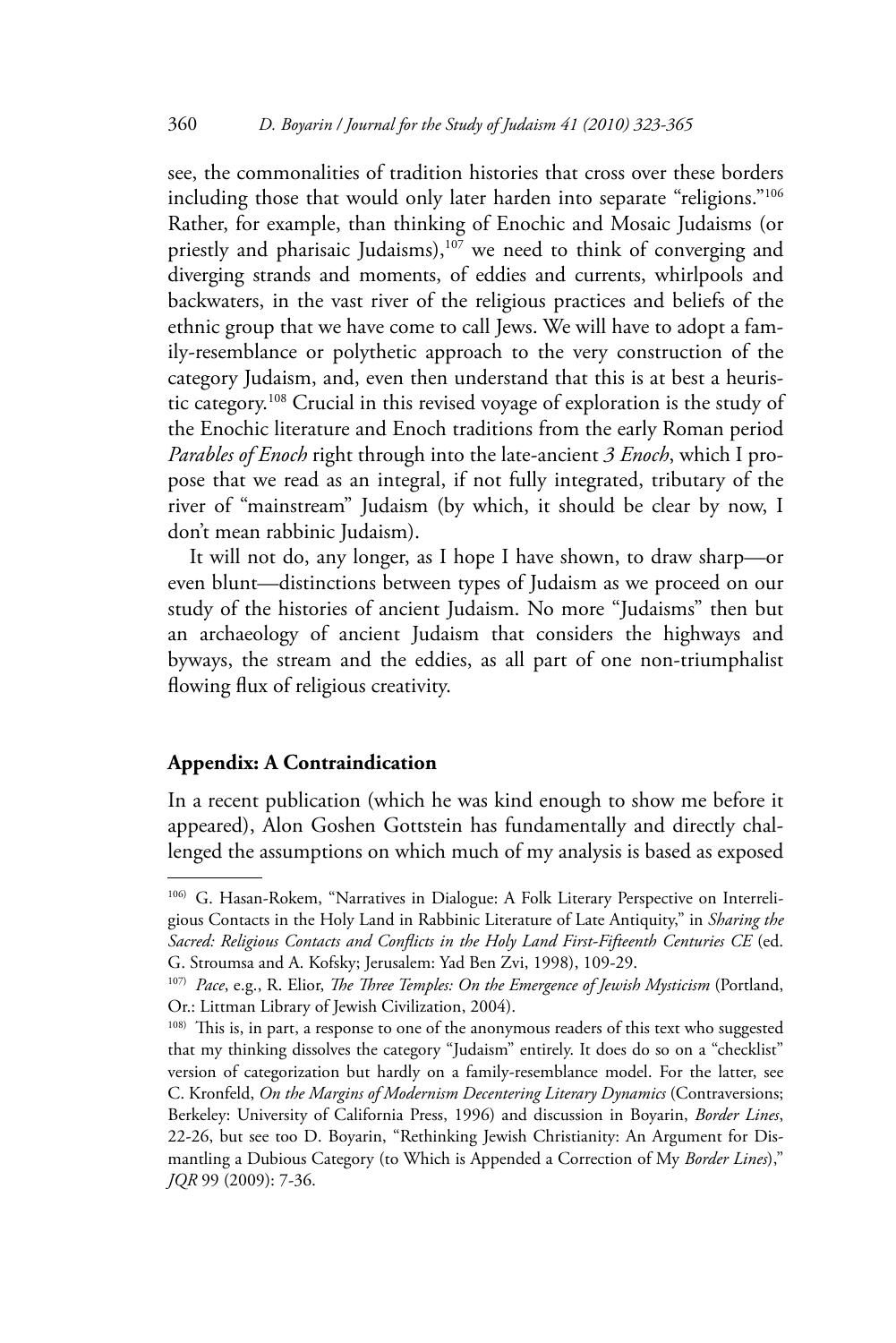in earlier versions of the present argument.<sup>109</sup> I will accordingly take some space here to engage his arguments in, I hope, a constructive way and from him and from me, the matter will be clarified (at least somewhat). In particular I want to show some ways in which Goshen-Gottstein seriously misconstrues my argument, in hopes that in this context I shall be able to make it clearer and more perspicacious. Goshen-Gottstein strongly assents to Steven Fine's methodological point of departure: "In my own work, I search out every other possible interpretation and weigh these carefully before ultimately accepting or rejecting the Christian influence model."<sup>110</sup> Goshen-Gottstein, for his part, simply assents to this practice as good "careful" methodology, and, moreover, describes it as value and emotion free, as opposed to methods that assume alleged "Christian influence." As he writes, "it should be acknowledged that constructing a model of Jewish-Christian relations that minimizes contact and maximizes the recognition of parallel activities accords with the methodological call for care and minimizing contact sounded above by Steven Fine."<sup>111</sup> It is totally mysterious to me why a view that seeks to "minimize contact" between "Jews and Christians" is ipso facto more "careful" than a view that seeks to understand in a more complex way the evident fact that "Christians" simply were Jews at least in the beginning (and in some places for longer than in other places) as well as taking into account the palpable evidence for at least some direct contact later on. Perhaps it is the case, as I would suggest, that no work in a field like this (as in many others but perhaps more so here) is value-free or more conservative or careful than others.<sup>112</sup> If, as I suppose, and try to show in my book,<sup>113</sup> there is significant evidence for ongoing contact between the groups that latterly call themselves Jews and Christians, then methodological care would dictate a search for the effects of that contact and not an aprioristic polemical denial of them.<sup>114</sup> The question that needs to be addressed is the plausibility, given all that we know, that this interpretation or that one

<sup>&</sup>lt;sup>109)</sup> Goshen-Gottstein, "Jewish-Christian Relations."

 $110$ ) Cited ibid., 20.

<sup>&</sup>lt;sup>111)</sup> Ibid., 26.

<sup>&</sup>lt;sup>112)</sup> It is remarkable that after imputing a methodological disinterest to himself and his mentor, Steven Fine (in contrast to the alleged ideological biases of his interlocutors), Goshen-Gottstein goes on for several pages to detail the gains for contemporary Jewish-Christian relations of his claim for parallel contact-free religious developments of "the two communities."

<sup>&</sup>lt;sup>113)</sup> Boyarin, *Border Lines*.

<sup>&</sup>lt;sup>114)</sup> Pace Goshen-Gottstein, I hardly think the Rabbis could ever be characterized as "disinterested" ("Jewish-Christian Relations," 27); perhaps he meant "uninterested."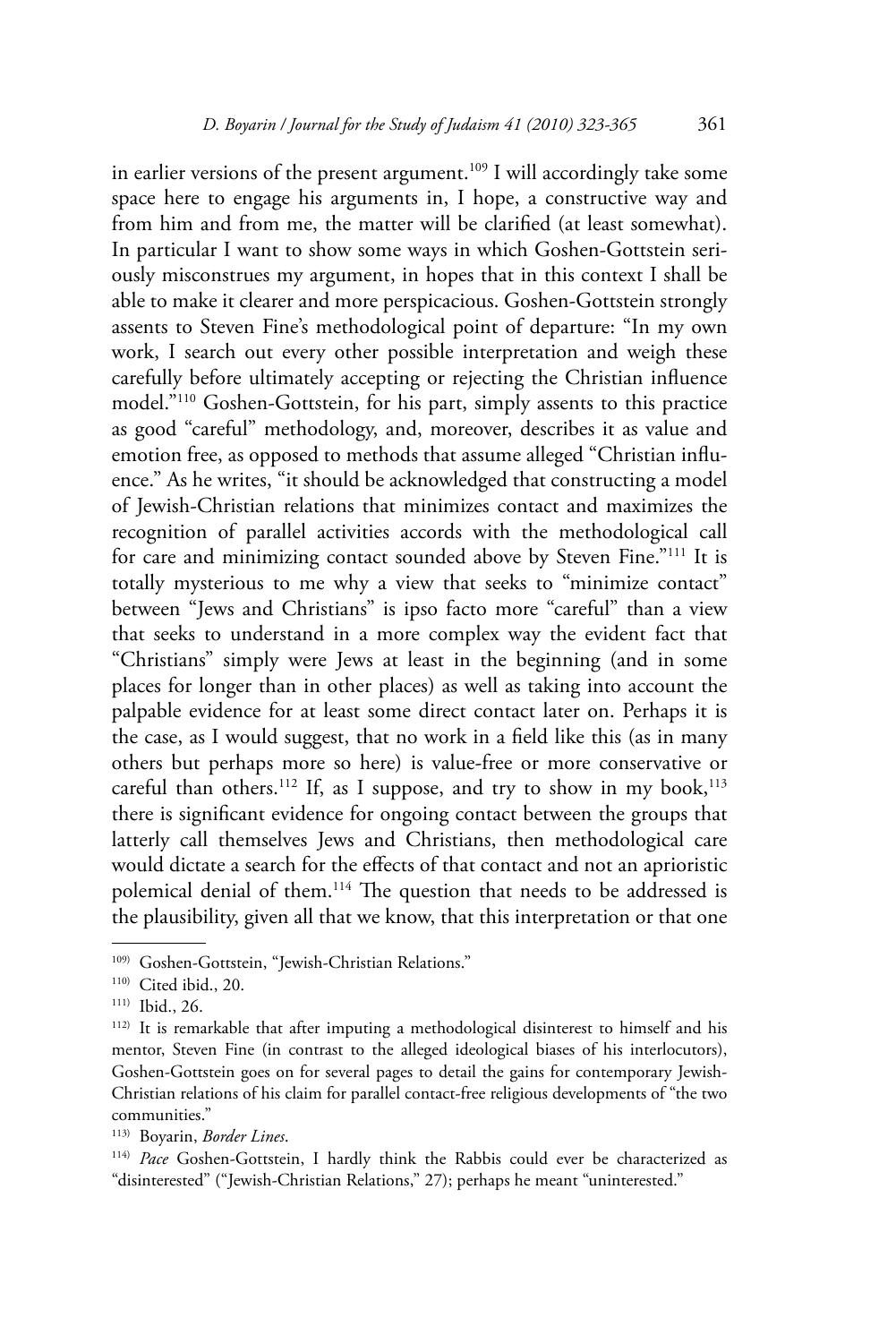is a better fit for the texts, to which question I now turn more directly. Goshen-Gottstein's case study in the article is specifically on the topic of the present essay of mine and explicitly directed against my views and methods, so it is imperative that I engage it in this context.

Goshen-Gottstein has somehow misread my work to imply that the issue of "Two Powers in Heaven" "stands at the heart of the parting of the ways."<sup>115</sup> My argument is entirely opposite from such a notion, since I am suggesting strenuously that binitarian/ditheistic notions of godhead are a shared retention between later Jews and Christians of an earlier theological approach and not one formed in one of the later communities and either accepted or rejected by the other one. Where Segal imagines, as I have said above, actual Others with which the Rabbis are polemicizing, I am suggesting that this is one of the means by which rabbinic Judaism constructs its own religious identity by projecting elements of its own inherited religious traditions as being perilous encroachments from outside. (I did suggest that by naming those who did not believe in Two Powers as heretics, a figure like Justin was effectively producing Judaism as not-Christian and by naming Two Powers believers as *minim*, the Rabbis were doing the same favor for Christianity. Each was projecting an internal conflict outward; this has nothing to do with a "parting of the ways.") Although Goshen-Gottstein claims to distinguish my approach from that of Segal, in fact, he practically conflates them and thus argues—in arguing against me—with a straw man.

This fundamental misunderstanding leads to all of the other misreadings of my position in his essay. He thus writes:

It is worth noting that while Segal explores a wide range of options, in his attempt to pinpoint the polemic, Boyarin seems to have narrowed the battle to one principle opponent, the Christians. I have not found in Boyarin's work an account of why, in reconfiguring Segal's earlier work, he limits its relevance to Christianity, while ignoring gnostics, whom Segal sees as serious contenders for the title of polemic partners in most of the rabbinic sources he discusses.<sup>116</sup>

The very terms in which this animadversion are couched makes clear enough Goshen-Gottstein's misconception. I have never claimed "polemi-

<sup>&</sup>lt;sup>115)</sup> Ibid., 30.

<sup>&</sup>lt;sup>116</sup> Ibid., 32.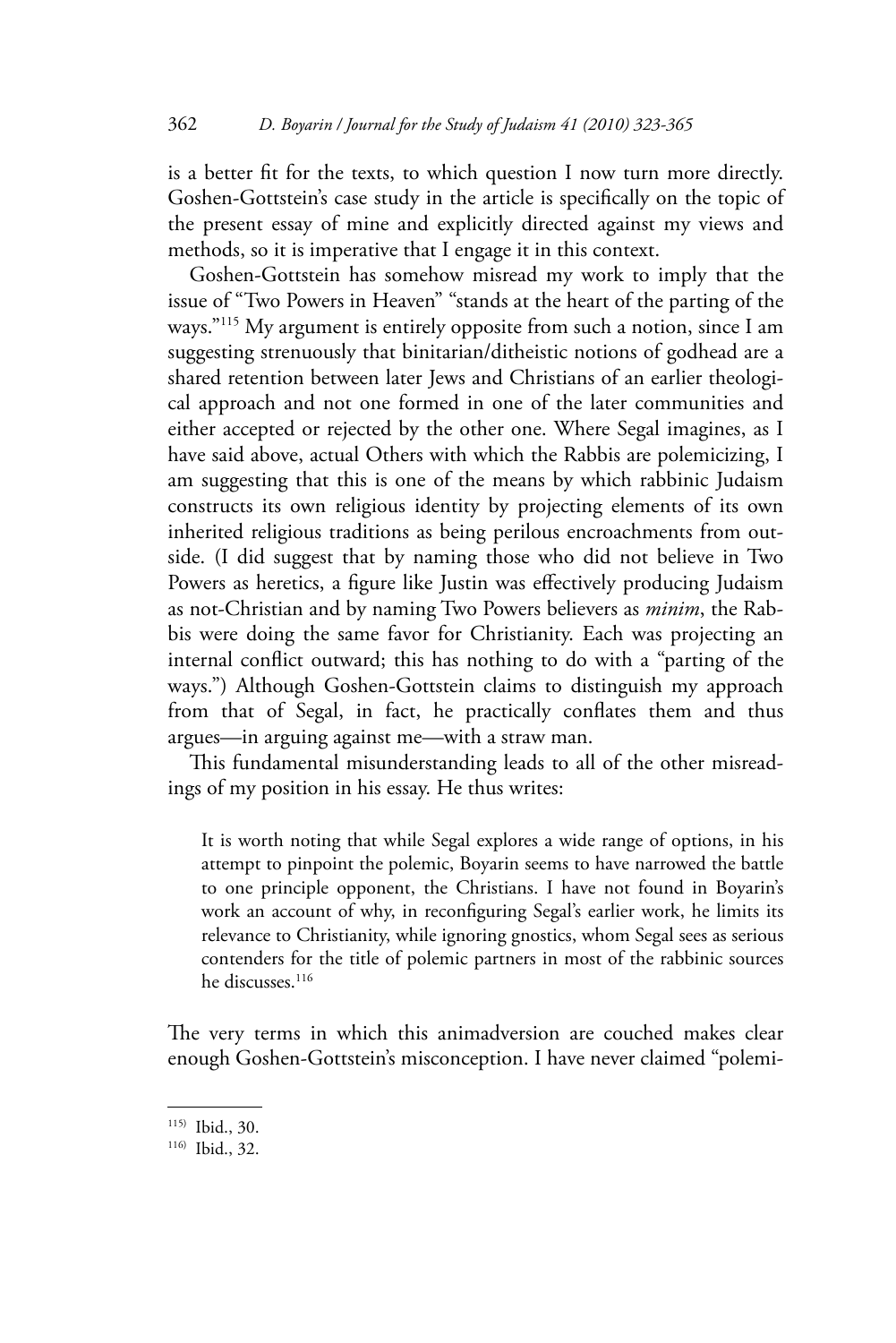cal" intent against an already given group in my discussion of this issue but rather offered as a hypothesis that it was the growing importance of the church as an institution in late antiquity that partly prompted a rabbinic rejection of the traditional readings of Dan 7 and the theological implications that they had produced, including the idea of a second divine "person" if you will and his coming to earth in the form of the Messiah. This led, as I hope to have shown above, to some very labored even special pleading—interpretation of some biblical texts, labored interpretations that are explicitly marked within the rabbinic texts as being designed to eliminate the possible "misreading" of the biblical texts as conducing to "Two Powers in Heaven."<sup>117</sup> The conflict is internal, not with any already-given external group.<sup>118</sup>

<sup>117)</sup> Others of Goshen-Gottstein's arguments are simply also the product of misunderstanding. He fails completely to understand my use of the term "energy" (ibid., 38), arguing that since there are only a relatively small number of occurrences of the term, "Two Sovereignties," this does not constitute a major issue for the Rabbis. And further that since they occur nearly always in a hermeneutical context, this is just midrash as usual for the Rabbis and one cannot infer anything meaningful from it about the thoughts or concerns of the Rabbis engaged in the production of these midrashim (This is an overstatement of Goshen-Gottstein's case but a fair enough inference, I think, from what he says). My original argument is, in fact, *dependent* on these being in hermeneutical contexts, since my point is that they were intended to deflect historically actual and plausible interpretations of the verses—and not, by any means, only or primarily by so-called Christians. I certainly do not see here evidence for an alleged "rabbinic tendency to explain phenomena that have their own conceptual evolution by appeal to polemics," ibid., 39 n. 5, unless the very "conceptual evolution" leaves the "unevolved" as targets for a polemical redescription as heretics, which is, of course, precisely my argument. Goshen-Gottstein seems to have the curious idea that these interpretations are not what he calls "eisegetical," and, therefore no evidence for particular concerns on the part of the midrashists: "The fact is that the few sources that do employ the formula do so through exegesis, not through eisegesis; in other words, the formula is applied in a very reasonable and limited manner, in accordance with what seems to be its hermeneutical purpose, without in any significant way exceeding it" (ibid., 40). This statement simply flabbergasts me. "The formula is applied in a reasonable manner," means exactly what? That the biblical texts that seem to suggest the possibility of Two Sovereignties really do mean to counter that possibility. Or perhaps it means that there is a real danger of so "misunderstanding" these verses (but no-one-unaccountably—ever has, so we'd better make sure to suggest that possibility), and that when it says, for instance, "I am the Lord," the purpose is to discredit that as yet totally unrealized danger of "misinterpretation." Compare that with my simple reading to the effect that there are verses in the biblical text that suggest more than one divine figure in heaven, that some Jews (or many) had read them in this fashion, and that the Rabbis are producing labored interpretations to discredit such readings. The "energy" of which I speak is precisely the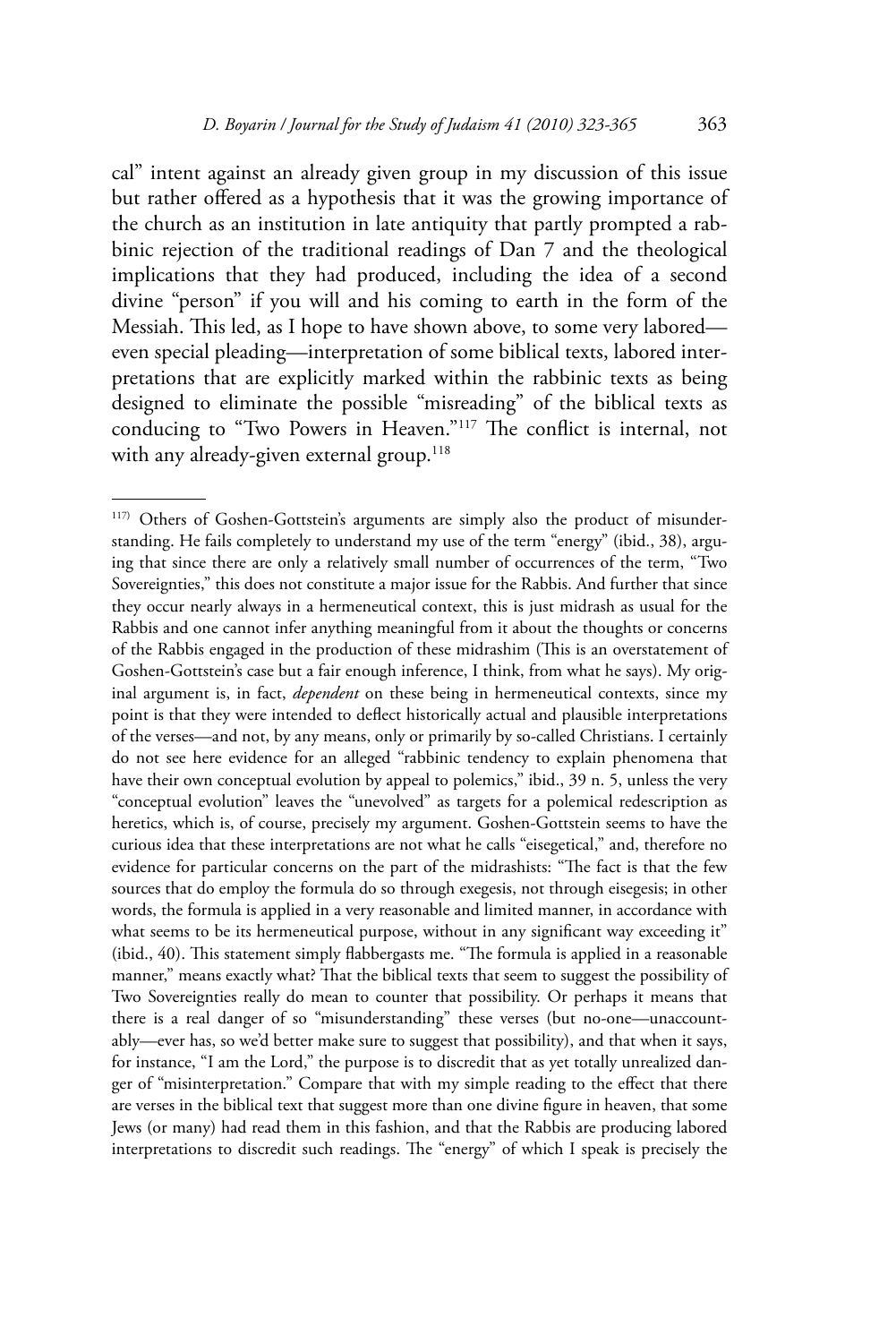I believe that this reframing of my intentions from the beginning, perhaps more clearly articulated in the present article (I hope), obviates Goshen-Gottstein's other supposed objections to my hypothesis, namely (1) the hermeneutical context of most Two Powers discourse among the Rabbis, and (2) the alleged objection that "Why, then, would the rabbis choose to confront Christianity by means of a formula directed at the wrong theological formulation of faith?," namely binitarian rather than trinitarian.<sup>119</sup> On my account, properly read, that the "polemic" is an inner-polemic directed against "Jewish" readings of the Bible and older Jewish theological traditions,<sup>120</sup> which were never, of course trinitarian,

various contortions of interpretation that are produced in order to discredit the "Two Sovereignties" interpretation of the given verses, viz "Don't rebel" changed to "Don't exchange" (admittedly in a context where Two Sovereignties is not explicitly mentioned but what does that matter?). This further addresses Goshen-Gottstein's worry that when passages about Two Sovereignties do occur in tannaitic literature, it is in the midrashim and not the Mishna or Tosefta in which they appear. This can be answered easily with two answers. Perhaps the terminology, "Two Sovereignties" is a somewhat later invention, somewhere between the production of the Mishna and the tannaitic midrashim a hundred or so years later, or, more compellingly, one would precisely expect to see a hermeneutical argument in midrash and not in legal texts. It can hardly surprise Goshen-Gottstein that an important discussion about G-d would take place in hermeneutical contexts, can it? I am not sure to what end Goshen-Gottstein intends his argument about "centrality." I don't believe that there is anything in my writing (Boyarin, "Two Powers") that indicates that the question of Two Sovereignties was a constant concern of the Rabbis but only that the evidence of its usage suggests that when encountered, it was of sufficient concern that hermeneutical energy was deployed to displace it. I did, indeed, offer the hypothesis that this was at least in part, perhaps in large part, caused by a pressure to make clearer the distinction between the "minim" and "us" occasioned by the growing importance of Christianity as a powerful institution, a position not unlike Goshen-Gottstein's own.

<sup>118)</sup> My own account is thus strikingly like Goshen-Gotttstein's presentation of his own model, advanced by him as an alternative to mine. See below note 120. Incidentally, there is, in fact, little reason to even think that the Rabbis would have distinguished "Christians" from so-called "gnostics," since that term itself is a Christian heresiological category! See M. A. Williams, Rethinking "Gnosticism": An Argument for Dismantling a Dubious Category (Princeton: Princeton University Press, 1996); K. L. King, What is Gnosticism? (Cambridge, Mass.: Belknap Press of Harvard University Press, 2003).

<sup>119)</sup> Goshen-Gottstein, "Jewish-Christian Relations," 33.

<sup>120)</sup> Goshen-Gottstein's suggestion that there is no polemic here at all runs aground on the explicitly marked polemical formulae within these texts, ibid., 35. On the next page, in fact, Goshen-Gottstein refers to these as "internal statements," which is exactly my stance, as he would have realized had he read my work more carefully. Where there is a parting of the ways between me and Goshen-Gottstein is in his absolute denial that there were Jews, seemingly at any time, who actually entertained notions of a double godhead in